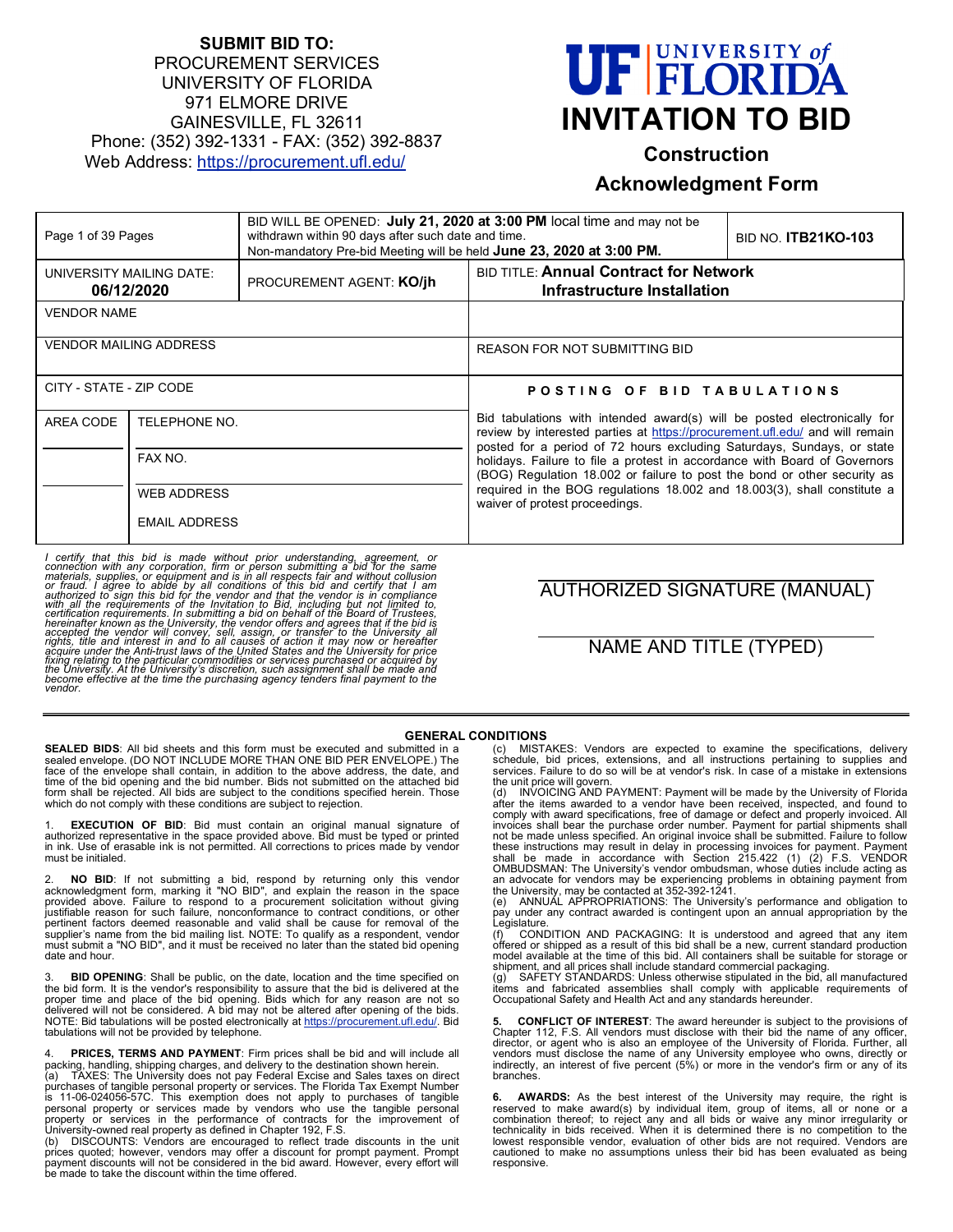7. **INTERPRETATIONS/DISPUTES:** Any questions concerning conditions or specifications shall be directed in writing to the Purchasing Department. Inquiries must reference the date of bid opening and bid number. No interpreta

**8. NOTICE OF BID PROTEST BONDING REQUIREMENT**; Any person or entity who files an action protesting a decision or an intended decision pertaining to a competitive solicitation shall at the time of filing the formal protest, post with the University a bond payable to the University in an am conditioned upon the payment of all costs which may be adjudged against the person or entity filing the protest action. In lieu of a bond, the University may accept a<br>cashier's check, bank official check or money order in the amount of the bond.<br>FAILURE OF THE PROTESTING PERSON OR ENTITY TO FILE THE REQU THE PROTEST.

**9. GOVERNMENTAL RESTRICTIONS**: In the event any governmental restrictions may be imposed which would necessitate alteration of the material, quality,<br>workmanship or performance of the items offered in this bid prior to their delivery, it<br>shall be the responsibility of the successful vendor to no indicating in writing the specific regulation which requires an alteration. The University<br>reserves the right to accept any such alteration, including any price adjustments<br>occasioned thereby, or to cancel the contract at

**10. LEGAL REQUIREMENTS:** Applicable provision of all Federal, State, county and local laws, and of all ordinances, rules and regulations shall govern development, submittal and evaluation of all bids received in response hereto and shall govern any and all claims and disputes which may arise between person(s) submitting a bid response hereto and the University, by and through its officers, employees and authorized representatives, or any other person, natural or otherwise: and lack of knowledge by any vendor shall not constitute a cognizable defense against the legal effect thereof.

**11. LOBBYING:** Vendor is prohibited from using funds provided under any contract or purchase order for the purpose of lobbying the Legislature or any official, officer, commission, board, authority, council, committee, or department of the executive branch or the judicial branch of state government.

**12. ADVERTISING**: In submitting a bid, the vendor agrees not to use the results<br>therefrom as a part of any commercial advertising. Vendor may not use the names,<br>logos, or trademarks of the University, its employees, or written consent of the University.

**13. ASSIGNMENT**: Any contract or purchase order issued pursuant to this Invitation to Bid and the monies which may become due hereunder are not assignable except with the prior written approval of the purchaser.

**14. LIABILITY**: The vendor agrees to indemnify and save the University of Florida, the State of Florida and the Florida Board of Governors, their officers, agents, and employees harmless from any and all judgments, orders, awards, costs and expenses, including attorney's fees, and also all claims on account of damages to property, including loss of use thereof, or bodily injury (including death) which may be<br>hereafter sustained by the vendor, its employees, its subcontractors, or the University<br>of Florida, the State of Florida and the Flor

**15. FACILITIES**: The University reserves the right to inspect the vendor's facilities at any time with prior notice.

**16. ADDITIONAL QUANTITIES:** For a period not exceeding ninety (90) days from<br>the date of acceptance of any offer by the University of Florida, the right is reserved to<br>acquire additional quantities up to but not exceeding

**SERVICE AND WARRANTY:** Unless otherwise specified, the vendor shall define any warranty service and replacements that will be provided during and subsequent to this contract. Vendors must explain on an attached sheet to what extent warranty and service facilities are provided.

**18. SAMPLES**: Samples of items, when called for, must be furnished free of expense, on or before bid opening time and date, and if not destroyed, may upon<br>request, be returned at the vendor's expense. Each individual sample must be labeled<br>with vendor's name, manufacturer's brand name and number, reference. Request for return of samples shall be accompanied by instructions which include shipping authorization and name of carrier and must be received with the bid. If instructions are not received within this time, the commodities shall be disposed of by the University.

**19. INSPECTION, ACCEPTANCE AND TITLE**: Inspection and acceptance will be at destination unless otherwise provided. Title and risk of loss or damage of all items<br>shall be the responsibility of the contract supplier until accepted by the University,<br>unless loss or damage results from negligence b will:

- (a) Record any evidence of visible damage on all copies of the delivering carrier's Bill of Lading.
- (b) Report damage (Visible or Concealed) to the carrier and contract supplier confirming such reports in writing within 15 days of delivery, requesting that the
- carrier inspect the damaged merchandise.<br>(c) Retain the item and its shipping container, including inner packing material until<br>inspection is performed by the carrier, and disposition given by the contract
- supplier. (d) Provide the contract supplier with a copy of the carrier's Bill of Lading and damage inspection report.

**20. PATENTS, COPYRIGHTS, TRADEMARKS, ROYALTIES** and other Intellectual<br>Property: The vendor, without exception, shall indemnify and save harmless the<br>University and its employees from liability of any nature or kind, incl expenses for or on account of any copyrighted, patented, or unpatented invention,<br>process, or article manufactured or used in the performance of the contract, including<br>its use by the University of Florida. If the vendor u covered by letters, patent or copyright, it is mutually agreed and understood without<br>exception that the bid prices shall include all royalties or costs arising from the use of<br>such design, device, or materials in any way

**21. CONFLICT BETWEEN DOCUMENTS**: If any terms and conditions contained<br>within the documents that are a part of this ITB or resulting contract are in conflict with<br>any other terms and conditions contained therein, then the comprising this ITB or resulting contract, as applicable, shall govern in the following order of precedence: change order, purchase order, addenda, special conditions, general conditions, specifications, departmental description of work, and bid.

**22. MANUFACTURERS' NAMES AND APPROVED EQUIVALENTS**: Any manufacturer's names, trade names, brand names, information and/or catalog<br>numbers listed in a specification are for information and not intended to limit<br>competition. If bids are based on equivalent products, indicate on and descriptive literature, and/or complete specifications. Reference to literature submitted with a previous bid will not satisfy this provision. The vendor shall also explain in detail the reasons why the proposed equivalent will meet the specifications<br>and not be considered an exception thereto. The University of Florida reserves the<br>right to determine acceptance of item(s) as an appro comply with these requirements are subject to rejection. Bids lacking any written<br>indication of intent to quote an alternate brand will be received and considered in<br>complete compliance with the specifications as listed on

**23. NONCONFORMANCE TO CONTRACT CONDITIONS**: Items may be tested and/or inspected for compliance with specifications by any appropriate testing<br>facilities. Should the items fail, the University may require the vendor to reimburse<br>the University for costs incurred by the University in co public records and open to examination thereto in accordance with Chapter 119, F.S.<br>Items delivered not conforming to specifications may be rejected and returned at<br>vendor's expense. These items and items not delivered as the University of Florida's vendor file.

**24. PUBLIC RECORDS**: Any material submitted in response to this Invitation to Bid will become a public document pursuant to Section 119.07 F.S. This includes material which the responding vendor might consider to be confidential or a trade secret. Any claim of confidentiality is waived upon submission, effective after opening pursuant to Section 119.07 F.S.

**25. DELIVERY**: Unless actual date of delivery is specified (or if specified delivery cannot be met), show number of days required to make delivery after receipt of purchase order in space provided. Delivery time may become a basis for making an award (see Special Conditions). Delivery shall be within the normal working hours of the University of Florida, Monday through Friday, unless otherwise specified.

**26. PUBLIC PRINTING - PREFERENCE GIVEN PRINTING WITHIN THE STATE**: The University of Florida shall give preference to vendors located within the state<br>when awarding contracts to have materials printed, whenever such printing can be<br>done at no greater expense than, and at a level of qualit

of all bids in which such vendors are believed to be involved. Any or all bids rejected if there is reason to believe that collusion exists between vendors. Bids in which the prices obviously are unbalanced will be subject to rejection.

(c) TRADE CUSTOMS: Current trade customs of the printing industry are recognized unless accepted by Special Conditions or Specifications herein.<br>(d) COMMUNICATIONS: It is expected that all materials and proofs will be pick

supplied by the University of Florida must be handled carefully and returned in good condition upon completion of the job. Such return is a condition of the contract and payment will not be made until return is affected.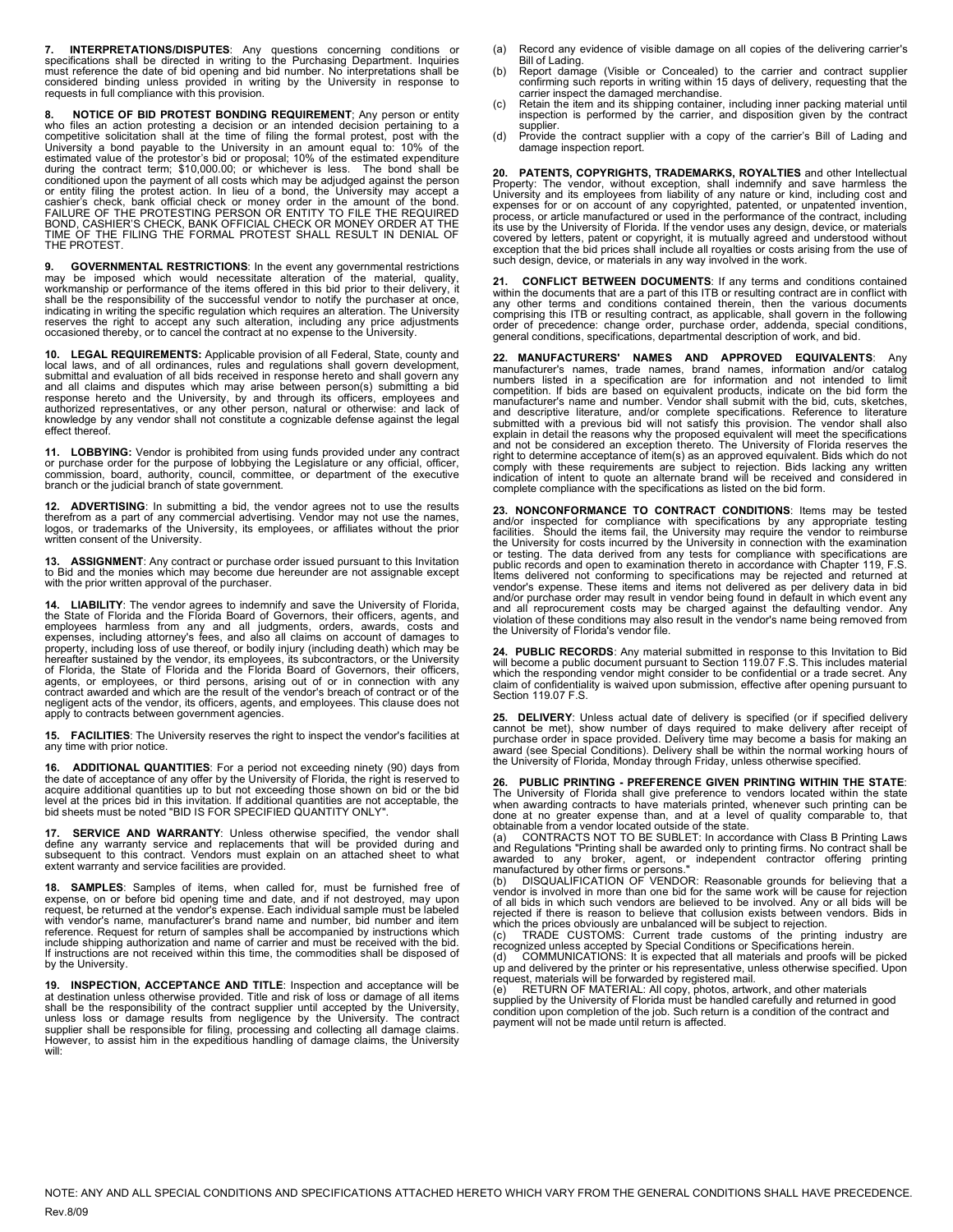# **SCOPE OF WORK**

The scope of services provided to The University of Florida includes work associated with low voltage contracting and network and telecommunications infrastructure installations including work area outlets, backbone and riser cabling, equipment racks, cable tray, terminal blocks, cross-connect systems, optical fiber and terminations, removal of abandoned cabling, system testing and documentation.

The location of the work to be provided by the Contractor will largely be confined to the University of Florida main campus. The size of each project will vary from directing the Contractor to provide a singular cable installation to a complete structured cabling system and associated network infrastructure for a new building installation. All services shall be performed on an as needed basis.

Special Note: The University of Florida campus has an exceptionally high concentration of pedestrians, bicycles, and vehicular traffic. Additionally, much of the work entails operating in congested areas, hallways and office areas that require services to remain active. Precautionary measures that the Contractor must take in protecting the project work, as well as protecting pedestrians, is considered by the University as incidental to the work of this agreement. Therefore, the contractor shall bear this in mind when responding to the unit price schedule.

This solicitation will result in an award(s) in the best interest of the University to one or more vendors to provide services described above. It is up to the discretion of the University department/stakeholders which of the contractors are chosen for the job at hand. Award does not guarantee work.

# **UNIVERSITY DEMOGRAPHICS**

The University of Florida is a major public land-grant research university. The state's oldest, largest, and most comprehensive university, the University of Florida is among the nation's most academically diverse public universities. The University has a long history of established programs in international education, research, and service. It is one of only 17 public land-grant universities nationwide and the only university in Florida belonging to the Association of American Universities. With more than 49,000 students, the University of Florida is now one of the ten largest universities in the nation.

The University of Florida has a 2,000-acre campus and more than 900 buildings (including 170 with classrooms and laboratories). The northeast corner of campus is listed as a historic district on the National Register of Historic Places.

The University's extensive capital improvement program has resulted in facilities ideal for 21st century research including the McKnight Brain Institute, the Health Professions, Nursing and Pharmacy Building, the Cancer and Genetics Research Complex, and the Proton Therapy Institute in Jacksonville. Overall, the university's current facilities have a book value of more than \$1 billion and a replacement value of \$2 billion.

For any additional information about the University of Florida, please visit the University's web page at: [www.ufl.edu.](http://www.ufl.edu/)

END OF SECTION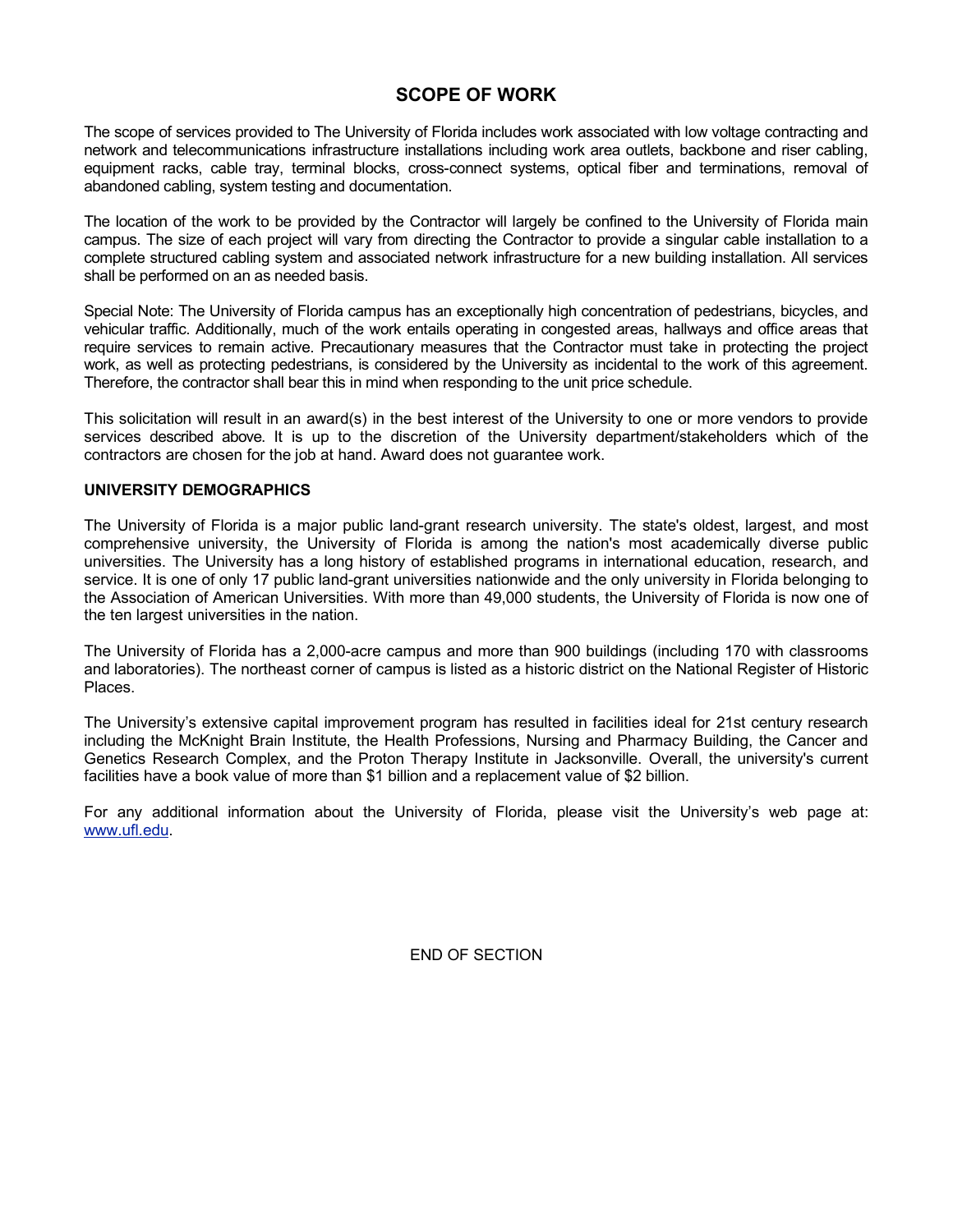# **SOLICITATION STRUCTURE & INSTRUCTIONS**

This bid will consist of two (2) phases.

**Phase 1** is a Pre-qualification phase comprised of a timely and complete response to the Phase 1 Criterion and the supporting documentation of adequate pre-qualification considerations.

**Phase 2** is the evaluation of the Unit Price Schedule and award of the solicitation.

**NOTE: Contractors are to submit sealed packages for both Phase 1 and Phase 2 at the same time and are to be clearly marked 'Phase 1' and 'Phase 2'. Bids that do not meet the requirements of Phase 1 may be rejected and not considered for Phase 2.**

# **Incomplete bid packages may be disqualified**.

This includes, but is not limited to:

- Failure to submit proposal by the stated time and date
- Failure to sign the Invitation to Bid Acknowledgement Form
- Missing, invalid, or expired license
- Missing, invalid, or expired proof of corporate status in the State of Florida
- Insufficient proof of insurance coverage
- Missing or incomplete Contractor's Qualification Statement, AIA Document 305
- Failure to include safety (EMR) data
- Failure to present Phase 1 packages in TABULAR format
- Failure to have 2 packages labeled Phase 1 and Phase 2

# **PHASE 1 CRITERION**

The following criteria shall be used in Phase 1 to pre-qualify contractors to continue to Phase 2 (*bid packages should be presented in TABULAR format as per outline below*):

# **TAB 1 Contractor Qualifications**

Submit appropriate documentation for all the below:

- A. **Completed Contractor's Qualification Statement, AIA Document 305.** See page 34-39.
- B. **Structured Cabling Contractor Certification:** If the Contractor is responding to the ITB with pricing for Commscope installations the Contractor must be able to satisfy the following criteria:
	- 1. **Panduit Solution** (Major projects and new construction for CAT6A installations):

Panduit offers a complete Certification Plus System Warranty on eligible installations registered with Panduit. This warranty assures customers their registered structured cabling system's performance will meet all relevant cabling system standards for up to 25 years. To be eligible for the Certification Plus System Warranty, the system must be registered with Panduit, installed by a Panduit Certified Installer or a Panduit Project Authorized Installer, and must meet all program requirements.

- 2. **Commscope Uniprise** (Minor projects and renovations for CAT6 or CAT6A installations):
	- Contractor shall be Commscope Uniprise certified and offer a Commscope 20-year applications Assurance Warranty
	- Application Assurance warranty comprised of end to end Commscope Uniprise install
	- Contractor must have current Uniprise certified installer training for fiscal year for which project is installed. (1 per company)
	- Upon completion of project, contractor must present all test results to Commscope for review and/or site walk upon completion.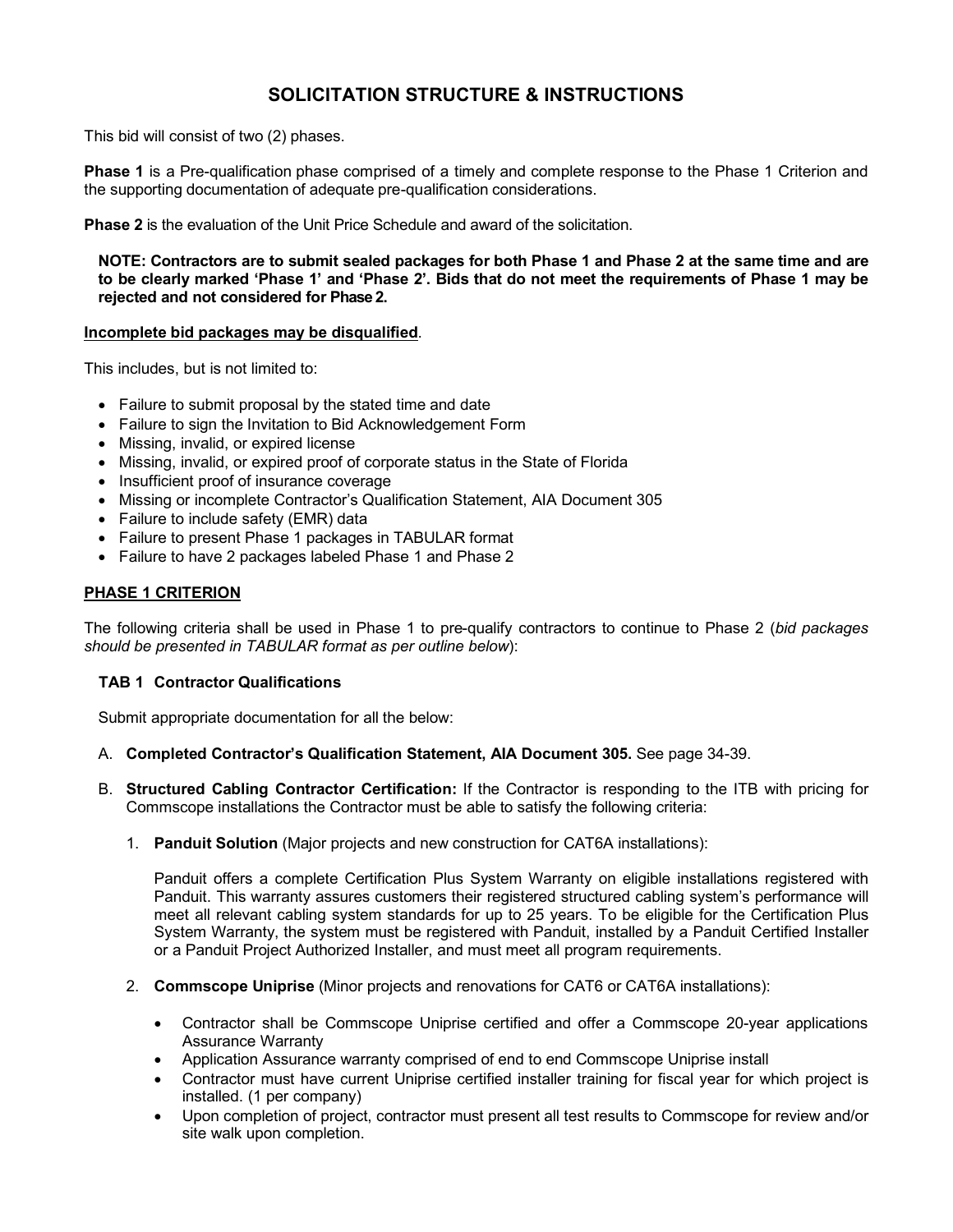- Hard copy certification is released to the end user upon approval of the warranty.
- 3. **Commscope Systimax-** (Major projects and new construction for CAT6 or CAT6A installations):
	- Contractor shall be Commscope Systimax certified and offer a Commscope 20-year applications Assurance Warranty.
	- Contractor must have current Systimax installer training for fiscal year for which project is installed.
	- Training requirements- 1 Design and Engineering per company and 3 Installation and maintenance per company
	- Upon completion of project, contractor must present all test results to Commscope for review and or site walk upon completion
	- Hard copy certification is released to the end user upon approval as the warranty.

List all other connectivity solutions that the Contractor is certified to provide and provide associated documentation.

- C. **Project Management Tools:** The Contractor must be proficient in the utilization of software tools including AutoCAD, Flukeware and MS Project, or other project management tools necessary for the management of the project under this ITB. Submit a list of all software tools used and a sample project chart and methodology used on a previous project.
- D. **Project Manager – Submit resume(s) for the following:** The Contractor will provide one Project Manager who will act as a single point of contact for all activities regarding each project assigned under this annual contract. The Project Manager must be a full-time employee of the Contractor, a current member of Building Industry Consulting Services International (BICSI) and a Registered Communications Distribution Designer (RCDD). The Project Manager will ultimately be responsible for this project. The Project Manager must have enough experience in this type of project as to be able to lend adequate technical support to the field forces during installation, during the warranty period, and during any extended warranty periods or maintenance contracts. A complete resume of the responsible Project Manager must be attached to the Contractor's response for evaluation by the University and should emphasize experience managing similar projects. The resume must include copies of current RCDD certification. Should the Project Manager/RCDD assigned to this project be replaced before or during the installation, the new Project Manager/RCDD assigned must also submit a resume for review and approval by the University.

If, in the opinion of the University, a replacement Project Manager does not possess adequate qualifications to support the project, the University reserves the right to require the Contractor to assign a Project Manager who, in the University's opinion, possesses the necessary skills and experience required for this project. If the Project Manager included in the original ITB should be replaced, and the Contractor cannot provide a Project Manager acceptable to the University, the University may void the contract with the Contractor and award the contract to another respondent to the ITB. The Project Manager will not be required to be on-site continuously but must be available twenty-four (24) hours a day by cell phone or pager. In addition the Project Manager will be required to attend regular scheduled project meetings (typically weekly) as well as any other meetings required by the University due to emergent circumstances, and together with the University, make impromptu on-site decisions regarding the scope of the work and any changes required by the work. The Project Manager will attend two (2) meetings, onsite, with the IT personnel and University of Florida Facilities Planning representatives prior to the start of the work. The Project Manager will be totally responsible for all aspects of the Contractor's work. Only the University shall have the authority to make decisions resulting in the installation differing from the plan. The Project Manager must be a management employee and will not be involved in personally performing craft installation work.

E. **Construction Foreman – Submit resume(s) for the following:** The Contractor shall provide a full time, on-site, Construction Foreman in addition to the Project Manager who shall act as a single point of contact for all site activities. A complete resume of the Construction Foreman must be attached to the Contractor's response for evaluation by the University and should emphasize experience supervising work on similar projects. The Construction Foreman will be responsible for all decisions required of the University and shall coordinate with all departments and trades during installation activities. The Construction Foreman shall notify the University's Inspector when inspections are scheduled and shall coordinate the inspection between the Contractor and the University's Inspector. The Construction Foreman must be certified by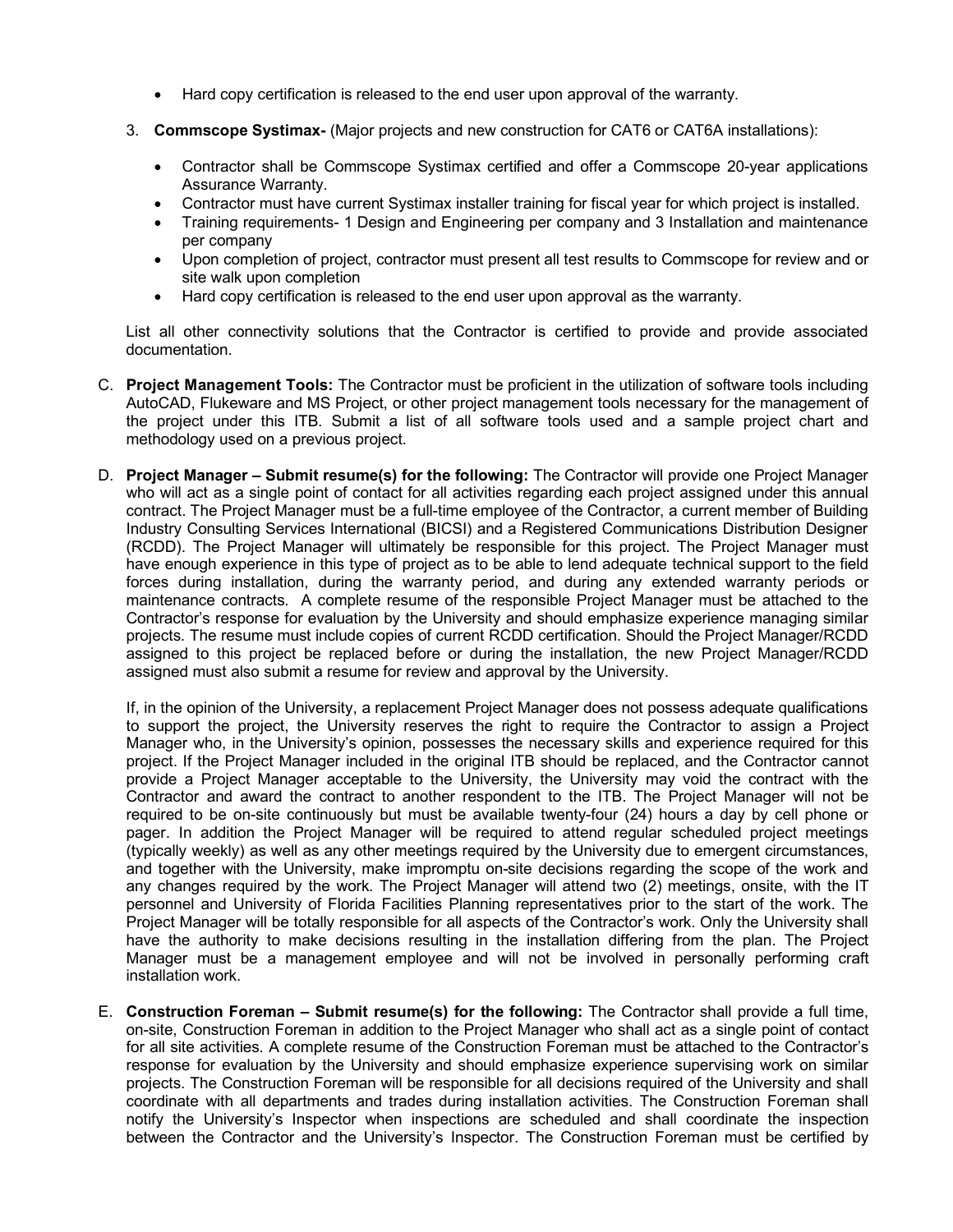BICSI, Panduit, or Commscope (as applicable) with a Technicians Level of Training. The Contractor must provide proof of certification. Should the Construction Foreman assigned to this project be replaced before or during the installation, the new Construction Foreman assigned must also submit a resume for review and approval by the University.

If, in the opinion of the University, a replacement Construction Foreman does not possess adequate qualifications to support the project, the University reserves the right to require the Contractor to assign a Project Manager who, in the opinion of the University, possesses the necessary skills and experience required for this project. If the Project Manager included in the original ITB should be replaced, and the Contractor cannot provide a Project Manager acceptable to the University, the University may void the contract with the Contractor and award the contact to another respondent to the ITB.

- F. **Installation Technicians – Submit resumes for the following:** All copper installation and termination crew must be certified by BICSI, Panduit or Commscope with a Technicians level of training (as applicable). All optical fiber installation and termination crew must be certified by Panduit, Commscope or other approved organizations in Optical Fiber installation, termination and testing. The Contractor must provide proof of certification to the University prior to Technicians being allowed to work onsite.
- G. **Local Office:** Proof of a staffed office with available construction personnel located within 60 miles of UF Environmental Health and Safety, 916 Newell Drive, Gainesville, FL, 32611, for the ability to respond and perform the task on hand within a 2-hour time frame. Provide the number of employees that work out of this office.

# **TAB 2 Past Performance and Experience**

The Owner will evaluate the quality of the applicant's past performance considering currency, relevancy, sources, context and trends. This evaluation is separate and distinct from the responsibility determination. The assessment of the applicant's past performance will be used as a means of evaluating the relative capability of the firm to successfully perform the Work. The University reserves the right to obtain information for use in the evaluation of past performance from any and all sources it deems necessary.

The applicant shall demonstrate satisfactory performance on five (5) similar projects that have used the OSP/ISP services described in this Bid Document within the past five (5) years. At least two (2) of these installations must be in buildings of greater than 100,000 square feet and at least two (2) of these must demonstrate work experience in a complex renovation environment described below. Provide complete description of project, location, date of completion, and Owner name and address, and point of contact including name, phone number and email address.

Renovation projects are defined as those with the following scopes or characteristics:

- University campus, Hospital or government project experience
- Projects with intense schedule, management, and logistical demands busy campus, adjacent residential facilities that will remain occupied during the work

Please list commercial installs only. No residential, warehouse and/or the compilation of smaller jobs to equal ~100,000 square feet will be accepted for this requirement. The University may, with full cooperation of the Contractors, visit the installation sites to observe cable installation and consult with references. Specified visits and discussion shall be arranged through the Contractors; however, Contractor personnel shall not be present during discussions with References.

For each project, submit the following summary:

# **Project Example 1:**

- 1. Project Name:
- 2. Project Address: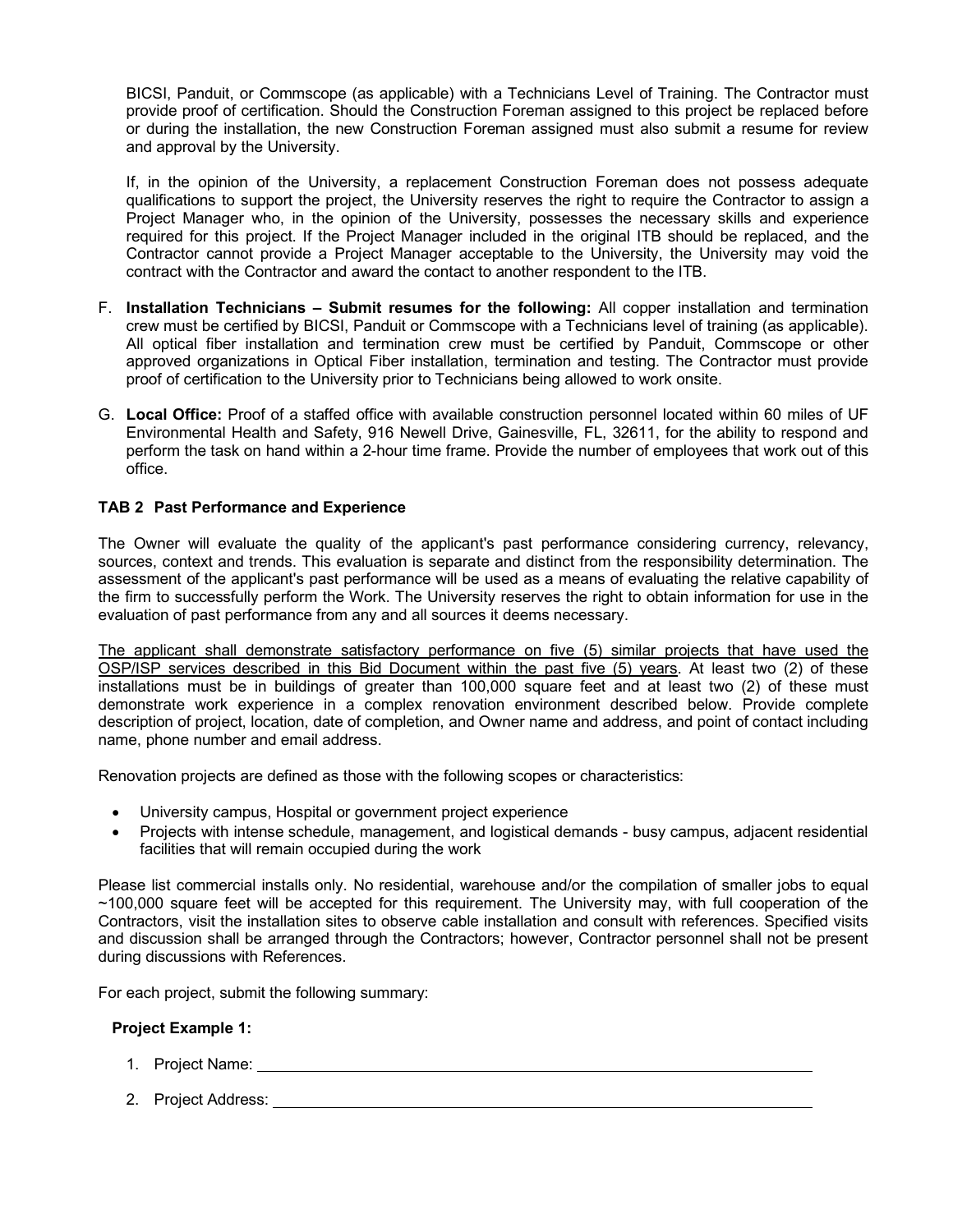|  | c. Number of Telecommunications Closets Installed: _____________________________ |  |
|--|----------------------------------------------------------------------------------|--|
|  |                                                                                  |  |
|  | e. Date Project Started: _____________________                                   |  |
|  |                                                                                  |  |

5. Description of project and services provided.

# **TAB 3 Insurance Coverages**

Provide proof of the applicant's ability to provide liability insurance coverage in the amounts descried below:

- General Liability in the amount of \$1,000,000 per occurrence with UF named additional insured on the policy
- Automobile Liability in the amount of \$500,000 per occurrence with UF named additional insured on the policy
- Umbrella Liability in the amount of \$5,000,000 per occurrence
- Workers' Compensation per requirements of Chapter 440 of the Florida Statutes

Such proof may take the form of a draft 'ACORD' certificate or a letter of intent from the respective carrier or agent.

# **TAB 4 Safety Record**

Outline the firm's approach to job-site safety management, training & education, and enforcement. Provide a copy of the firm's insurance experience modification rate (EMR) for the past three years.

# **TAB 5 Workload**

Provide a simple list of all current and pending work by the applicant firm. Further, provide a more detailed list of all current and pending work that involves the key personnel identified in item 1 (Qualifications), noting the size, contract amount, scope, owner, A/E, general or prime contractor (if your firm is serving, or will serve as a subcontractor), current status, and projected completion date of each.

# **EVALUATION**

Each applicant submittal will be reviewed in **Phase 1** by a committee consisting of UF representatives from the Department of Housing & Residential Education, UFHealth, Planning Design & Construction and UFIT – Network Services.

The contractor's response to each of the (5) above-listed criteria will be evaluated by each committee member.

# **Failure to provide proof of current license(s) and bonding capacity may be grounds for immediate disqualification.**

*NOTE: This process concludes with the determination of pre-qualified contractors who are eligible to bid. Relative standing from the pre-qualification process bear no relevance to the bidding process.*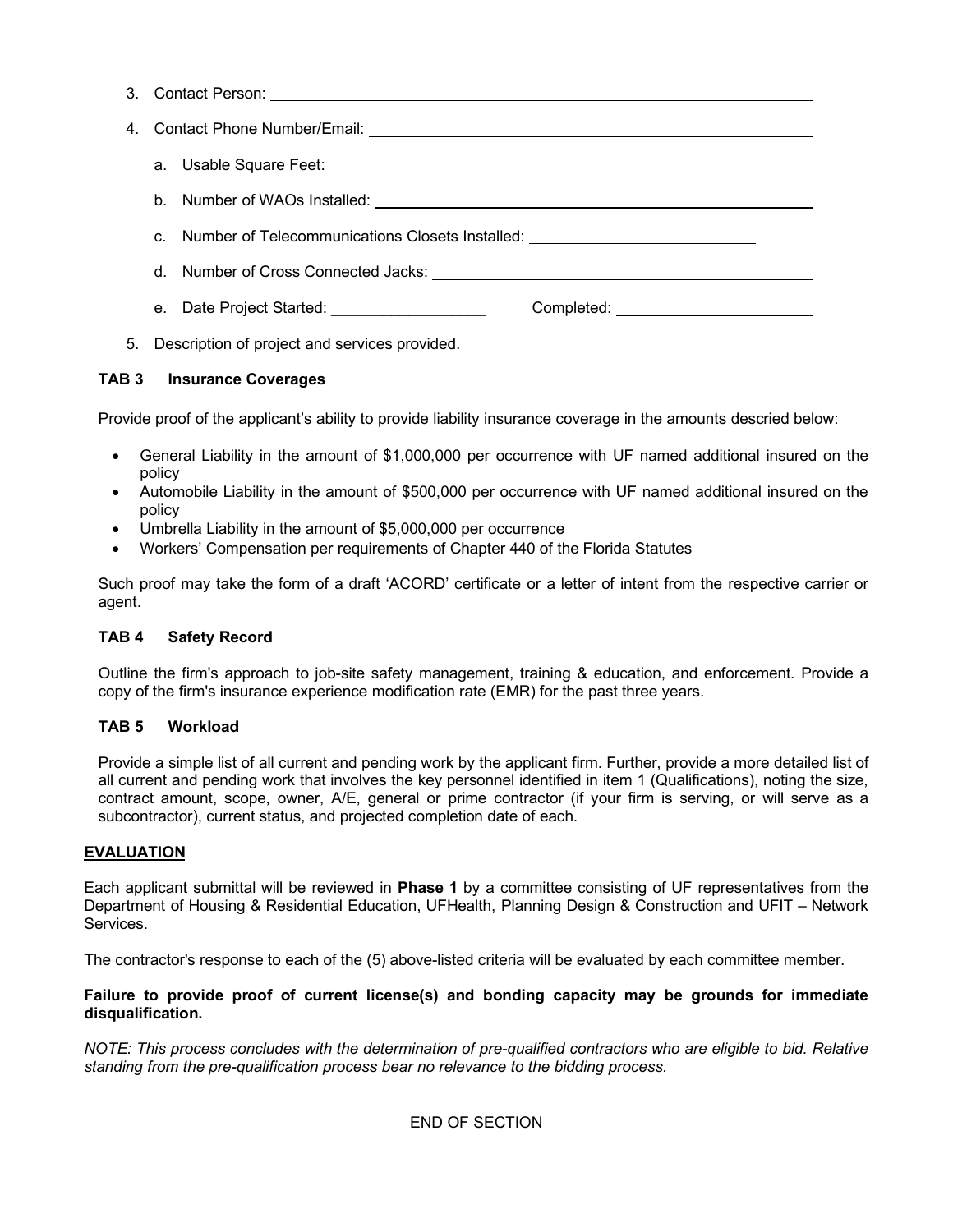# **NON-TECHNICAL SPECIFICATIONS**

**1. YEARLY CONTRACTS** – The University of Florida is soliciting proposals from interested contractors to establish an indefinite quantity, firm fixed price contract to be used as the primary source for a certified Panduit Contractor, Commscope Contractor, or Contractors for other pre-approved low voltage and network installations, who will furnish and install products for Inside Plant (ISP) Cabling Infrastructure as well as installing Outside Plant Cabling (OSP) for both new and existing campus buildings.

Commodities or services will be ordered from time to time in such quantities as may be needed to fill any requirements of the University of Florida. As it is impossible to determine the precise quantities that may be needed, the Contractor is obligated to deliver any of the items, or combination of items, contracted for in accordance with the general and special conditions of this bid.

Prices quoted shall be all-inclusive and represent complete installation, testing and certification. The Contractor shall be responsible for all labor, and other associated apparatus, tools and equipment necessary to completely install, test, certify and turnover for acceptance to the University of Florida.

**2. TERM OF CONTRACT** - The University reserves the right to add and/or delete elements, or to change any element of the coverage and participation at any time without prior notification and without any liability of any kind or amount.

Term of Contract: The effective period of contract resulting from this bid will be from date of award through June 30, 2021.

The University shall have the option to renew this bid for four (4), one (1) year renewal periods under the same terms, if it should be deemed advisable and advantageous to do so. Renewal of this contract shall be contingent upon mutual acceptance by the University and Contractor.

Prior to renewal, the Contractor will have the opportunity to adjust prices for the contract that will be in force for the subsequent year. Price change requests shall be submitted to Procurement in writing, submitted at least sixty (60) days prior to the end of the current contract period, and shall be supported by written evidence of increased costs to the Successful Vendor. The University will not approve unsupported price increases that will merely increase the gross profitability of the Successful Vendor at the expense of the University. Price change requests shall be a factor in the contract extension review process. The University shall, in its sole opinion, determine whether the requested price increase or an alternate option is in the best interest of the University.

- **3. NON-MANDATORY PRE-BID CONFERENCE - A non-mandatory pre-bid conference will be held remotely on June 23, 2020 at 3:00 PM. Please click [HERE](https://ufl.zoom.us/j/96597709839) to log into this meeting.** The purpose of this conference is to hear all questions arising from this Invitation to Bid. Answers to any questions that might arise will be in the form of an Addendum to the Invitation to Bid, prior to the bid opening. All such revisions must be acknowledged by signature and returned with the bid proposal.
- **4. BID SUBMITTALS -** Contractors shall ensure that the submittal envelope(s) clearly and conspicuously display the following identifying information in addition to any other information otherwise required for transmittal and are sealed.

# **Proposals must be sealed and delivered to:**

**University of Florida Procurement Services 971 Elmore Drive Gainesville, FL 32611-5250 ITB21KO-103**

#### **on or prior to July 21, 2020 at 3:00 PM**

It is the bidder's responsibility to ensure their proposal is received at the address above no later than the date and time listed above. Proposals which for any reason are not so delivered will not be considered. The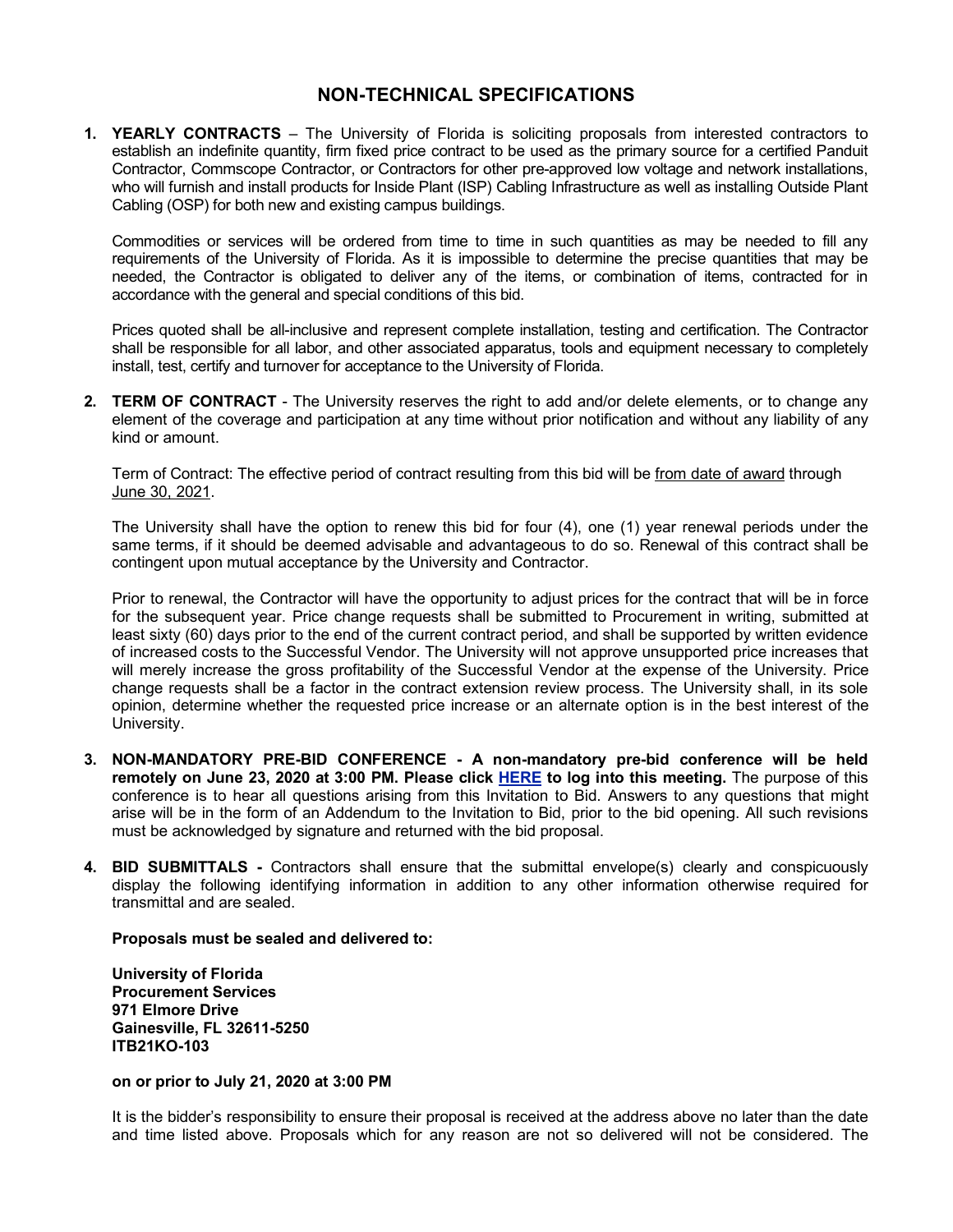University shall not accept proposals received by facsimile or email. The University shall, at the specified closing date and time, open all proposals that are otherwise in order. The University will allow interested parties to attend such opening for purposes of identifying which vendors have responded. The University will make no immediate decision at such time, and there will be no disclosure of any information contained in any proposal until the earlier of (i) the time University provides notice of a decision or intended decision, or (ii) 30 days after the final competitive sealed proposals are all opened, whichever occurs earlier, vendor proposals become public record. When multiple solicitations have been scheduled to open at the same date and time, the University will open solicitations that have interested individuals present in sequential order by solicitation number. The University will return all unopened proposals received after the closing date and time and will not consider such proposals. The University reserves the right to retain or dispose of such proposals at its discretion; however, the University may return such proposals to their related vendors, but only at such vendor's request and at no cost of expense whatsoever to the University.

Contractors will submit two 2 sealed envelopes in their bid packages along with electronic format discs. Sealed Envelope 1 shall contain Phase 1 Pre-Qualification submittals; Sealed Envelope Phase 2 will contain pricing documentation. At the time of the bid opening, the University will only acknowledge receipt of proposals**. Line items and qualifications submittals will not be reviewed at this time and receipt of bids will only be acknowledged.**

**5. INQUIRIES –** The University will not give verbal answers to inquiries regarding the specifications, or verbal instructions prior to or after the award of the bid. A verbal statement regarding same by any person shall be non-binding. The University is not liable for any increased costs resulting from the bidders accepting verbal direction. All changes, if necessary, shall be made by written Addendum to the bid.

Any explanation desired by bidders must be requested of UF Procurement Services in writing, and if an explanation is necessary, a reply shall be made in the form of an Addendum. Direct all inquiries to Karen Olitsky, Procurement Agent III, [kolitsk@ufl.edu.](mailto:kolitsk@ufl.edu)

All addenda will be posted to UF Procurement Services website only: <https://procurement.ufl.edu/vendors/schedule-of-bids/>

Bidders who want the addenda supplied to them in another form must notify the Procurement Agent listed above of that request. Otherwise, it will be the bidder's responsibility to check the website for any additional information and addenda concerning this ITB**.**

The University may not respond to any inquiries that require addenda if received by the University after **July 2, 2020 at 5:00 PM.**

- **6. BID PRICING EVALUATION –** Each line item on the Unit Price Schedule will be evaluated separately. Unit prices will be assigned points in order to calculate the overall lowest bidder(s). For example, if five proposal are received, per line item, the lowest bid will be given a 5, the second lowest will be given a four, the third lowest given a three and so on. Line items that are left blank will be given zero points. Items that are no charge must be indicated with N/C or \$0.00. No charge items will be awarded the highest points.
- **7. AWARD –** Award will be made in the best interest of the University to a pool of vendors that meet the requirements of Phase 1 and with the highest overall point score and the lowest bid numbers in Phase 2. After award, will be up to the discretion of the University which of the awarded contractors will be selected to quote individual projects under this contract. Award does not guarantee work.
- **8. SUBCONTRACTORS –** No subcontractors are allowed on this project.
- **9. COVERAGE AND PARTICIPATION –** the intended coverage of this solicitation and any resulting contract shall be for the use of all UF departments. With the consent and agreement of the successful bidder(s) purchases may be made under this ITB by other state universities, colleges, school boards, educational institutions, municipalities, state and governmental agencies.

The University reserves the right to add and/or delete elements, or to change any element of the coverage and participation at any time without prior notification and without any liability of any kind or amount.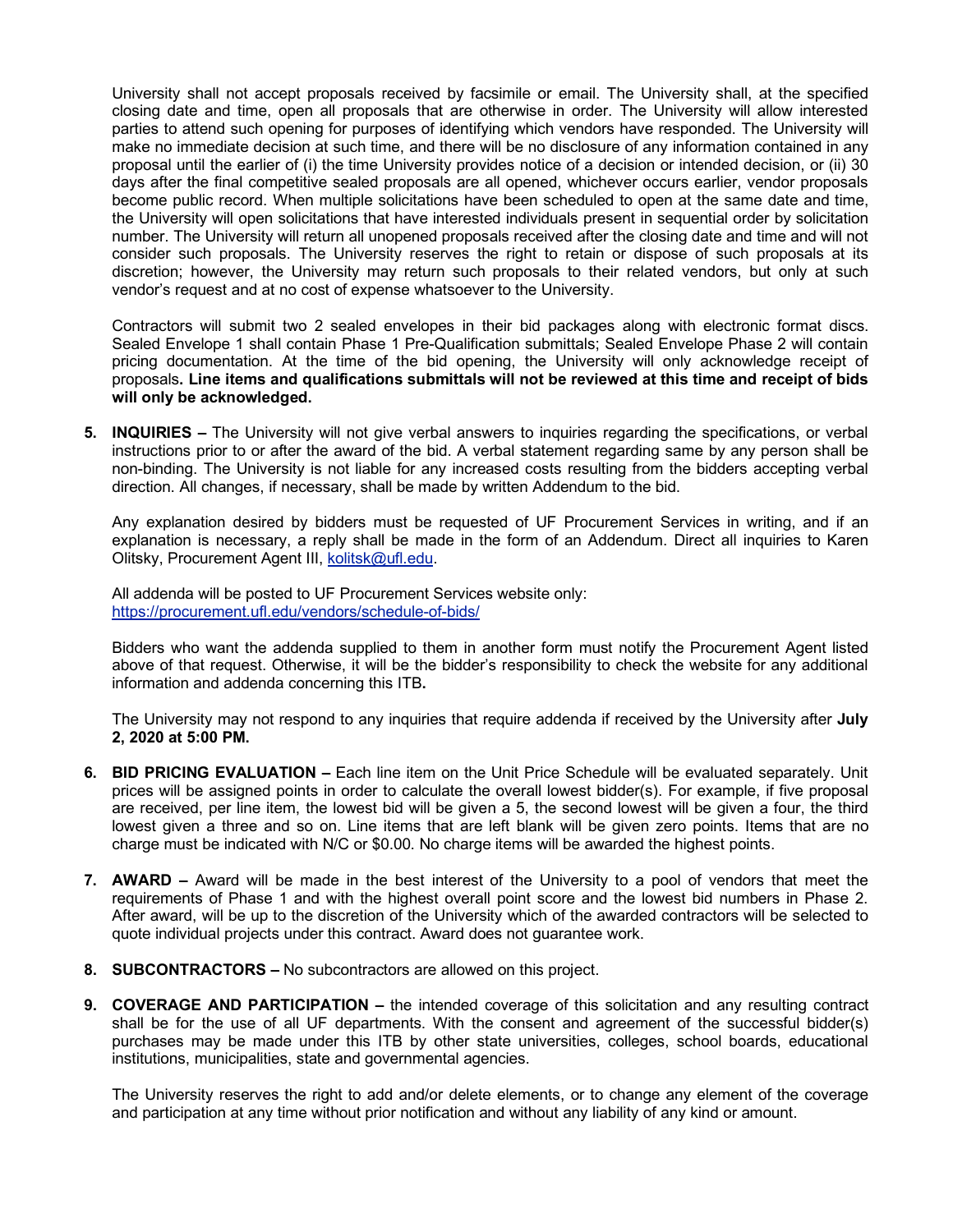- **10. USE OF TERMS -** The terms University of Florida, University, UF and Procurement Services are used synonymously in this Invitation to Bid unless otherwise indicated. The terms Vendor, Proposer, Bidder and Contractor are used synonymously in this ITB unless otherwise indicated. The terms bid, proposal and submittal are used synonymously in this ITB unless otherwise indicated.
- **11. PRICES** Prices are to be a fixed price, and include provision of all labor, equipment, tools, consumables, maintenance, permits, liability insurance, builder's risk insurance, training manuals and services necessary and/or proper for the completion of the work, except as may be otherwise expressly provided in the contract documents associated with the materials to be provided by the University. The University will not be liable for any costs beyond those proposed herein and awarded. Time and materials quotes will be unacceptable. In some cases, the University may order material in excess of that required by the plans. This is to allow for wastage, change orders, and potential loss by inventory. Prices should be calculated based upon the plans provided, and not upon the quantity of materials ordered.
- **12. AVAILABILITY OF FUNDS -** The State of Florida and the University's performance and obligation to pay under this contract is contingent upon an annual appropriation by the Legislature of the State of Florida.
- **13. CANCELLATION –** The University, by written notice, may terminate in whole or in part any purchase order resulting from this Invitation to Bid, when such action is in the best interest of the University. If the purchase order is terminated, the University shall be liable only for payment of services rendered prior to the effective date of the termination. Services rendered will be interpreted to include the cost of items already delivered, plus the reasonable cost of supply action short of delivery.
- **14. CONVENIENCE -** The University reserves the right to terminate the Agreement in whole or part at any time when in the best interests of the University without penalty or cause. Upon receipt of the written notice, the Successful Vendor shall immediately stop all work as directed in the notice, notify all subcontractors of the effective date of the termination and minimize all further costs to the University. In the event of termination under this provision, all documents, data and reports prepared by the Successful Vendor under the Agreement shall become the property of and delivered to the University. The Successful Vendor shall be entitled to receive just and equitable compensation for work in progress, work completed, and materials accepted before the effective date of termination. Such compensation shall be the Successful Vendor's sole remedy against the University in the event of termination under this provision.
- **15. STOP WORK ORDER -** The University may at any time, by written order to the Contractor, require the Contractor to stop all or any part of the work called for by the Agreement for a period of ninety (90) days after the order is delivered to the Contractor, and for any further period to which the parties may agree. The order shall be specifically identified as a Stop Work Order issued under this provision. Upon receipt of the order, the Contractor shall immediately comply with its terms and take all reasonable steps to minimize the incidence of costs allocable to the work covered by the order during the period of work stoppage. If a Stop Work Order issued under this provision is canceled or the period of the order or any extension expires, the Contractor shall resume work. The University shall make an equitable adjustment in the delivery schedule or Agreement price, or both, and the Agreement shall be amended in writing accordingly.
- **16. CHANGES IN THE WORK -** The University may order, in writing, extra work or make changes by altering, adding to or deducting from the work, with the Contract Sum and Time of Completion being adjusted accordingly. The value of any such change shall be determined by estimate and acceptance of a lump sum. Claims by the Contractor for extra cost must be made in writing before executing the work involved.
- **17. REPORTS -** Vendor will provide reporting (electronic) to allow for audit / compliance. Reporting shall be provided when requested by the University and will include a summary of total completed job made under this contract. The following outlines a minimal list of fields to be included. Vendor and the University will work together to create additional reporting as deemed necessary by the University. All reporting will be in electronic format such as Excel. Fields should include Invoice Number, Invoice Date, Invoice Amount, PO Number, UF Department, Job due date, Job Completion, Description of Services provided such as material, labor, subcontractors, and if this was an emergency
- **18. PROTECTION OF PROPERTY -** The Contractor shall at all time guard against damage or loss to the property of the University or of other Vendors or Contractors and shall be held responsible for replacing or repairing any such loss or damage. The University may withhold payment or make such deductions as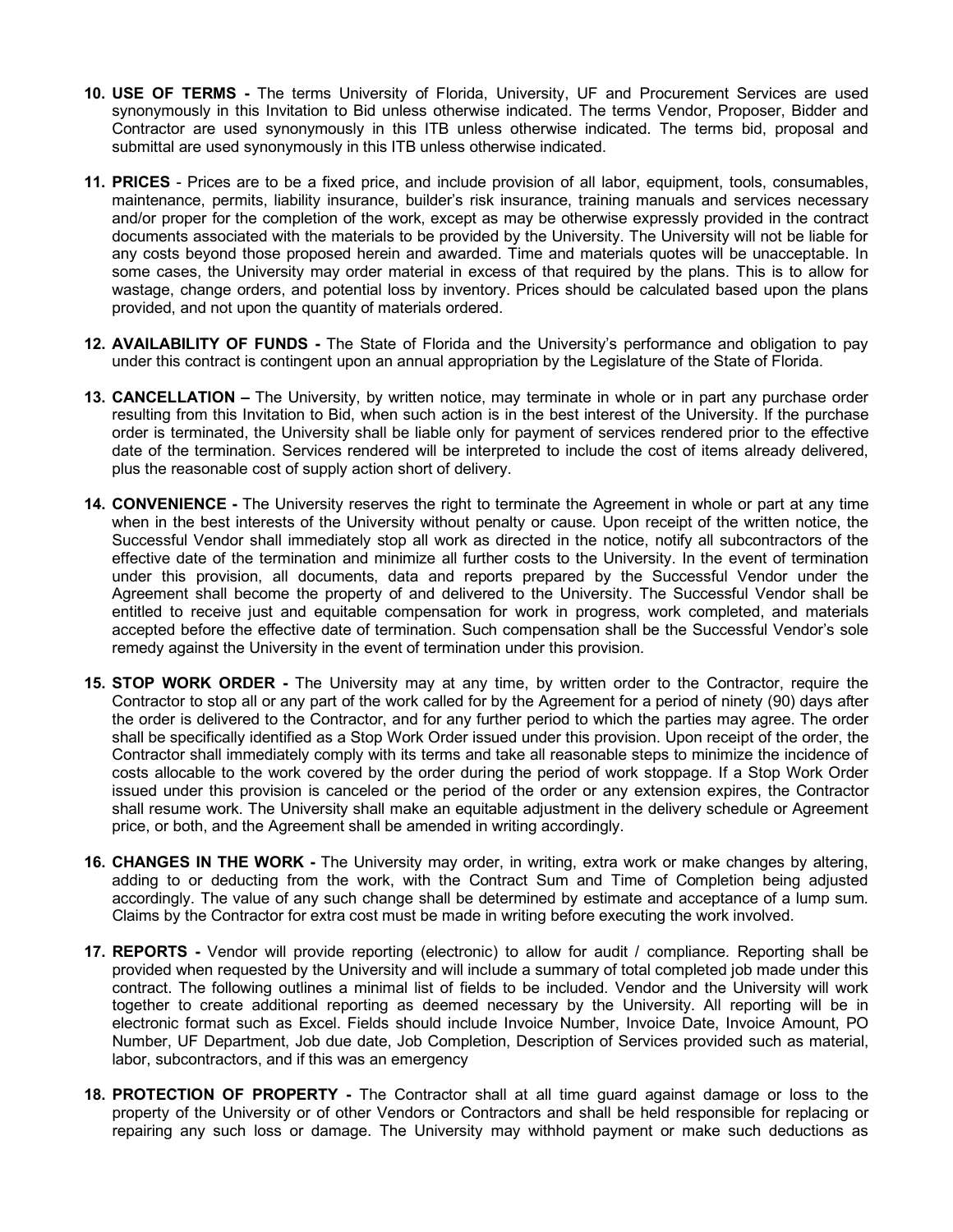deemed necessary to insure reimbursement or replacement for loss or damage to property through negligence of the Contractor or his agents. The Contractor shall provide all barricades and take all necessary precautions to protect buildings and personnel.

- **19. DEBRIS –** The Contractor shall be responsible for the prompt removal of all debris which is a result of delivery, assembly, or installation.
- **20. INSPECTION, ACCEPTANCE AND TITLE -** The University shall always have access to the work wherever it is in preparation or in progress, and the Contractor shall provide proper facilities for such access and for inspection. The Contractor shall not enclose any work until the University has inspected the work. Should the Contractor enclose the work prior to inspection by the University, the Contractor shall uncover the work for inspection by the University at no cost to the University, and then recover the work according to the specification contained herein. The Contractor shall notify the University in writing when the work is ready for inspection. The University will inspect the work as expeditiously as possible after receipt of notification from the Contractor.
- **21. INSURANCE REQUIREMENTS –** See Article 19 of General Terms and Conditions. See #43 below for link to General Terms and Conditions.
- **22. INDEMNIFICATION/HOLD HARMLESS -** The Successful Vendor shall indemnify, defend, and hold harmless the University of Florida Board of Trustees, the University of Florida, the State of Florida and the Florida Board of Governors, its officers, agents, and employees from any and all claims, demands, suits, actions, proceedings, loss, cost, and damages of every kind and description, including attorneys' fees and/or litigation expenses, which may be brought or made against or incurred on account of loss of or damage to any property or for injuries to or death of any person, caused by, arising out of, or contributed to, in whole or in part, by reasons of any act, omission, professional error, fault, mistake, or negligence of Successful Vendor, its employees, agents, representatives, or subcontractors, their employees, agents, or representatives in connection with or incident to the performance of the Agreement. Successful Vendor's obligation under this provision shall not extend to any liability caused by the sole negligence of the University of Florida Board of Trustees, University, or its officers, agents, and employees. Such indemnification shall specifically include infringement claims made against any and all intellectual property supplied by Successful Vendor and thirdparty infringement under the Agreement.
- **23. PERFORMANCE AND PAYMENT BOND –** See Article 20 of General Terms and Conditions. See #43 below for link to General Terms and Conditions.
- **24. NOTICE TO CONTRACTORS OF ASBESTOS-CONTAINING MATERIALS IN UNIVERSITY BUILDINGS -** Asbestos Containing Materials (ACM) can be found in almost any building in the United States more than ten (10) years old. The University of Florida is no exception. The types of asbestos most commonly found are pipe and boiler insulation, fireproofing, hard panels known as "Transite", floor tile, and spray or trowel-applied ceiling finishes. ACM is generally not hazardous if left undisturbed.

The University has implemented an Asbestos Program to assure safe management and removal of ACM. Contractors, Consultants, and other Vendors providing service to the University may encounter ACM and must, therefore, comply with the following instructions:

- A. Avoid disturbing suspected ACM. Exercise caution and watch for possible ACM.
- B. If it is necessary to disturb ACM, first notify the appropriate Division Asbestos Representative listed in this notice, or the University of Florida Asbestos Coordinator, before proceeding with your work. You shall take whatever precautions are necessary to protect humans' health and the environment, and comply with all applicable Federal, State, and Local laws pertaining to asbestos.
- C. If you require additional information on possible locations of ACM in a building, contact the Asbestos Representative from the Division for which you are working.

| <b>Division</b>            | Asbestos Representative                | Telephone      |
|----------------------------|----------------------------------------|----------------|
| <b>Facilities Services</b> | Asst. Dir. Operations Facilities Svcs. | (352) 294-0559 |
| <b>Health Center</b>       | Asst. Dir. Health Ctr Facilities Svcs. | (352) 273-5905 |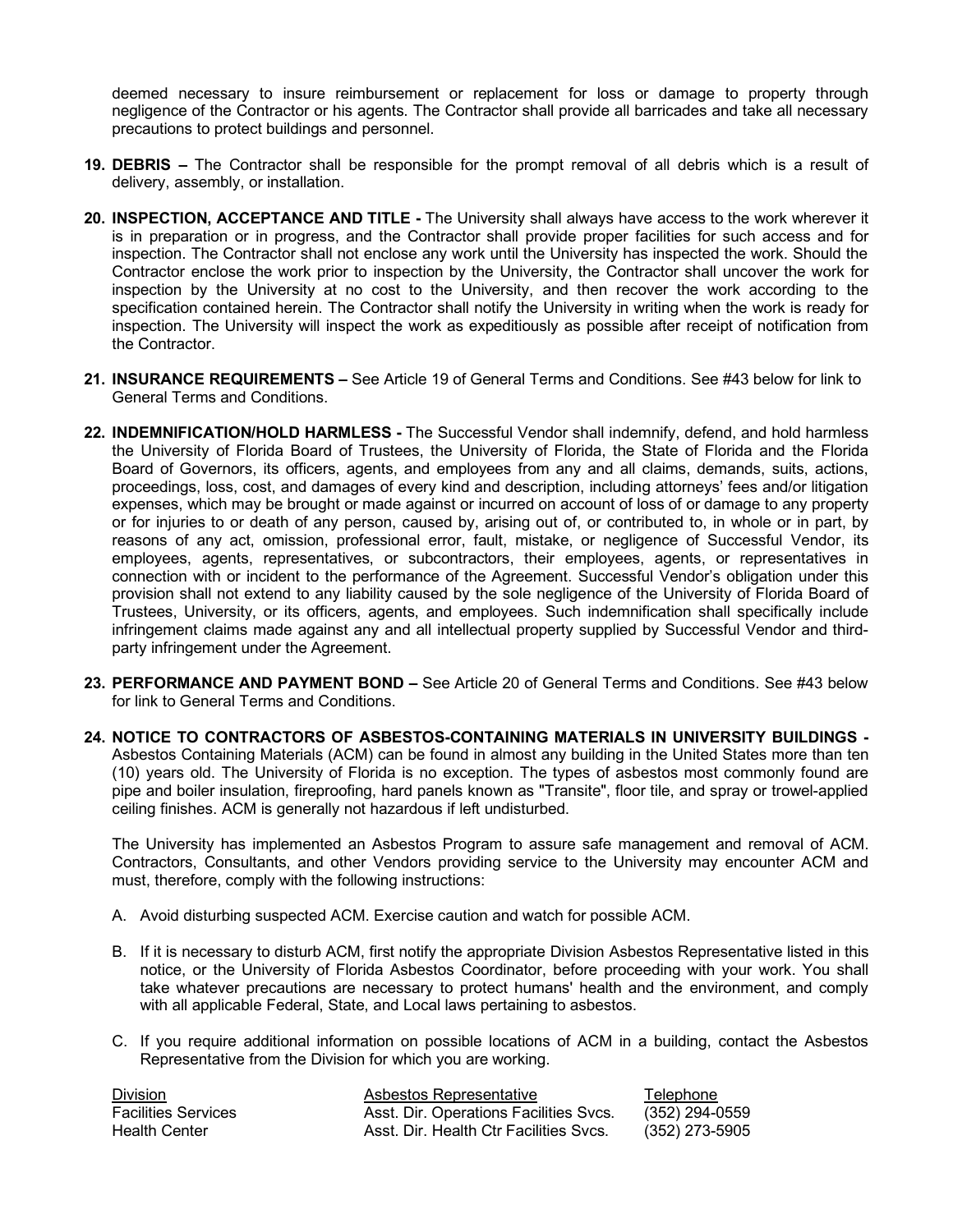| Housing                       | Maintenance Superintendent | (352) 392-2161 |
|-------------------------------|----------------------------|----------------|
| Reitz Union                   | Maintenance Superintendent | (352) 392-1614 |
| IFAS                          | Engineer                   | (352) 392-6488 |
| Environmental Health & Safety | Asbestos Program Manager   | (352) 392-1591 |

- **25. OPEN COMPETITION** The University encourages free and open competition among contractors. Whenever possible, specifications and proposal terms and conditions are designed to accomplish the objective, consistent with the necessity to satisfy the University's needs and the accomplishment of a sound economical operation. The Contractor's signature on the proposal guarantees that the prices quoted have been established without collusion with other Contractors and without effort to preclude the University from obtaining the lowest possible competitive price. The Contractor certifies that its officers or employees have not bribed or attempted to bribe or influence in any way on officer, employee or agent of the University.
- **26. EQUAL OPPORTUNITY STATEMENT -** The State Universities have established equal opportunity practices which conform to both the spirit and the letter of all laws against discrimination and prohibits discrimination based on race, creed, color, sex, age, national origin, marital status, or religion. To be considered for inclusion as a supplier under this agreement, the proposer commits to the following:
	- A. The provisions of Executive Order 11246, September 24, 1966, and the rules, regulations, and relevant orders of the Secretary of Labor are applicable to each order placed against this agreement regardless of value.
	- B. If the Contractor expects to receive \$10,000 in orders during the first twelve (12) months of this Agreement, a complete certificate of non-segregated facilities shall be attached to the proposal response.
	- C. If the Contractor expects to receive \$50,000 in orders during the first twelve (12) months of this agreement and employs more than fifty (50) people, standard form 100 (EEOO-1) must be filed prior to March 1st of each year.
	- D. If the Contractor expects to receive \$50,000 in orders during the first twelve (12) months and employs more than fifty (50) people, a written program for affirmative action compliance must be maintained by the Contractor, subject to review upon request by the user agencies of this Agreement.
- **27. OSHA REGULATIONS -** It is the responsibility of the Contractor to ensure that ALL OSHA regulations applying to this job are always adhered to.
- **28. PUBLIC ENTITY CRIME -** A person or affiliate who has been placed on the Convicted Vendor List by the Department of Management Services, State of Florida, may not submit a proposal on a contract to provide any goods or services, including construction, repairs, or leases and may not be awarded or perform work as a Contractor, Supplier, Subcontractor, or Consultant for the University of Florida for a period of thirty-six (36) months from the date of being placed on the Convicted Vendor List, a "Person" or "Affiliate" includes any natural person or any entity, including predecessor or successor entities or any entity under the control of any natural person who is active in its management and who has been convicted of a Public Entity Crime (Rule 6C1-3.020 FAC).
- **29. FEDERAL DEBARRMENT -** By signing this bid/proposal, the Contractor certifies, to the best of its knowledge or belief, that the Contractor and its principals are not presently debarred, suspended, proposed for debarment, or declared ineligible for the award of contracts by any Federal agency; or have not within a three (3) year period preceding this offer, been convicted of or had a civil judgment rendered against them in connection with a public contract or subcontract; or are not criminally or civilly charged by a governmental entity with commission of offenses; or has not within a three (3) year period preceding this offer had a contract terminated for default by any Federal agency (Federal Acquisition Regulation 52.209-5).
- **30. DISCRIMINATION** An Entity or Affiliate who has been placed on the Discriminatory Vendor List may not submit a bid on a contract to provide goods or services to a Public Entity, may not submit a bid on a contract with a Public Entity for the construction or repair of a public building or public work, may not submit bids on leases of real property to a public entity, may not award or perform work as a Contractor, Supplier, Subcontractor or Consultant under contract with any Public Entity, and may not transact business with any public entity.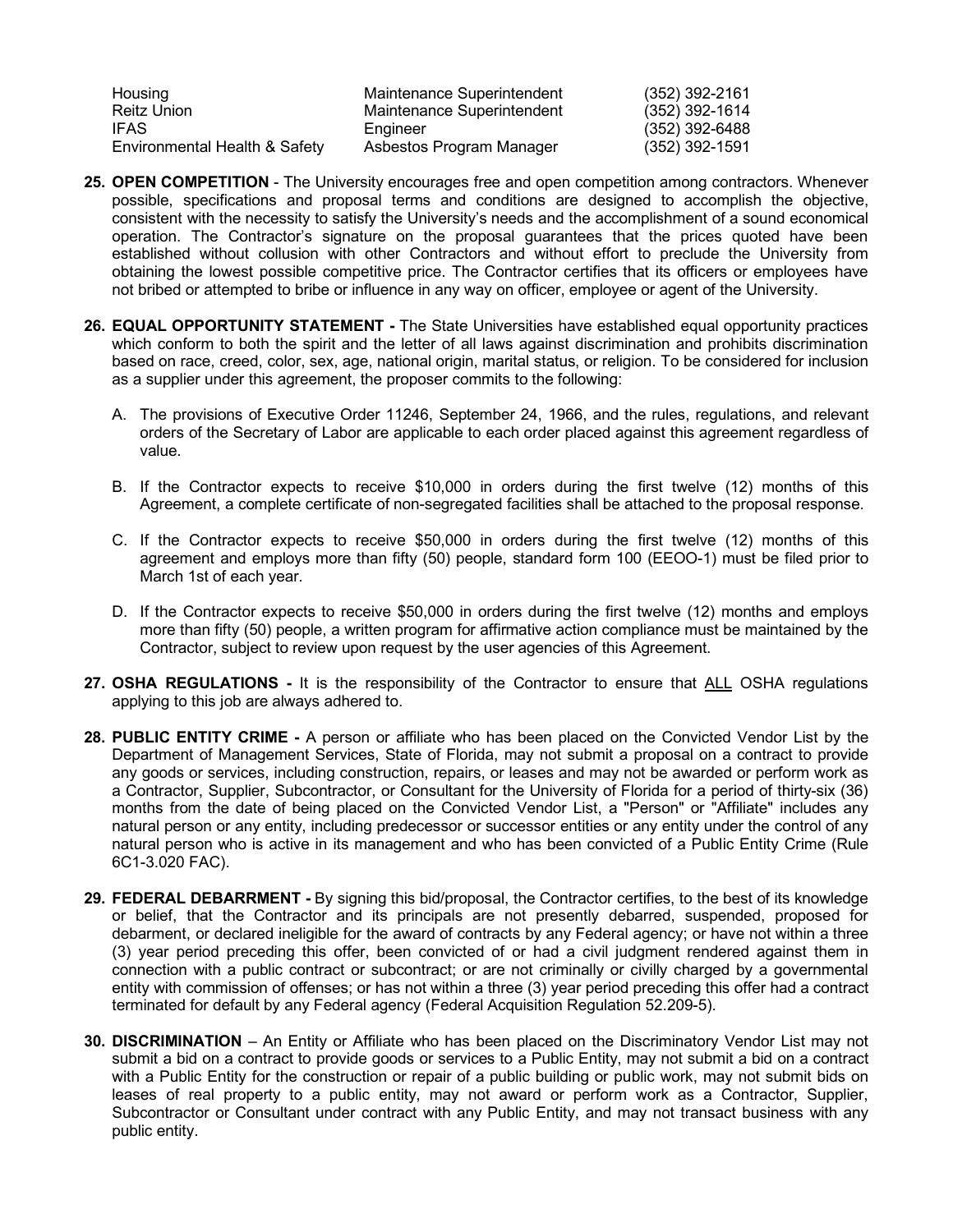- **31. NOTICE TO CONTRACTOR** The University shall consider the employment by any Contractor of unauthorized aliens a violation of section 274A(e) of the Immigration and Nationality Act. Such violation shall be cause for unilateral cancellation of this contract.
- **32. CONTRACTOR SHALL IMPLEMENT -** A drug-free workplace program in accordance with the requirements of Section 440.102, Florida Statutes.
- **33. SMALL BUSINESS PROGRAM –** University is an equal opportunity institution and, as such, encourages the use of small businesses, including women and minority-owned small businesses in the provision of goods and services. Small businesses should have a fair and equal opportunity to compete for dollars spent by the University. Competition ensures that prices are competitive, and a broad vendor base is available. Vendor shall use good faith efforts to ensure opportunities are available to small businesses, including women and minority-owned businesses. For questions about the University's Small Business Program contact Kathey Porter, Director of Small Business and Vendor Diversity, 352-392-0380.
- **34. TOBACCO FREE CAMPUS -** The University of Florida campus is a tobacco-free campus. This policy was effective as of July 1, 2010. The use of cigarettes or other tobacco products in UF buildings, parking lots, or in vehicles in these areas is prohibited. The successful vendor is expected to respect this smoke free policy and fully comply with it.
- **35. PUBLIC RECORDS** All proposal information submitted and opened becomes subject to the Public Records Law set forth in Chapter 119 F.S. Any resulting Agreement may be unilaterally canceled for refusal by the vendor to allow public access to all documents, papers, letters, or other materials subject to the provisions of Chapter 119 F.S., and made or received by the Successful Vendor in conjunction with the Agreement
- **36. PAYMENT CONDITIONS -** Payment shall be made upon final acceptance of the job by the University designated Project Manager. The telecommunications distribution system will be deemed acceptable when the Contractor delivers to the University:
	- A. All cross connected cables are operational.
	- B. Cables which are one hundred percent (100%) free of defective pairs of copper or fiber strands.
	- C. Campus Telecommunications Standards must be followed when reporting test results on the horizontal and backbone cables.
	- D. All University purchased and furnished supplies are returned to the University.
	- E. If a Panduit or Commscope installation, acceptance will be deemed "in full" upon receipt of the Commscope Warranty documents. If not a Panduit or Commscope installation, acceptance will be deemed "in full" upon satisfactory physical inspection, review of testing documentation, and receipt of as built plans by the University department administering oversight of the installation. Refer to section 4.2 of this document.
	- F. Partial payments may be made at certain predetermined intervals, not to exceed one (1) payment per month, upon approval of a detailed invoice by University.
- **37. INVOICING AND PAYMENT TO CONTRACTOR** All invoices will need to contain a **UF Purchase Order Number**. Please include your Tax Identification number on the invoice. All invoices for payment should be submitted to the University of Florida via one of the following options:

Email: [UFL.invoices@edmgroup.com](mailto:UFL.invoices@edmgroup.com)

Fax: 1-570-496-5411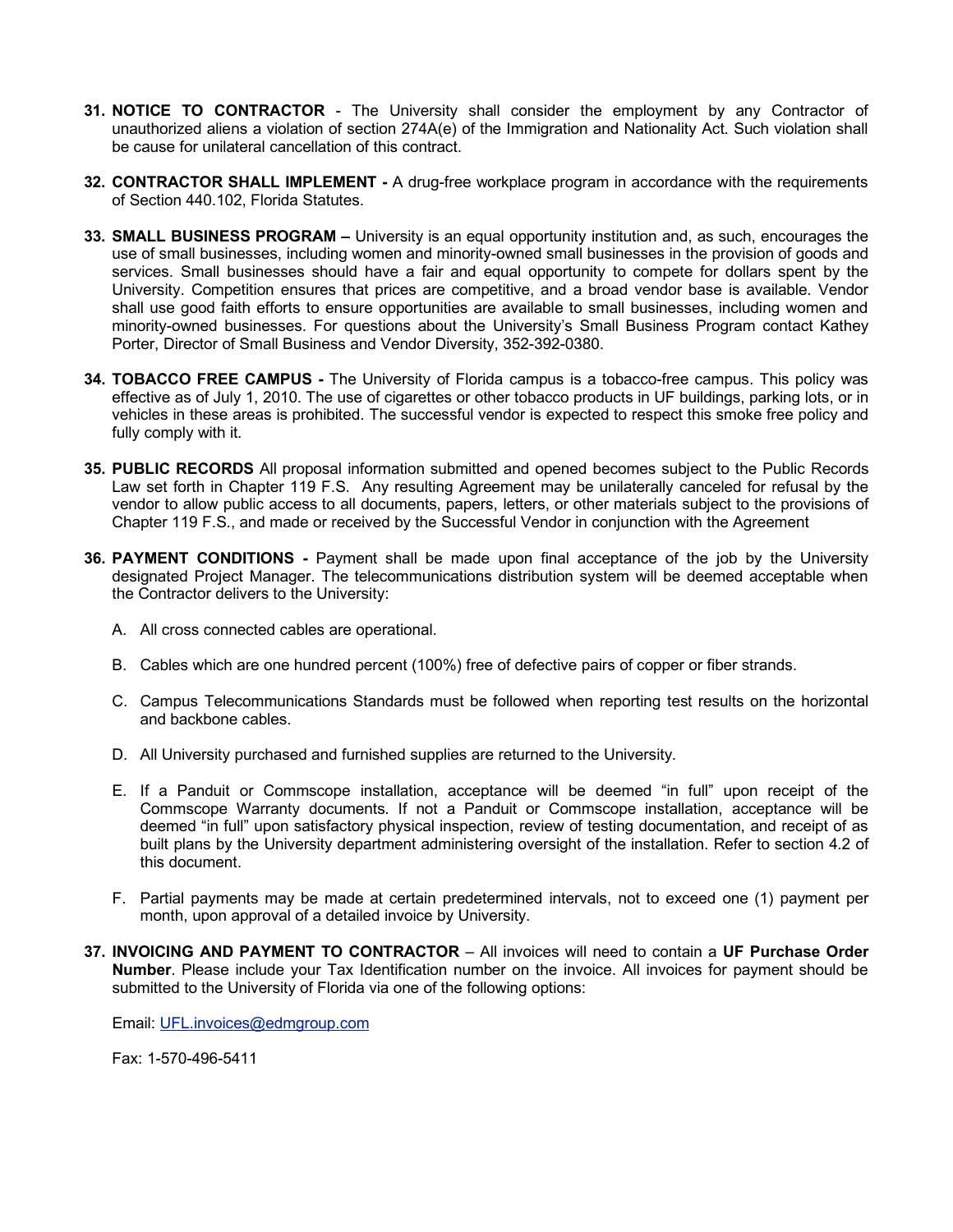Mail: University of Florida Attn: Accounts Payable PO Box 3357 Scranton, PA 18505

**38. LABOR RATES –** The Contractor will provide, on the Unit Price Schedule, hourly labor rates including labor burden and all applicable taxes and fees for the Project Manager, Construction Foreman, and various levels of Technicians to be used in calculating the cost of an installation and the pricing of changes requested by the University using the change order process.

While rare, some campus projects are subject to the Davis-Bacon Act of 1931. The Davis-Bacon Act requires contractors to pay their employees the "prevailing" wage for similar work in the area. UF will allow quotes based on ITB contract prices to be increased or decreased relative to the prevailing wage difference on a case-by-case basis only.

**39. CODES, STANDARDS, AND ORDINANCES -** All work shall conform in every detail to the rules and requirements of the National Fire Protection Association, the National Electrical Code, local codes and regulations and present manufacturing standards.

The cabling system described in this ITB is derived from the recommendations made in recognized Telecommunications Industry Standards. The following documents are incorporated by reference:

- A. The University of Florida Telecommunication Standards
- B. ANSI/TIA/EIA 568-B.1, Commercial Building Telecommunications Cabling Standard Part 1: General **Requirements**
- C. ANSI/TIA/EIA 568-B.2, Commercial Building Telecommunications Cabling Standard Part 2: Balanced Twisted-Pair Cabling Components
- D. ANSI/TIA/EIA 568-B.2-1, Commercial Building Telecommunications Cabling Standard Part 2: Balanced Twisted Pair Cabling Components, Addendum 1 – Transmission Performance Specifications for 4-pair 100 Ω Category 6 Cabling
- E. ANSI/TIA/EIA 568-B.3, Commercial Building Telecommunications Cabling Standard Part 3: Optical Fiber Cabling Components
- F. ANSI/TIA/EIA 569-A, Commercial Building Standard for Telecommunications Pathways and Spaces
- G. ANSI/TIA/EIA 570-A, Residential Telecommunications Cabling Standard
- H. ANSI/TIA/EIA 606-A, Administration Standard for Telecommunications Infrastructure of Commercial **Buildings**
- I. ANSI/TIA/EIA 607, Commercial Building Grounding and Bonding Requirements for **Telecommunications**
- J. ANSI/ TIA/EIA 758, Customer-Owned Outside Plant Telecommunications Cabling Standard
- K. BICSI TDMM, Building Industries Consulting Services International, Telecommunications Distribution Methods Manual (TDMM)
- L. National Fire Protection Agency (NFPA 70), National Electrical Code (NEC)
- M. FCC 47 CFR 68
- N. NEMA 250
- O. NEC Articles 770 and 800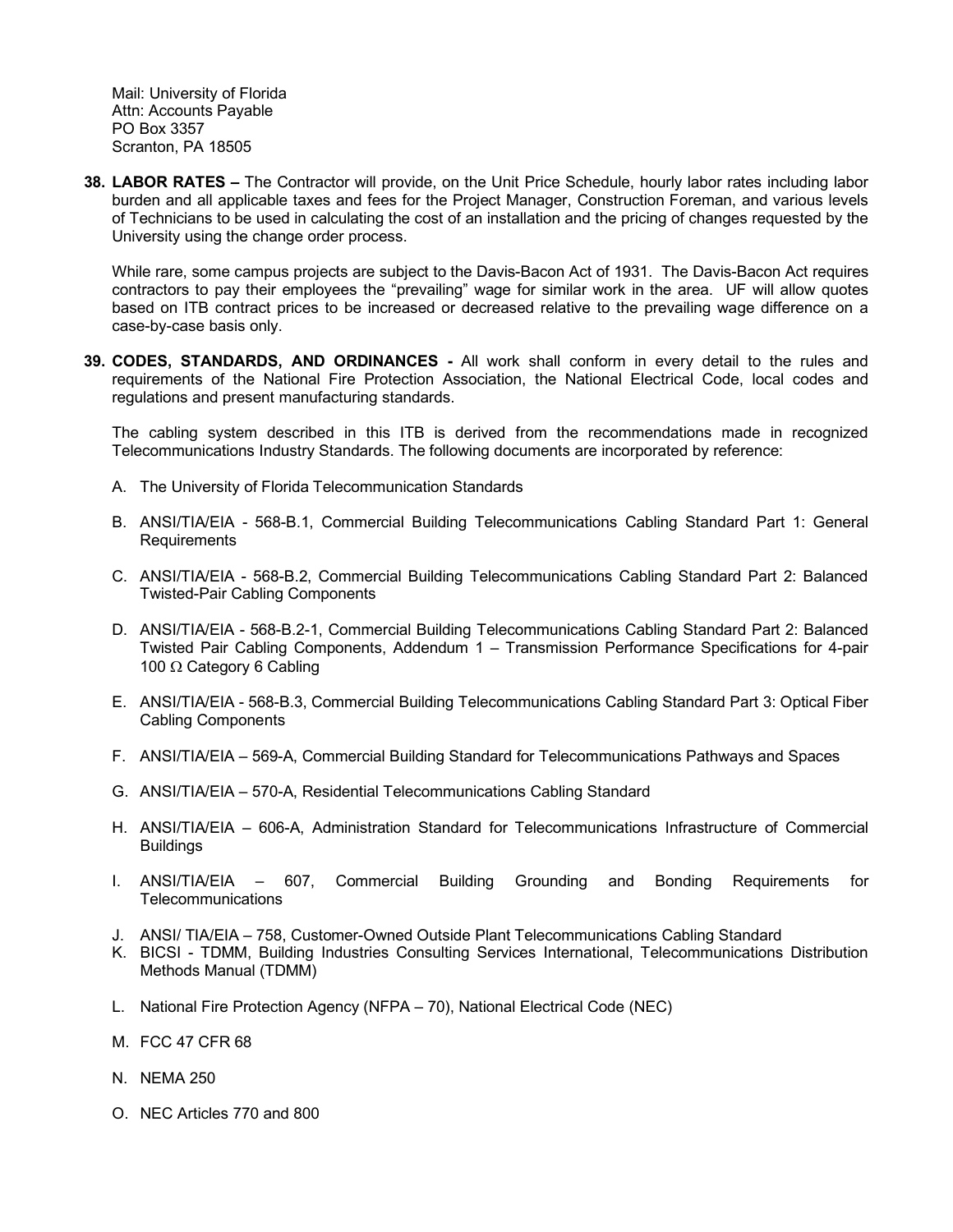#### P. ADA, Americans with Disabilities Act

If this document and any of the documents listed above are in conflict, the conflict shall be brought to the attention of the University for resolution. All documents listed are believed to be the most current releases of the documents. The Contractor has the responsibility to determine and adhere to the most recent release when developing the proposal for installation.

This document does not replace any code, either partially or wholly. The Contractor must be aware of local codes that may impact this project.

- **40. OTHER REQUIREMENTS -** The Contractor will cooperate with the University for the network installation regarding work sequencing and jobsite routine for the overall project of which the network is a part, following such workplace rules and routines as the University may reasonably establish. This includes, for example, attendance at meetings coordinating work, participating in site cleanup, maintaining a clean and orderly worksite, general contractor safety regulations and drug control programs, etc.
- **41. BUSINESS REVIEW MEETINGS:** In order to maintain the partnership between the University and the Vendor, the University may require semi-annual business reviews. The meeting shall include but is not limited to reviewing Vendor performance and reporting.
- **42. AMERICANS WITH DISABILITY ACT** If special accommodations are needed in order to attend a meeting, contact Procurement Services at [procurement@ufl.edu](mailto:procurement@ufl.edu) three (3) business days prior to either the preproposal meeting or proposal opening.
- **43. GENERAL TERMS AND CONDITIONS -** <http://facilities.ufl.edu/forms/contracts/GTC.pdf>
- **44. NON-TECHNICAL SPECIFICATIONS (DIVISION 0)**  <http://facilities.ufl.edu/forms/contracts/Div0NonTechSpecs.pdf>
- **45. NON-TECHNICAL SPECIFICATIONS (DIVISION 1)** [http://facilities.ufl.edu/forms/contracts/Div1\\_NonTech\\_Specs\\_JULY\\_2017.pdf](http://facilities.ufl.edu/forms/contracts/Div1_NonTech_Specs_JULY_2017.pdf)
- **46. UF DESIGN AND CONSTRUCTION STANDARDS -** <http://facilities.ufl.edu/forms/dcs.html>
- **47. UF TELECOMMUNICATION STANDARDS -** [https://it.ufl.edu/media/itufledu/ict/telecom/Telecom-Standards-](https://it.ufl.edu/media/itufledu/ict/telecom/Telecom-Standards-MARCH-2011.pdf)[MARCH-2011.pdf](https://it.ufl.edu/media/itufledu/ict/telecom/Telecom-Standards-MARCH-2011.pdf)

END OF SECTION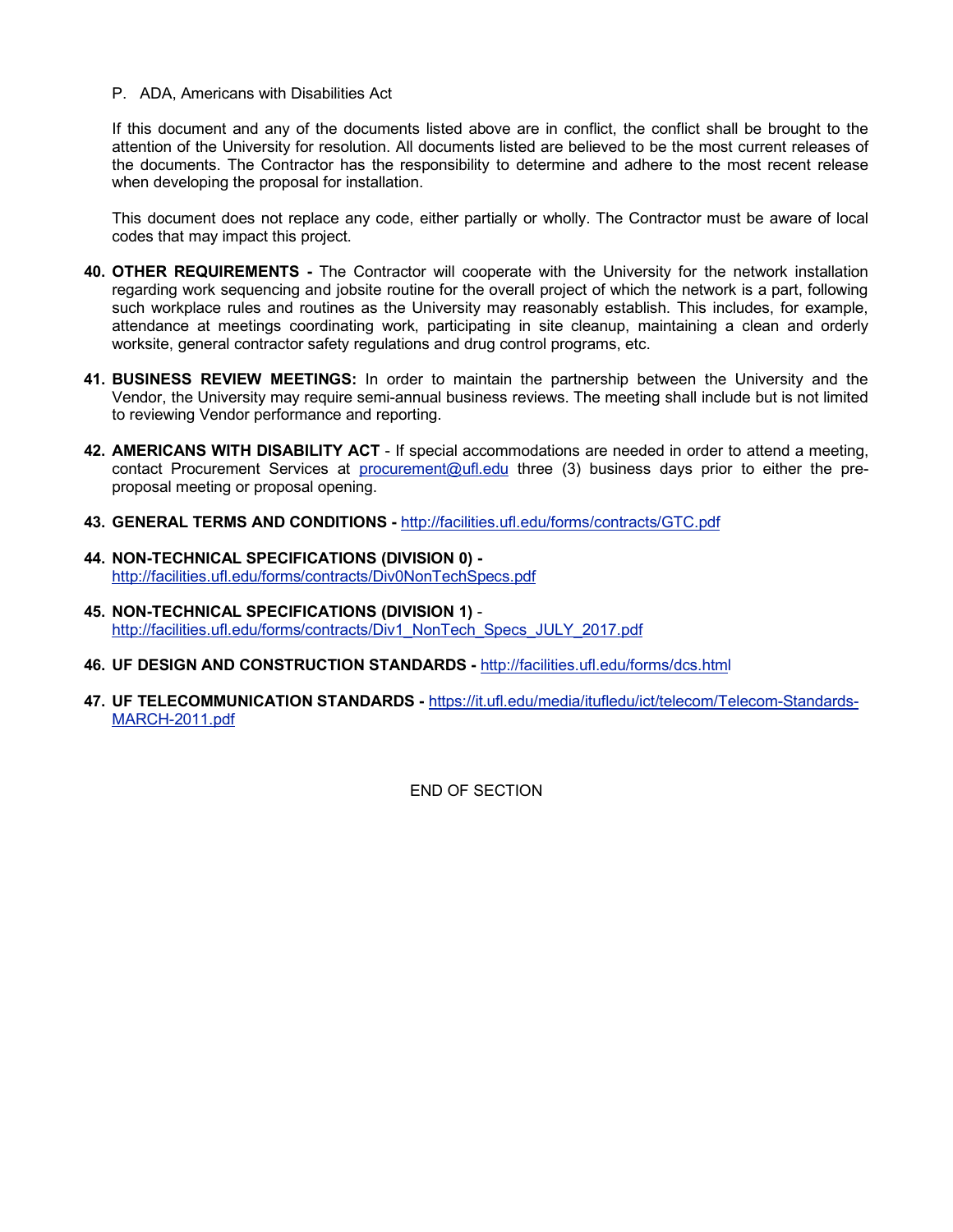# **REQUIREMENTS FOR FEMA PUBLIC ASSISTANCE PROGRAM PROCUREMENT**

The terms of this section are considered part of this solicitation and are applicable for projects/work that may be reimbursed through the Federal Emergency Management Agency (FEMA) Public Assistant Program. In the event of a conflict in terms, the terms of this section will control.

# **1. Termination.**

- a. Termination for Convenience. The Agreement may be terminated by UF without cause upon no less than thirty (30) days written notice.
- b. Termination for Cause. Each term and condition of the Agreement is material and any breach or default by either party in the performance of each such term and condition will be a material breach or default of the Agreement. Either party may terminate the Agreement in the event the other party materially breaches or defaults in the performance of any of its obligations hereunder, and such default continues for thirty (30) days after written notice thereof is provided to the breaching party by the non-breaching party. Any termination will become effective at the end of such thirty (30) day period unless the breaching party cures any such breach or default prior to the expiration of such period.
- c. Administration of Termination. All written notices must be delivered by certified mail, return receipt requested, or in person with proof of delivery. In case of termination under the Agreement, only fees for Services rendered by the Vendor through the date of termination, if any, will be due and payable, and all work in progress will become property of UF and will be turned over promptly by the Vendor. Upon receipt of written notice of termination, up until the date of termination, the Vendor will make reasonable efforts to limit the incursion of additional fees and perform only those Services necessary for the timely delivery of work in progress to UF and/or to correct a material breach or default, as applicable. The Parties will not be relieved of the duty to perform their obligations up to and including the date of termination. A termination penalty may not be charged against UF.
- 2. **Equal Opportunity**. If the Services provided under the Agreement include construction, then the Vendor agrees as follows:
	- a. The Vendor will not discriminate against any employee or applicant for employment because of race, color, religion, sex, or national origin. The Vendor will take affirmative action to ensure that applicants are employed, and that employees are treated during employment without regard to their race, color, religion, sex, or national origin. Such action shall include, but not be limited to the following: employment, upgrading, demotion, or transfer; recruitment or recruitment advertising; layoff or termination; rates of pay or other forms of compensation; and selection for training, including apprenticeship. The Vendor agrees to post in conspicuous places, available to employees and applicants for employment, notices to be provided setting forth the provisions of this nondiscrimination clause.
	- b. The Vendor will, in all solicitations or advertisements for employees placed by or on behalf of the Vendor, state that all qualified applicants will receive considerations for employment without regard to race, color, religion, sex, or national origin.
	- c. The Vendor will send to each labor union or representative of workers with which he has a collective bargaining agreement or other contract or understanding, a notice to be provided advising the said labor union or workers' representatives of the Vendor's commitments under this section, and shall post copies of the notice in conspicuous places available to employees and applicants for employment.
	- d. The Vendor will comply with all provisions of Executive Order 11246 of September 24, 1965, and of the rules, regulations, and relevant orders of the Secretary of Labor.
	- e. The Vendor will furnish all information and reports required by Executive Order 11246 of September 24, 1965, and by rules, regulations, and orders of the Secretary of Labor, or pursuant thereto, and will permit access to his books, records, and accounts by the administering agency and the Secretary of Labor for purposes of investigation to ascertain compliance with such rules, regulations, and orders.
	- f. In the event of the Vendor's noncompliance with the nondiscrimination clauses of the Agreement or with any of the said rules, regulations, or orders, the Agreement may be canceled, terminated, or suspended in whole or in part and the Vendor may be declared ineligible for further Government contracts or federally assisted construction contracts in accordance with procedures authorized in Executive Order 11246 of September 24, 1965, and such other sanctions as may be imposed and remedies invoked as provided in Executive Order 11246 of September 24, 1965, or by rule, regulation, or order of the Secretary of Labor, or as otherwise provided by law.
	- g. The Vendor will include the portion of the sentence immediately preceding paragraph (a) and the provisions of paragraphs (a) through (g) in every subcontract or purchase order unless exempted by rules, regulations, or orders of the Secretary of Labor issued pursuant to section 204 of Executive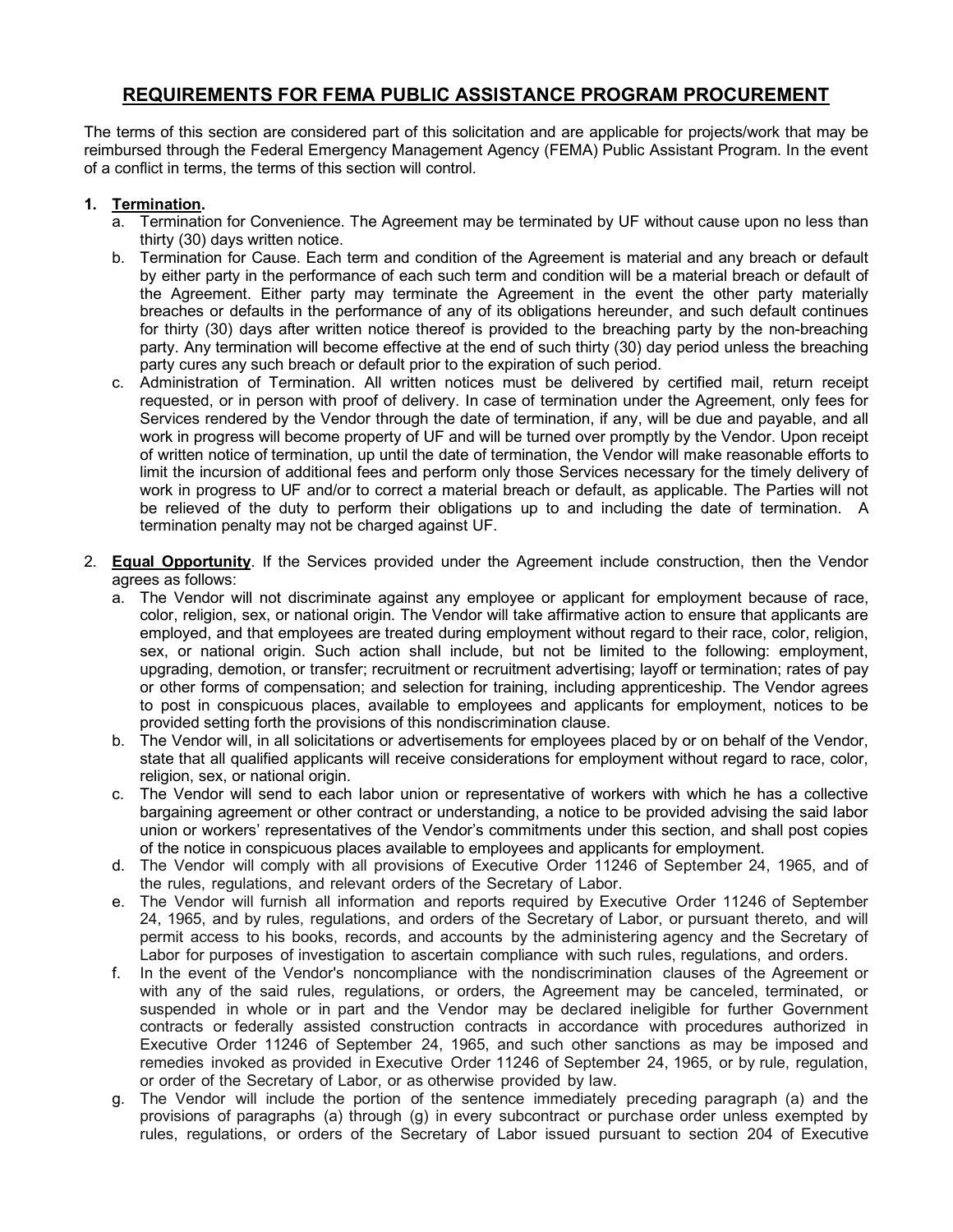Order 11246 of September 24, 1965, so that such provisions will be binding upon each subcontractor or vendor. The Vendor will take such action with respect to any subcontract or purchase order as the administering agency may direct as a means of enforcing such provisions, including sanctions for noncompliance: Provided, however, that in the event Vendor becomes involved in, or is threatened with, litigation with a subcontractor or supplier as a result of such direction by the administering agency the Vendor may request the United States to enter into such litigation to protect the interests of the United States.

- 3. **Davis-Bacon Act**. If the Agreement NOT TO EXCEED amount is in excess of Two Thousand & 00/100 Dollars (\$2,000.00) and Services include construction, then the Vendor must comply with the Davis-Bacon Act (40 U.S.C. § 3141-3144 and 3146-3148) as supplemented by Department of Labor regulations at 29 C.F.R. Part 5 (Labor Standards Provisions Applicable to Contracts Covering Federally Financed and Assisted Construction).
- 4. **Compliance with Copeland "Anti-Kickback" Act**. If the Agreement NOT TO EXCEED amount is in excess of Two Thousand & 00/100 Dollars (\$2,000.00) and Services include construction, then the Vendor agrees as follows:
	- a. Contractor. The Vendor shall comply with 18 U.S.C. § 874, 40 U.S.C. § 3145, and the requirements of 29 C.P.R. pt. 3 as may be applicable, which are incorporated by reference into the Agreement.
	- b. Subcontracts. The Vendor shall insert in any subcontracts the clause above and such other clauses as FEMA may by appropriate instructions require, and a clause requiring the subcontractors to include these clauses in any lower tier subcontracts. The Vendor shall be responsible for the compliance by any subcontractor or lower tier subcontractor with all of these contract clauses.
	- c. Breach. A breach of the contract clauses above may be grounds for termination of the Agreement, and for debarment of Vendor and/or subcontractor(s), if any, as a contractor and subcontractor as provided in 29 C.F.R. § 5.12.
- 5. **Compliance with the Contract Work Hours and Safety Standards Act**. If the Agreement NOT TO EXCEED amount is in excess of One Hundred Thousand & 00/100 Dollars (\$100,000.00) and Vendor employs mechanics or laborers, then Vendor agrees as follows:
	- a. Overtime Requirements. The Vendor and their subcontractor(s), if any, providing Services under the Agreement which may require or involve the employment of laborers or mechanics will not require or permit any such laborer or mechanic in any workweek in which he or she is employed on such work to work in excess of forty (40) hours in such workweek unless such laborer or mechanic receives compensation at a rate not less than one and one-halftimes (1  $\frac{1}{2}$ ) the basic rate of pay for all hours worked in excess of forty (40) hours in such workweek.
	- b. Violation; Liability for Unpaid Wages; Liquidated Damages. In the event of any violation of the clause set forth in paragraph (a) of this section the Vendor and their subcontractor(s), if any, responsible therefor shall be liable for the unpaid wages. In addition, such Vendor and their subcontractor(s), if any, shall be liable to the United States for liquidated damages. Such liquidated damages shall be computed with respect to each individual laborer or mechanic, including watchmen and guards, employed in violation of the clause set forth in paragraph (a) of this section, in the sum of \$10 for each calendar day on which such individual was required or permitted to work in excess of the standard workweek of forty hours without payment of the overtime wages required by the clause set forth in paragraph (a) of this section.
	- c. Withholding for Unpaid Wages and Liquidated Damages. FEMA shall upon its own action or upon written request of an authorized representative of the Department of Labor withhold or cause to be withheld, from any moneys payable on account of work performed by the Vendor and/or subcontractor(s), if any, under any such contract or any other Federal contract with UF, or any other federally-assisted contract subject to the Contract Work Hours and Safety Standards Act, which is held by UF, such sums as may be determined to be necessary to satisfy any liabilities of Vendor and/ or subcontractor(s), if any, for unpaid wages and liquidated damages as provided in the clause set forth in paragraph (b) of this section.
	- d. Subcontracts. The Vendor and subcontractor(s), if any, shall insert in any subcontracts the clauses set forth in paragraph (a) through (c) of this section and a clause requiring the subcontractors to include these clauses in any lower tier subcontracts. The Vendor shall be responsible for compliance by any subcontractor or lower tier subcontractor with the clauses set forth in paragraphs (a) through (d) of this section.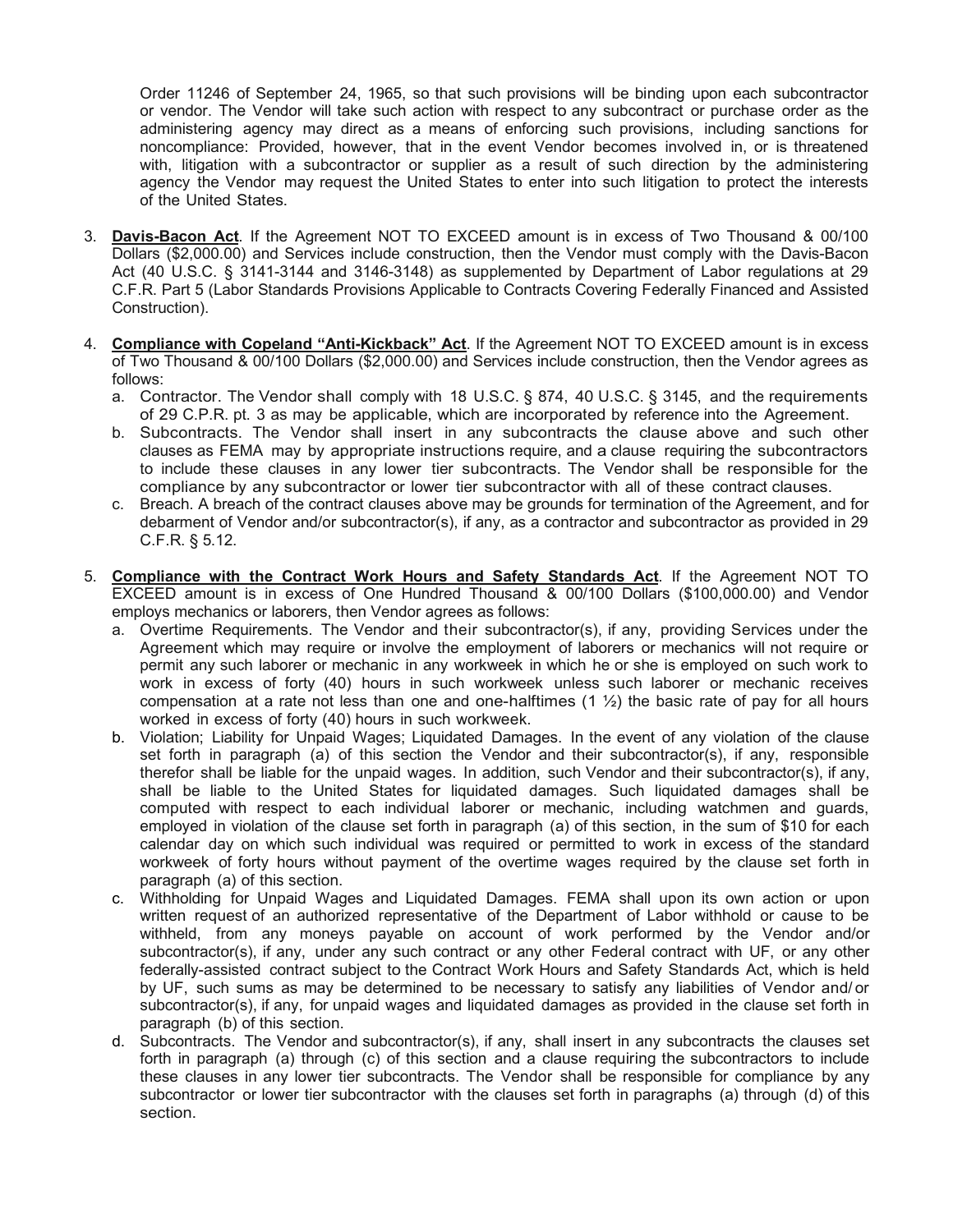- 6. **Clean Air Act and the Federal Water Pollution Control Act**. If the Agreement NOT TO EXCEED amount is in excess of One Hundred Fifty Thousand & 00/100 Dollars (\$150,000.00), then the Vendor agrees as follows:
	- a. Clean Air Act.
		- i. Vendor agrees to comply with all applicable standards, orders or regulations issued pursuant to the Clean Air Act, as amended, 42 U.S.C. § 7401 et seq.
		- ii. Vendor agrees to report each violation to the (name of the state agency or local or Indian tribal government) and understands and agrees that the (name of the state agency or local or Indian tribal government} will, in tum, report each violation as required to assure notification to the (name of recipient), Federal Emergency Management Agency, and the appropriate Environmental Protection Agency Regional Office.
		- iii. Vendor agrees to include these requirements in each subcontract exceeding \$100,000 financed in whole or in part with Federal assistance provided by FEMA.
	- b. Federal Water Pollution Control Act.
		- i. Vendor agrees to comply with all applicable standards, orders or regulations issued pursuant to the Federal Water Pollution Control Act, as amended, 33 U.S.C. 1251 et seq.
		- ii. Vendor agrees to report each violation to UF and understands and agrees that UF will, in tum, report each violation as required to assure notification to Federal Emergency Management Agency and the appropriate Environmental Protection Agency Regional Office.
		- iii. Vendor agrees to include these requirements in each subcontract exceeding One Hundred Thousand & 00/100 Dollars (\$100,000) financed in whole or in part with Federal assistance provided by FEMA.
- 7. **Energy Policy and Conservation**. Vendor will comply with the Energy Policy and Conservation Act (P.L. 94- 163; 42 U.S.C. § 6201-6422), and Florida's State Energy Management Plan adopted pursuant to § 255.257, F.S.

# 8. **Suspension and Debarment**.

- a. If the Agreement is a covered transaction for purposes of 2 C.F.R. pt. 180 and 2 C.F.R. pt. 3000, then the Vendor hereby certifies that neither the Vendor, its principals (defined at 2 C.F.R. § 180.995), n or its affiliates (defined at 2 C.F.R. § 180.905) are excluded (defined at 2 C.F.R. § 180.940) or disqualified (defined at 2 C.F.R. § 180.935).
- b. The Vendor must comply with 2 C.P.R. pt. 180, subpart C and 2 C.P.R. pt. 3000, subpart C and must include a requirement to comply with these regulations in any lower tier covered transactions with subcontractors and/or suppliers.
- c. This certification is a material representation of fact relied upon by UF. If it is later determined that the Vendor did not comply with 2 C.P.R. pt. 180, subpart C and 2 C.F.R. pt. 3000, subpart C, in addition to remedies available to the State of Florida and UF, the Federal Government may pursue available remedies, including but not limited to suspension and/or debarment.
- d. The Vendor agrees to comply with the requirements of 2 C.P.R. pt. 180, subpart C and 2 C.F.R. pt. 3000, subpart C throughout the period of the Agreement. The Vendor further agrees to include a provision requiring such compliance in its lower tier covered transactions with subcontractor and/or suppliers.
- 9. **Byrd Anti-Lobbying Amendment**. If the Agreement NOT TO EXCEED amount is One Hundred Thousand & 00/100 Dollars (\$100,000) or more, then Vendor shall file the required certification. Each tier certifies to the tier above that it will not and has not used Federal appropriated funds to pay any person or organization for influencing or attempting to influence an officer or employee of any agency, a member of Congress, officer or employee of Congress, or an employee of a member of Congress in connection with obtaining any Federal contract, grant, or any other award covered by 31 U.S.C. § 1352. Each tier shall also disclose any lobbying with non-Federal funds that takes place in connection with obtaining any Federal award. Such disclosures are forwarded from tier to tier up to the recipient.

# 10. **Procurement of Recovered/Recycled Materials**.

- a. In the performance of the Agreement, Vendor shall make maximum use of products containing recovered materials that are EPA designated items unless the product cannot be acquired:
	- i. Competitively within a timeframe providing for compliance with the contract performance schedule;
	- ii. Meeting contract performance requirements; or,
	- iii. At a reasonable price.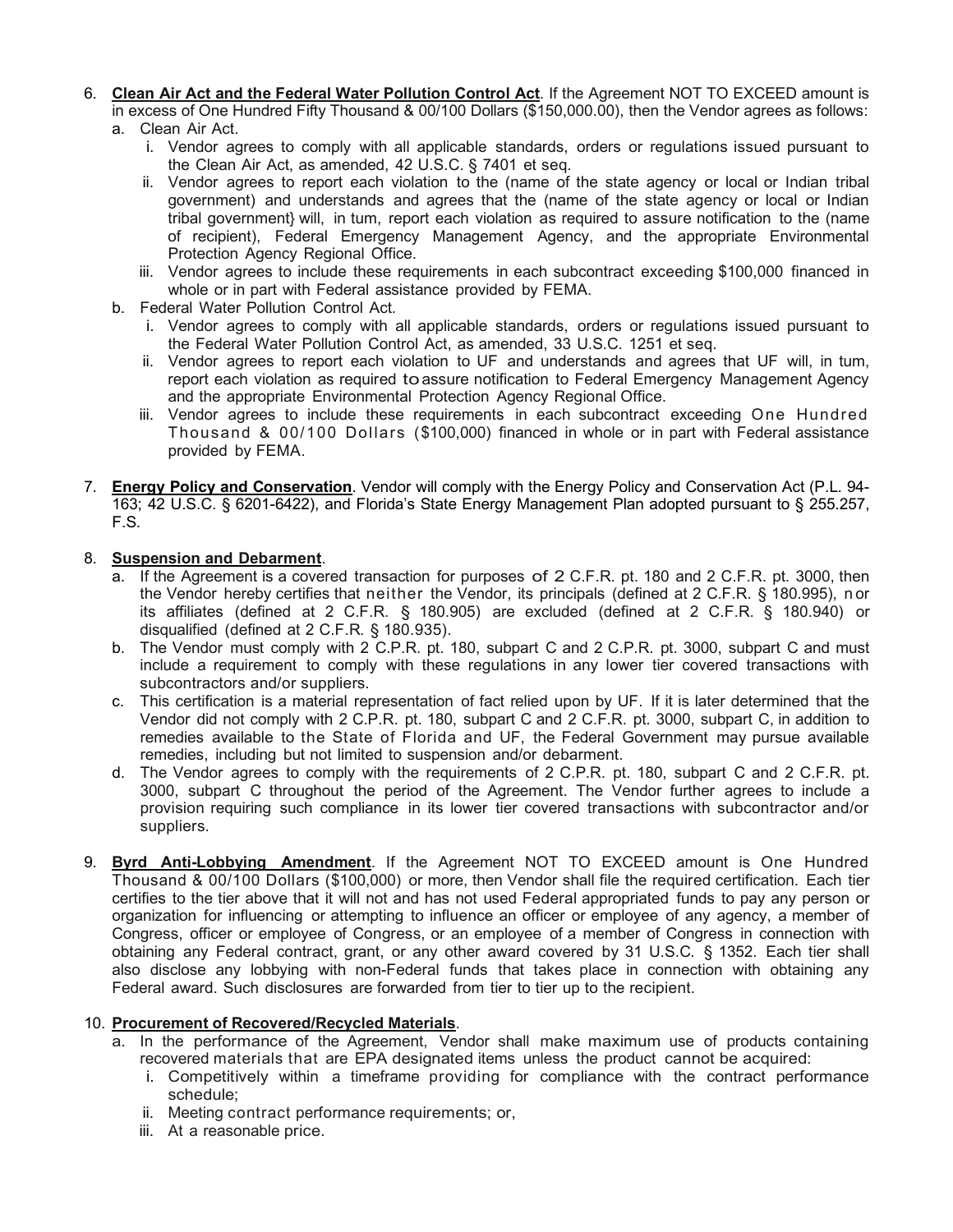Information about this requirement is available at EPA's Comprehensive Procurement Guidelines website, [https://www.epa.gov/smm/comprehensive-procurement-guideline-cpg-program.](https://www.epa.gov/smm/comprehensive-procurement-guideline-cpg-program) The list of EPAdesignate items is available at [https://www.epa.gov/smm/comprehensive-procurement-guideline-cpg](https://www.epa.gov/smm/comprehensive-procurement-guideline-cpg-program#products)[program#products.](https://www.epa.gov/smm/comprehensive-procurement-guideline-cpg-program#products)

END OF SECTION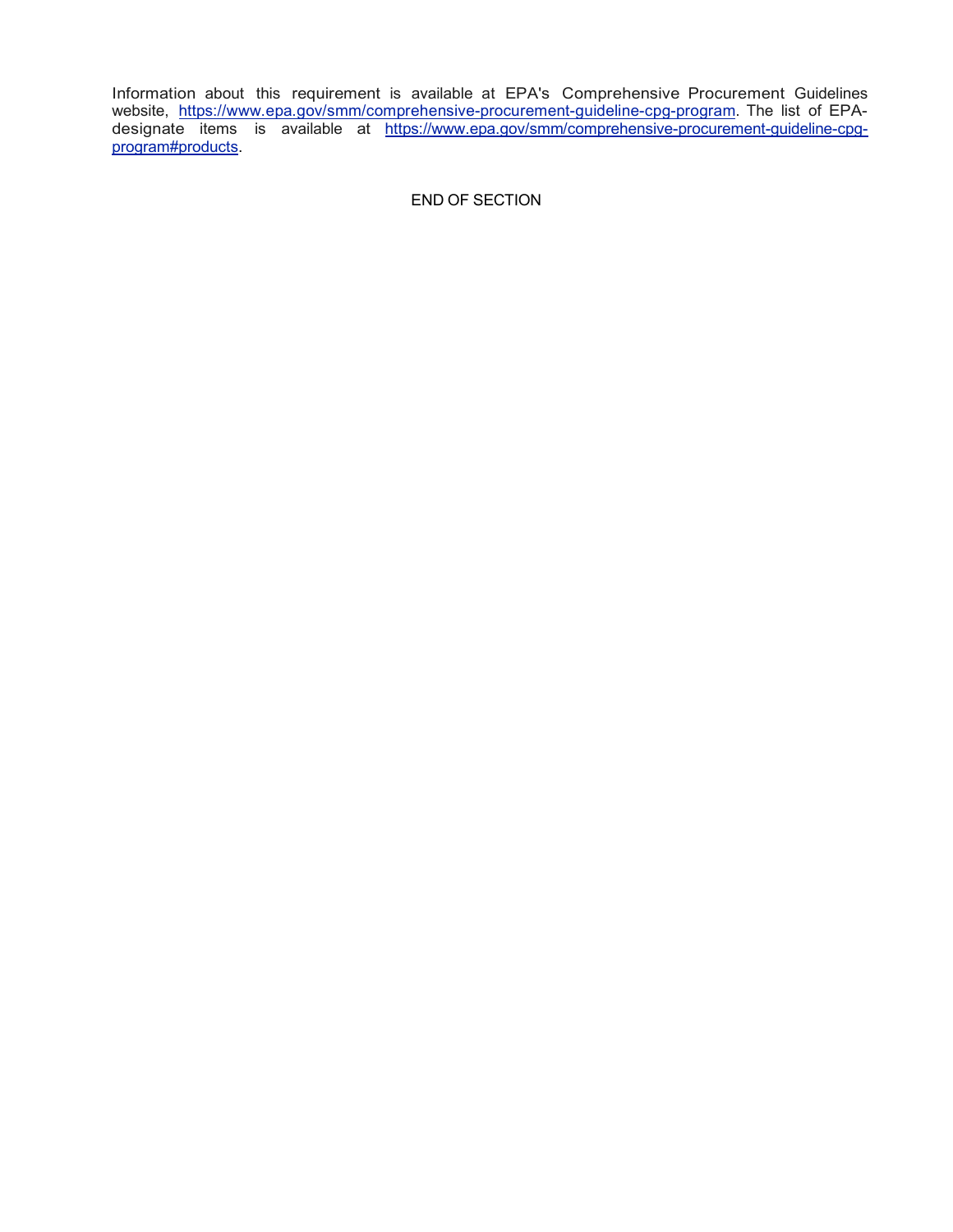# **Technical Specifications**

# **PART 1 - GENERAL SPECIFICATIONS**

# **1.1 Scope**

- A. This document describes the execution requirements relating to furnishing, installing, cross-connection and activation of the telecommunications cabling infrastructure at the new buildings for the University of Florida. Outside Plant Backbone, Inside Plant Backbone, Horizontal Cabling and support systems are covered under this document and shall be provided as telecommunications drawings when needed.
- B. A typical Horizontal (workstation) Cabling System shall consist of two (2), 4-pair Unshielded Twisted Pair (UTP) Copper Cables to each work area outlet unless otherwise noted for specific locations. The cables shall be installed from the Work Area Outlet to the Telecommunications Room (TR) as indicated on the drawings, located on the same floor, using existing conduit telecommunication outlet boxes and cable tray, and routed to the appropriate rack serving that area and terminated as specified in this document.
- C. All cable, related terminations, support hardware and grounding hardware will be provided by the contractor and installed, tested, labeled, and documented by the Contractor.
- D. All electronic network equipment will be provided by the University. After the University has installed and tested the electronic data network equipment and if directed by the UF Project Manager and, if incorporated into the project scope of work, the Contractor (as specified in construction documents) may patch individual work stations to the network switches located in each of the buildings telecommunications rooms. Note: Various UF entities may or may not include cross-connecting into their project scope.
- E. General design considerations and installation guidelines are provided in this document. Quantities of telecommunications outlets, typical installation details, cable routing and outlet types will be provided in plans for individual projects (Bill of Materials and Drawings). If the other documents are in conflict, this specification shall take precedence. In any case, conflicts in specifications should be brought to the attention of the University. Only the University has the authority to resolve conflicting specifications. The Contractor shall meet or exceed all requirements for the cable system requirements described in this document.

# **1.2 Regulatory References**

- A. All work and materials shall conform in every detail to the rules and requirements of the National Fire Protection Association, the local electrical code and present manufacturing standards.
- B. All materials shall be UL Listed and shall be marked as such. If UL has no published standards for an item, then other national independent testing standards shall apply, and such items shall bear those labels. Where UL has an applicable system listing and label, the entire system shall be so labeled.
- C. All materials shall be ETL Verified (not tested).
- D. The cabling system described in this is derived from the recommendations made in recognized Telecommunications Industry Standards. Refer to Section 42 in Special Conditions and comply with the noted standards, codes and ordinances.
- E. If this document and any of the documents referenced above are in conflict, then the more stringent requirement shall apply. All documents listed are believed to be the most current releases of the documents. The Contractor has the responsibility to determine and adhere to the most recent release when developing the proposal for installation.
- F. This document does not replace any code, either partially or wholly. The Contractor must be aware of local codes that may impact this project, including University of Florida Telecommunications Standards. In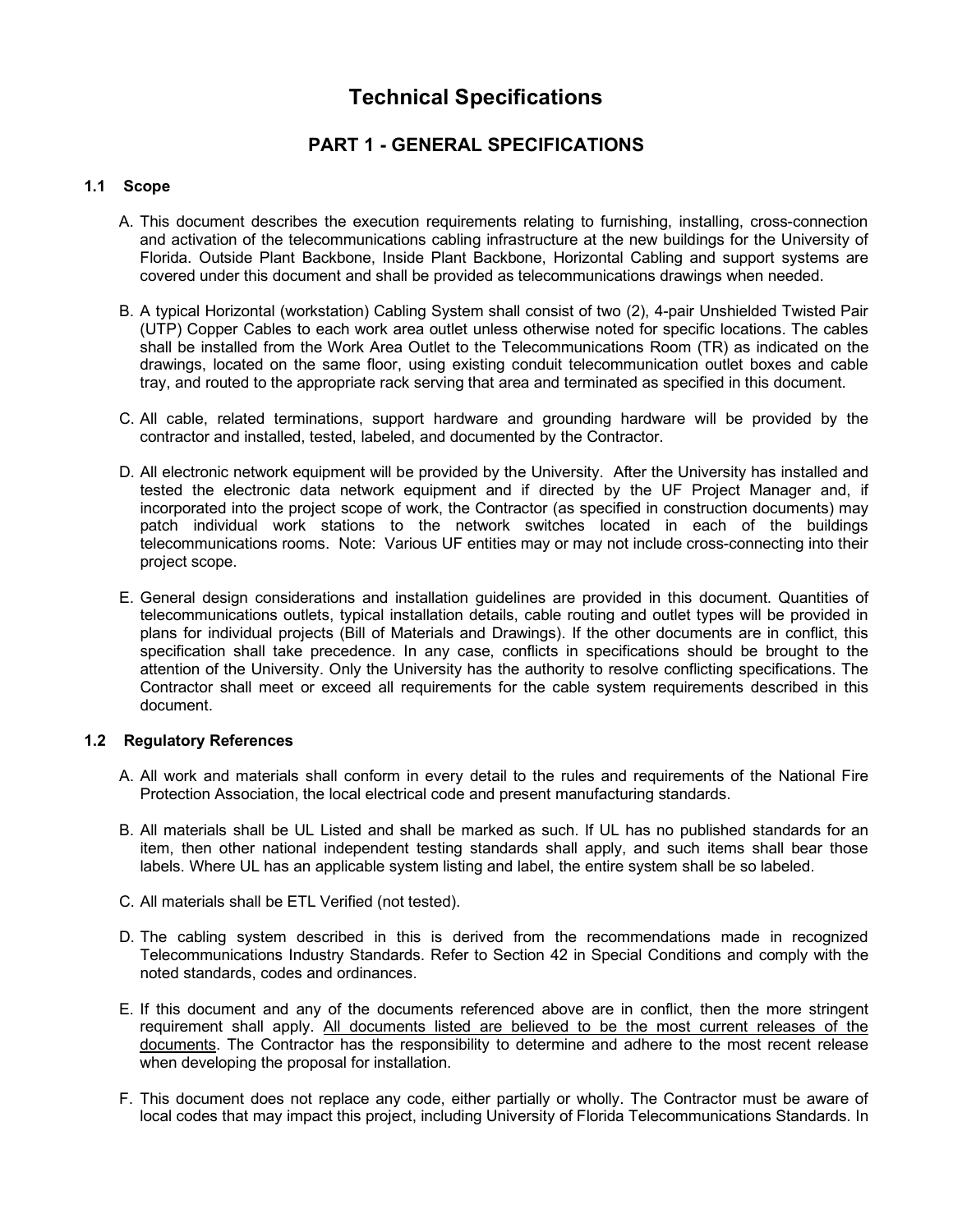the event any standard industry practices conflict with the University of Florida Telecommunications Standards, the conflict shall be brought to the attention of the University before proceeding.

# **1.3 Approved Contractor**

- A. If performing a warranted installation, the Contractor must be a manufacturer approved Installer. A copy of certification documents must be submitted with the bid in order for such quote to be valid. The Contractor shall be responsible for workmanship and installation practices in accordance with the manufacturer to ensure that the installation meets or exceeds the requirements Warranty.
- B. For all installations there must be a BICSI or Commscope certified installer present.

# **1.4 Approved Products**

A. For Panduit installations, all products must comply with Panduit specifications. For all installations, all materials shall conform to the plans for the specific project. Substitutions and equivalent products shall be pre-approved by UFIT or UFHealth network services designated project manager.

# **1.5 Work Included**

- A. Work included under this specification consists of furnishing all labor, materials, equipment, supplies, tools and performing all operations necessary to complete the installation of the structured cabling system in compliance with these technical specifications. The Contractor will install all the required material to form a complete system whether specifically addressed in the technical specifications or not.
- B. Work will commence within a reasonable amount of time after contractor's receipt of a UF Purchase Order. Contractor will work with UF's Project Manager/Representative in order to determine when work shall begin. UF reserves the right to cancel any Purchase Order for work that does not start at the predetermine time.
- C. The work for any individual project shall include, but not be limited to the following, as indicated on the plans for that project:
	- 1. Install all products for a complete telecommunications cabling infrastructure.
	- 2. Contractor is responsible to purchase and furnish patch cords matching the wiring brand installed. The contractor will NOT install the patch cords unless directed by the project scope of work.
	- 3. Install material including but not limited to, and terminate all horizontal UTP cable, Indoor Multi-pair Copper Backbone Cable, Indoor RG11 Coaxial Backbone Cable (Contractor will not be required to terminate the coax cable), Indoor Optical Fiber Backbone or Riser Cable and Outdoor Optical Fiber Backbone Cable, as required by the plans provided for a particular installation.
	- 4. Install all wall plates, jacks, patch panels and patch cords as required by the plans provided for an installation.
	- 5. Install all required equipment racks as indicated.
	- 6. Install all required cable tray and ladder rack in telecommunications rooms as indicated. Cable tray external to the communications rooms is the responsibility of the electrical contractor. Comply with UF Telecom Standards for telecom room build out regarding use of Readyspec backboard.
	- 7. Install all required ground bars and bond equipment racks, cable tray and ladder rack as indicated.
	- 8. Install any other material provided by the University required for a complete system.
	- 9. Perform link or channel testing, one hundred percent (100%) of horizontal and/or backbone links/channels, and certification of all components.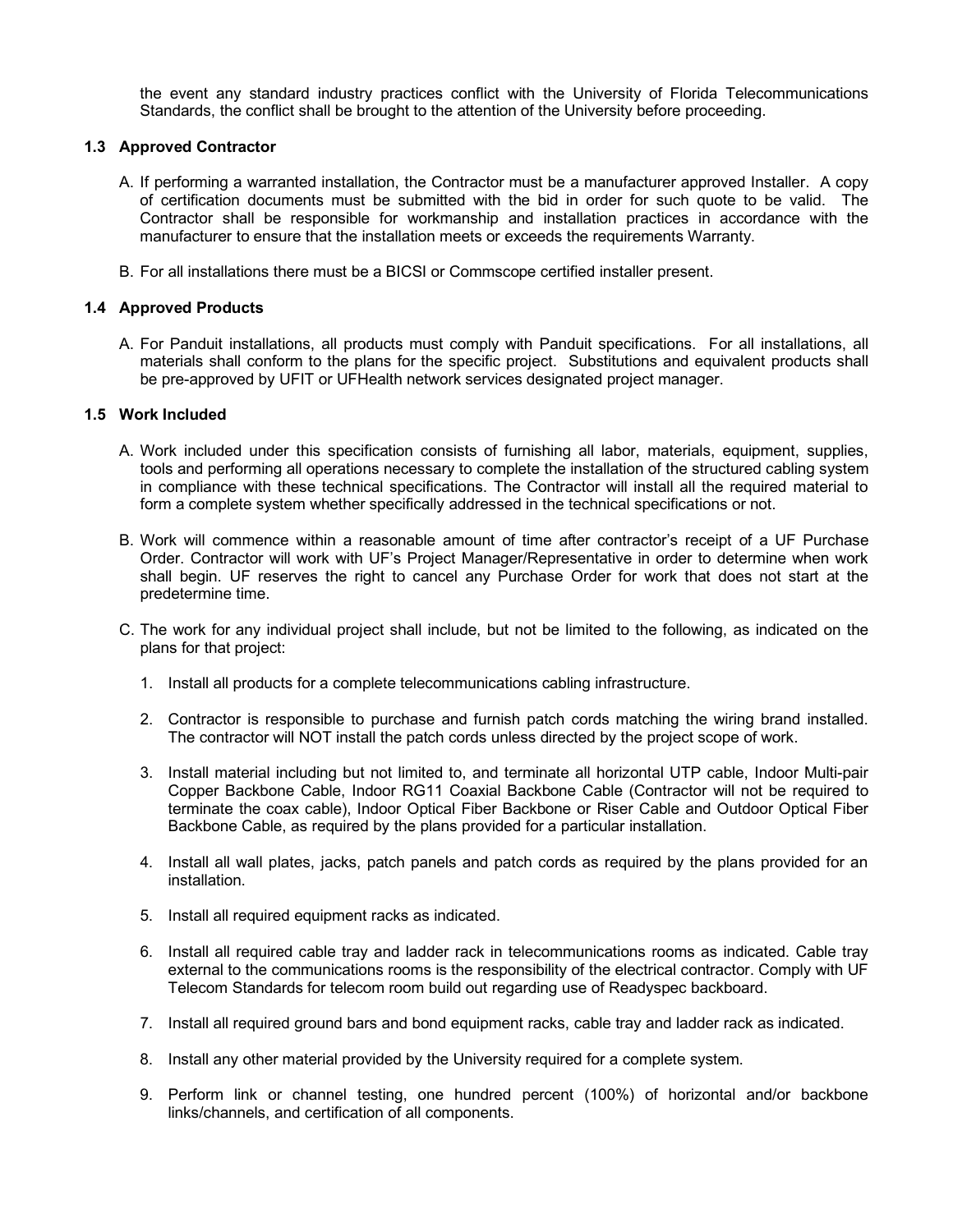- 10. Furnish test results of all cabling to the University in electronic and paper format, listed by each closet, then by workstation ID. Test results to be documented per University of Florida Telecommunications Standards.
- 11. If a warranted installation, adhere and comply with all requirements of warranty agreement.
- 12. Provide to UFIT Project Manager a statement of work, project schedule and resource plan to meet the commitment of the project milestones.
- 13. Provide project documentation and as-built drawings (provide one soft copy in AutoCAD format and PDF format to the project.) Cable test reports and labeling shall be coordinated with the as-built drawings. For UFIT managed projects, the Contractor shall also update STARS data (Planning Design & Construction space management system). Final payment is based on approved inspection and receipt of all stated documentation.
- 14. No substituted materials shall be installed without approval in writing from the University of Florida UFIT or UF Health Network Services or UF Housing designated project manager.
- D. Completion time will vary depending on the project. Contractor will work with UF's Project Manager/Representative in order to determine reasonable Substantial Completion and Final Completion per project.

# **1.6 Submittals**

- A. As part of this ITB the Contractor shall:
	- 1. Submit copies of Company licensing documentation.
	- 2. If responding to the ITB for Panduit or Commscope installations submit proof from manufacturer of Contractor's good standing in manufacturer's program.
- B. Work shall not proceed without the University's approval of the submitted items.

# **1.7 Delivery, Storage and Handling**

- A. All products provided by the University to the Contractor for installation shall be the responsibility of the Contractor. All University-provided equipment for installation by the Contractor shall be picked up by the Contractor at the start of the job at a location to be specified by University. The Contractor shall be responsible for properly storing and protecting the equipment during the job. Damage, loss or theft of any material/products will be at the Contractor's expense. Delays in the project schedule due to damage, loss or theft after receipt of the products by the Contractor shall be the responsibility of the Contractor. Any materials ordered by University after the start of the job may be delivered to a site of the Contractor's choice. The Contractor must have adequate insurance to cover loss or damage to materials.
- B. Cable shall be stored according to manufacturer's recommendations as a minimum. In addition, cable must be stored in a location protected from vandalism and weather. If cable is stored outside, it must be covered with opaque plastic or canvas with provision for ventilation to prevent condensation and for protection from weather. If air temperature at cable storage location will be below forty (40) degrees Fahrenheit, the cable shall be moved to a heated, fifty (50) degrees Fahrenheit minimum, location. If necessary, cable shall be stored off site at the Contractor's expense. Cable shall be allowed to reach room temperature prior to installation.
- C. On-site workspace may be limited. Contractor may be required to store products and equipment off-site at their own expense. Furthermore, Contractor is responsible to transport products and equipment from any offsite storage location to construction site as it is recommended that the Contractor coordinate deliveries with the University's suppliers.

# **1.8 Drawings**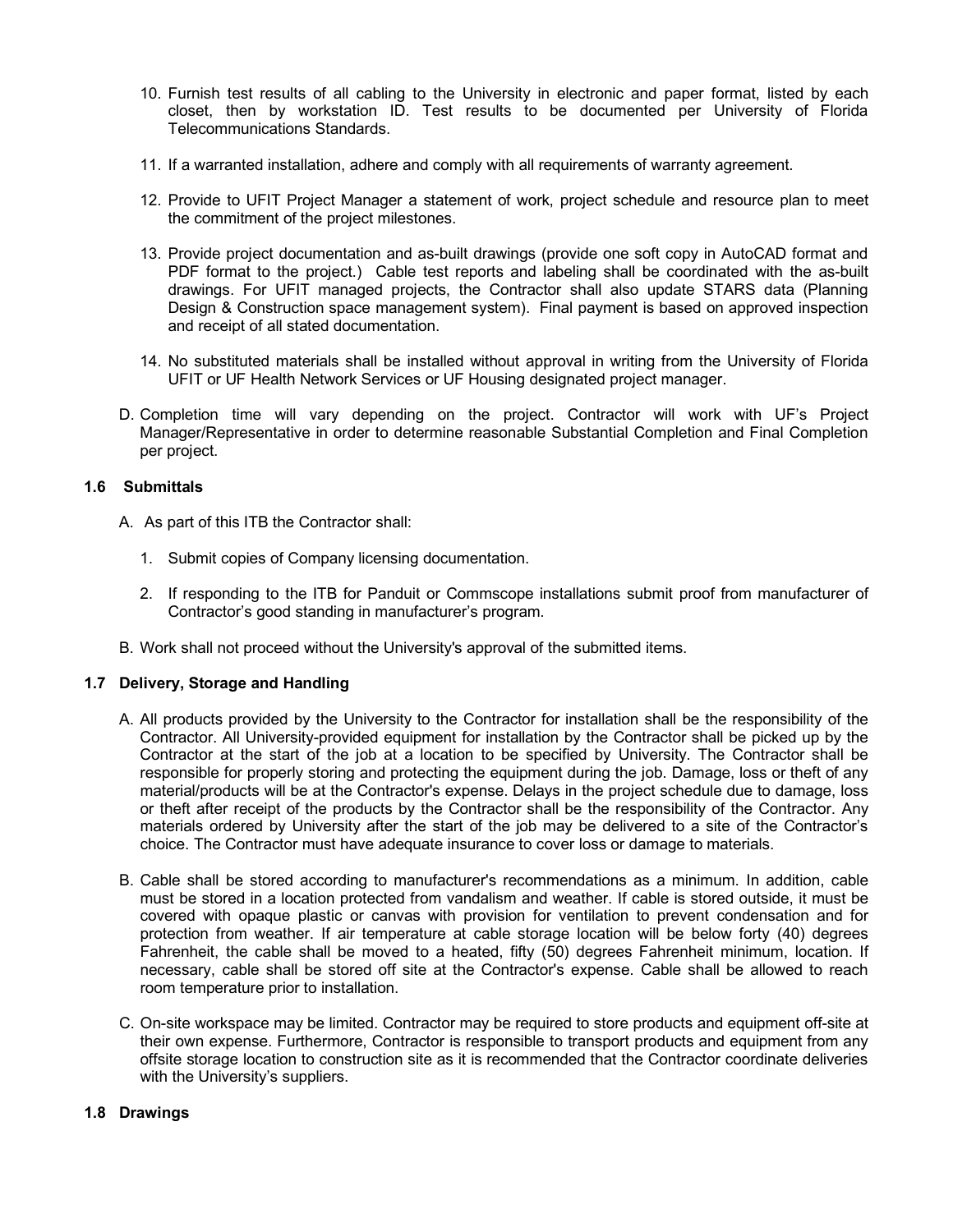- A. It shall be understood that the telecommunications details and drawings provided with a specification package for a proposed project are diagrammatic. They are included to show the intent of the specifications and to aid the Contractor in responding to a request for a quote for the job. The Contractor shall make allowance to cover whatever work is required to comply with the intent of the plans and specifications. The Contractor shall verify all dimensions at the site and be responsible for their accuracy.
- B. Prior to quoting a project, the Contractor shall call the attention of the University to any materials or apparatus the Contractor believes to be inadequate and to any necessary items of work omitted.

# **PART 2 – PRODUCTS**

# **2.1 Equivalent products**

A. As determined by the project scope of work, all products/materials to be installed by the Contractor will be furnished by the Contractor unless otherwise noted. The project scope will specify the brand and category of the required solution. No equivalents will be acceptable. The UFIT / UFHealth / Housing IT project manager shall determine how the structured cabling system components shall be sourced and specified.

# **2.2 Grounding and Bonding**

- A. The Contractor will provide the facility with a Telecommunications Bonding Backbone (TBB) as required by project telecommunications plans. This backbone shall be used to ground all telecommunications cable shields, equipment, racks, cabinets, raceways, and other associated hardware that has the potential to act as a current carrying conductor. The TBB shall be installed in addition to the building's electrical and building ground and shall be designed in accordance with the recommendations contained in the ANSI/TIA/EIA-607 Telecommunications Bonding and Grounding Standard.
- B. The main entrance facility/equipment room in each building shall be equipped with a telecommunications main grounding bus bar (TMGB). Each telecommunications room shall be provided with a telecommunications ground bus bar (TGB). The TMGB shall be connected to the building's electrical entrance grounding facility. The intent of this system is to provide a grounding system that is equal in potential to the building's electrical ground system. Therefore, ground loop current potential is minimized between telecommunications equipment and the electrical system to which it is attached.
- C. All equipment racks, metallic backboards, cable sheaths, metallic strength members, splice cases, cable trays, ladder rack, etc. entering or residing in the TR or ER shall be grounded to the respective TGB or TMGB using a minimum #6 AWG stranded copper bonding conductor and compression connectors in accordance with the product manufacturers grounding/bonding recommendations.
- D. All wires used for telecommunications grounding purposes shall be identified with a green insulation. Non-insulated wires shall be identified at each termination point with a wrap of green tape. All cables and bus bars shall be identified and labeled in accordance with the System Documentation Section of this specification.

# **2.3 Firestop**

- A. A firestop system is comprised of the item or items penetrating the fire rated structure, the opening in the structure and the materials and assembly of the materials used to seal the penetrated structure. Firestop systems comprise an effective block for fire, smoke, heat, vapor and pressurized water stream. All penetrations through fire-rated building structures (walls and floors) shall be sealed with an appropriate firestop system. This requirement applies to through penetrations (complete penetration) and membrane penetrations (through one side of a hollow fire rated structure). Any penetrating item i.e., riser slots and sleeves, cables, conduit, cable tray, and raceways, etc. shall be properly firestopped. Plans should be consulted to determine type of firestopping to be used and the extent of work required by the telecommunications contractor.
- B. Permits: Note that some projects may require a permit pulled with the local authority having jurisdiction and in this case is the University of Florida Environmental Health and Safety. Contractor is required to pull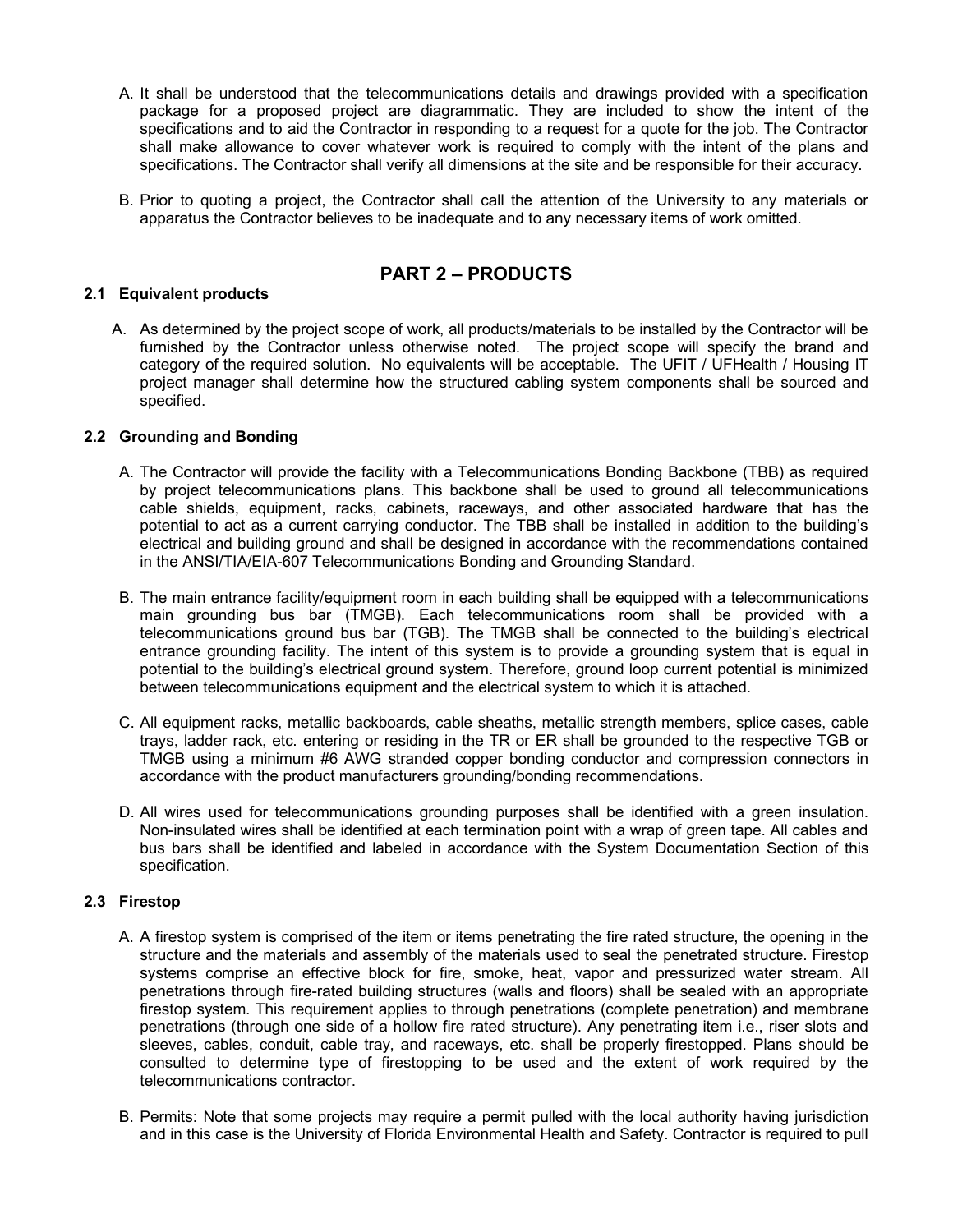a permit and work with UF – EHS to obtain all inspections required and close out permits, which follow UF practices. The contractor should add this permit costs into the price of the project.

# **PART 3** - **EXECUTION**

## **3.1 Work Area Outlets**

- A. Cables shall be coiled in the in-wall boxes. No more than 12 inches of UTP or 36 inches of fiber slack shall be stored in an in-wall box, modular furniture raceway, or insulated walls.
- B. Cables shall be dressed and terminated in accordance with the T568A recommendations made in the ANSI/TIA/EIA-568-B.1 document, manufacturer's recommendations and best industry practices.
- C. Cables shall be terminated at both ends.
- D. Pair untwist at the termination shall not exceed 12mm (one-half inch).
- E. Bend radius of the horizontal cable shall not be less than four (4) times the outside diameter of the UTP cable.
- F. The cable jacket shall be maintained to within 25mm (one inch) of the termination point.

#### **3.2 Horizontal Distribution Cable Installation**

- A. Cable shall be installed in accordance with manufacturer's recommendations and best industry practices.
- B. A pull cord (nylon; 1/8in minimum) shall be co-installed with all cable installed in any conduit.
- C. Cable raceways shall not be filled greater than the ANSI/TIA/EIA-569-A maximum fill for the raceway type or forty percent (40%).
- D. Cables shall be installed in continuous lengths from origin to destination (no splices).
- E. The cable's minimum bend radius and maximum pulling tension shall not be exceeded.
- F. At no point shall cable(s) rest on acoustic ceiling grids or panels.
- G. Horizontal distribution cables shall be bundled in groups of no more than 24 cables. Cable bundle quantities in excess of 24 cables may cause an undesirable heat gain and degrade cable performance. Cables should not be bundled in cable tray at all except for dressing cable into equipment racks in the telecommunications rooms.
- H. Cables shall not be attached to ceiling grid or lighting fixture wires.
- I. Any cable damaged or exceeding recommended installation parameters during installation shall be replaced by the Contractor prior to final acceptance at no cost to the University.
- J. Cables shall be identified, at both ends, by a self-adhesive label in accordance with the System Documentation Section of this specification and ANSI/TIA/EIA-606-A and UF Telecommunications Standards. The cable label shall be applied to the cable behind the faceplate on a section of cable that can be accessed by removing the cover plate.
- K. Unshielded twisted pair cable shall be installed so that there are no bends smaller than four (4) times the cable outside diameter at any point in the run and at the termination field.
- L. Pulling tension on 4-pair UTP cables shall not exceed 25-lbf for a four-pair UTP cable.

#### **3.3 Horizontal Cross connect Installation**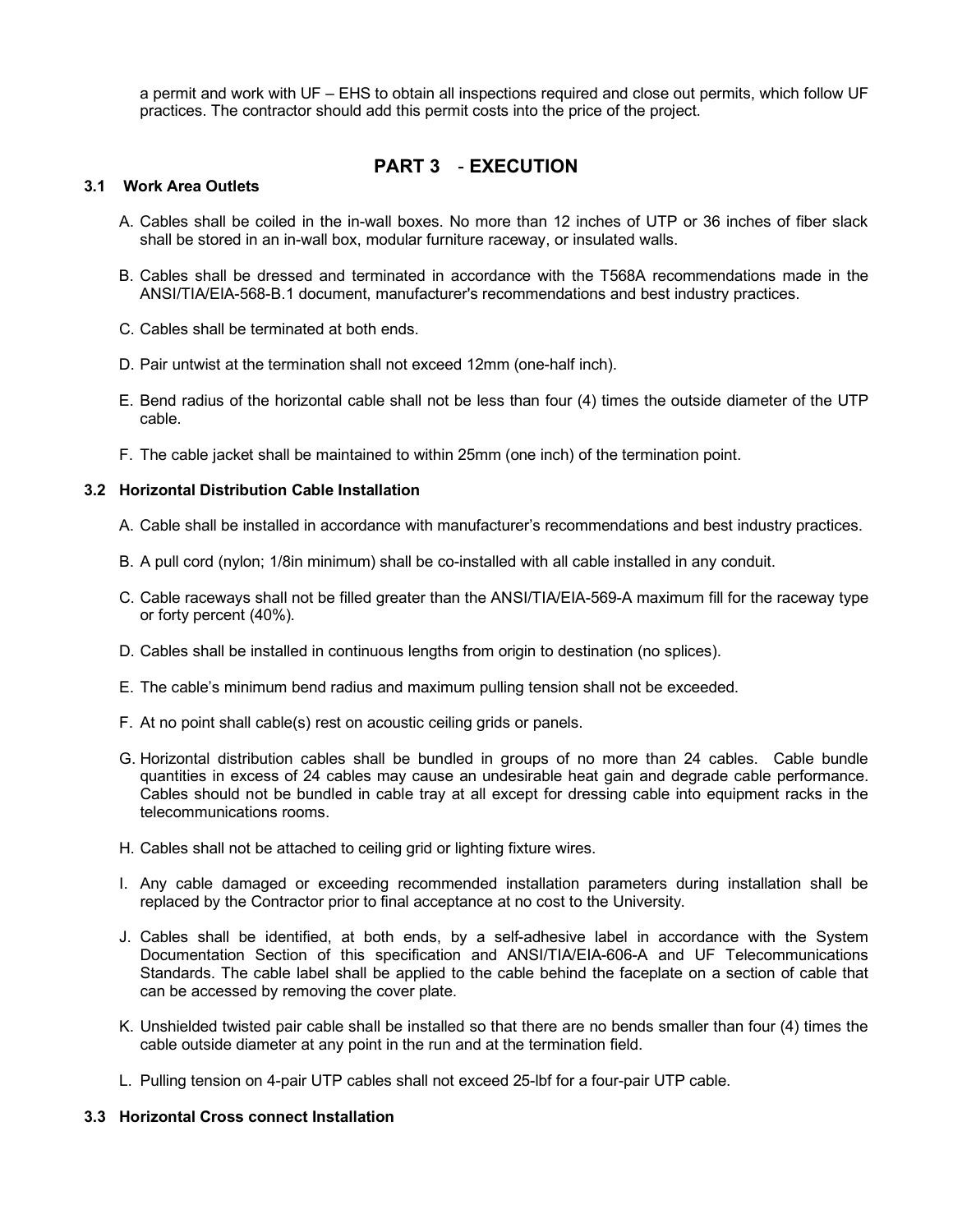- A. Cables shall be dressed and terminated in accordance with the recommendations made in the ANSI/TIA/EIA-568-B standard, manufacturer's recommendations and best industry practices.
- B. Pair untwist at the termination shall not exceed 13mm (0.5 inch) or the manufacturer's specification; whichever is more stringent.
- C. Bend radius of the cable in the termination area shall not exceed four (4) times the outside diameter of the cable or 1in.
- D. Cables shall be neatly bundled and dressed to their respective panels or blocks. Each panel or block shall be fed by an individual bundle separated and dressed back to the point of cable entrance into the rack or frame.
- E. The cable jacket shall be maintained as close as possible to the termination point.
- F. Each cable shall be clearly labeled on the cable jacket behind the patch panel at a location that can be viewed without removing the bundle support ties. Cables labeled within the bundle, where the label is obscured from view shall not be acceptable.

#### **3.4 Optical fiber termination hardware**

- A. For each end of the cable; 1m of furcated fiber slack shall be neatly coiled within the fiber enclosure, and a twenty 20ft length of jacketed fiber cable shall be coiled and neatly secured to the wall behind the equipment rack.
- B. Each cable shall be individually attached to the respective termination enclosure by mechanical means. The cables strength member shall be securely attached the cable strain relief bracket in the enclosure.
- C. Each fiber bundle shall be stripped upon entering the termination enclosure and the individual fibers routed in the splice tray.
- D. Each cable shall be clearly labeled at the entrance to the termination enclosure. Cables labeled within the bundle shall not be acceptable.
- E. All fiber shall be terminated using fusion splices.

#### **3.5 Backbone Cable Installation**

- A. Backbone cables shall be installed separately from horizontal distribution cables.
- B. A pull cord (nylon; 1/8in minimum) shall be co-installed with all cable installed in any conduit.
- C. Where cables are housed in conduits, the backbone and horizontal cables shall be installed in separate conduits.
- D. Where backbone cables are installed in an air return plenum, riser rated cable shall be installed in metallic conduit.
- E. Where backbone cables and distribution cables are installed in a cable tray or wireway, backbone cables shall be installed first and bundled separately from the horizontal distribution cables.
- F. All backbone cables shall be securely fastened to the sidewall of the TR on each floor.
- G. Backbone cables spanning more than three (3) floors shall be securely attached at the top of the cable run with a wire mesh grip and on alternating floors or as required by local codes.
- H. Vertical runs of cable shall be supported to messenger strand, cable ladder, or other method to provide proper support for the weight of the cable.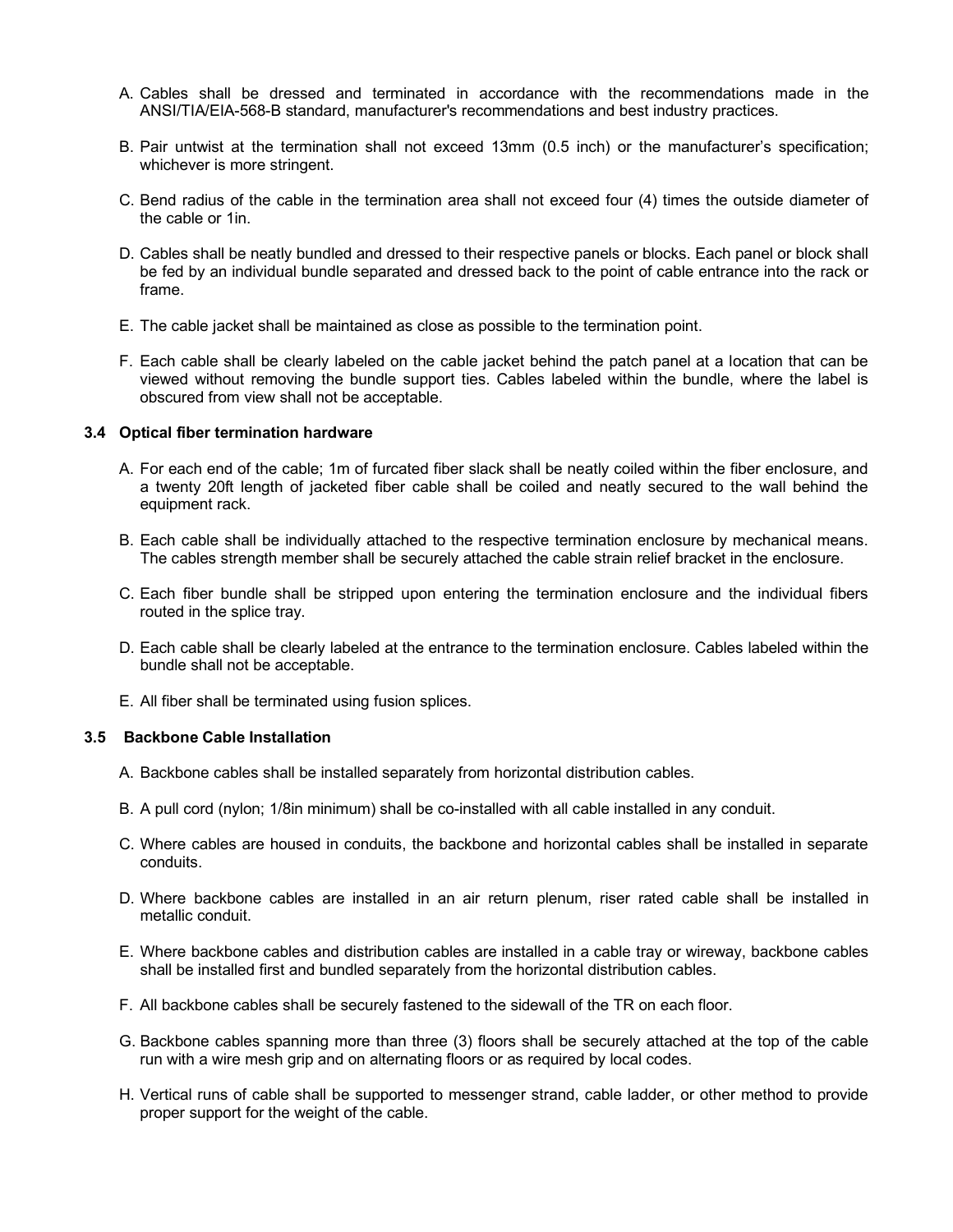I. Large bundles of cables and/or heavy cables shall be attached using metal clamps and/or metal banding to support the cables.

# **3.6 Copper Termination Hardware**

- A. Cables shall be dressed and terminated in accordance with the recommendations made in the ANSI/TIA/EIA-568-B standard, manufacturer's recommendations and Campus Telecommunications Standards.
- B. Pair untwist at the termination shall not exceed 12mm (one-half inch) or the manufacturer's specification; whichever is more stringent.
- C. Bend radius of the cable in the termination area shall not exceed four (4) times the outside diameter of the cable.
- D. Cables shall be neatly bundled and dressed to their respective panels or blocks. Each panel or block shall be fed by an individual bundle separated and dressed back to the point of cable entrance into the rack or frame.
- E. The cable jacket shall be maintained to within 25mm (one inch) of the termination point.
- F. Each cable shall be clearly labeled on the cable jacket behind the patch panel at a location that can be viewed without removing the bundle support ties. Cables labeled within the bundle, where the label is obscured from view shall not be acceptable.

# **3.7 Racks**

- A. Racks shall be securely attached to the concrete floor using a minimum of 3/8in hardware or as required by local codes.
- B. Racks shall be placed as shown on the telecommunications detail drawings provided for each telecommunications room. There should be a minimum of a 36in clearance from the walls on all sides of the rack. When mounted in a row, maintain a minimum of 36in from the wall behind and in front of the row of racks and from the wall at each end of the row.
- C. All racks shall be grounded to the telecommunications ground bus bar in accordance with ANSI/TIA/EIA 607. Commercial Building Grounding and Bonding Requirements for Telecommunications.
- D. Rack mount screws not used for installing patch panels and other hardware shall be bagged and left attached to the rack upon completion of the installation.
- E. Listed and fire rated backboards shall be provided and installed by the Contractor as shown on the telecommunications drawings. Wall mounted termination block fields shall be mounted on 4ft x 8ft x .75in void free plywood as shown on the drawings.
- F. Wall mounted termination block fields shall be installed with the lowest edge of the mounting frame 18in from the finished floor.

# **3.8 Firestop System**

A. Shall be installed in accordance with the manufacturer's recommendations and per Section 2.3 and shall be completely installed and available for inspection by the local inspection authorities prior to cable system acceptance. Refer to plans and specifications and adhere to the direction of the UF Project Manager for firestop methodology.

# **3.9 Grounding System**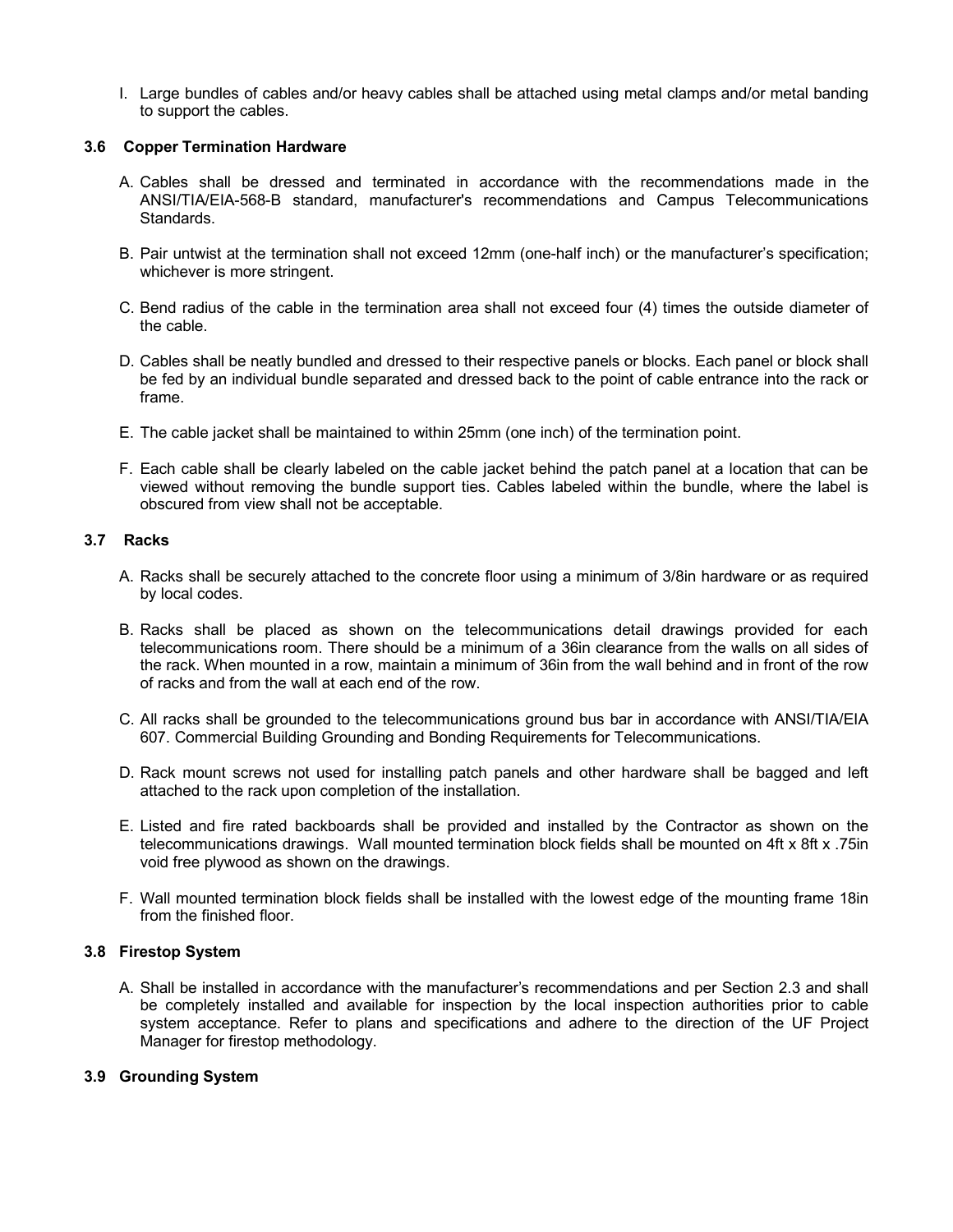- A. The TBB shall be designed and/or approved by a qualified PE, licensed in the state that the work is to be performed. The TBB shall adhere to the recommendations of the ANSI/TIA/EIA-607 standard and shall be installed in accordance with best industry practice.
- B. The licensed Contractor shall perform installation and termination of the main bonding conductor to the building service entrance ground.

# **3.10 Identification and Labeling**

- A. Labeling shall follow the guidelines of ANSI/TIA/EIA-606-A. The Contractor shall develop and submit for approval a labeling system in accordance with the detail drawings and ANSI/TIA/EIA –606-A for the cable installation. CLARIFY At a minimum, the labeling system shall clearly identify all components of the system: equipment racks, cables, panels and outlets. The labeling system shall designate the cables origin and destination and a unique identifier for the cable within the system. Racks and patch panels shall be labeled to identify the location within the cable system infrastructure. All labeling information shall be recorded on the as-built drawings and all test documents shall reflect the appropriate labeling scheme. Refer to UF Telecommunications Standards and become familiar with the extensive documentation and labeling requirements mandated.
- B. All label printing will be machine generated (handwritten labels are not acceptable) using indelible ink ribbons or cartridges. Self-laminating labels will be used on cable jackets, appropriately sized to the OD of the cable, and placed within view at the termination point on each end. Outlet, patch panel and wiring block labels shall be installed on, or in, the space provided on the device.

# **3.11 Testing and Acceptance**

- A. General
	- 1. All cables and termination hardware shall be one hundred percent (100%) tested for defects in installation and to verify cabling system performance under installed conditions according to the requirements of ANSI/TIA/EIA-568-B and University of Florida Telecommunications Standards. All pairs of each installed cable shall be verified prior to system acceptance. Any defect in the cabling system installation including but not limited to cable, connectors, feed through couplers, patch panels, and connector blocks shall be repaired or replaced in order to ensure one hundred percent (100%) useable conductors in all cables installed.
	- 2. All cables shall be tested in accordance with this document, the ANSI/TIA/EIA standards, the cable manufacturer's certification warranty (if applicable), the University of Florida Telecommunications Standards and best industry practice. If any of these are in conflict, the Contractor shall bring any discrepancies to the attention of the University for clarification and resolution.
- B. Copper Channel Testing
	- 1. All twisted-pair copper cable links shall be tested for continuity, pair reversals, shorts, opens and performance as indicated below. Additional testing is required to verify category performance.
	- 2. Horizontal cabling shall be tested using a Level III test unit for Category 6 UTP cables and Level IIIe for Category 6A UTP, per plan.

The basic tests required are:

- a. Wire Map
- b. Length
- c. Attenuation
- d. NEXT (Near end crosstalk)
- e. Return Loss
- f. ELFEXT Loss
- g. Propagation Delay
- h. Delay Skew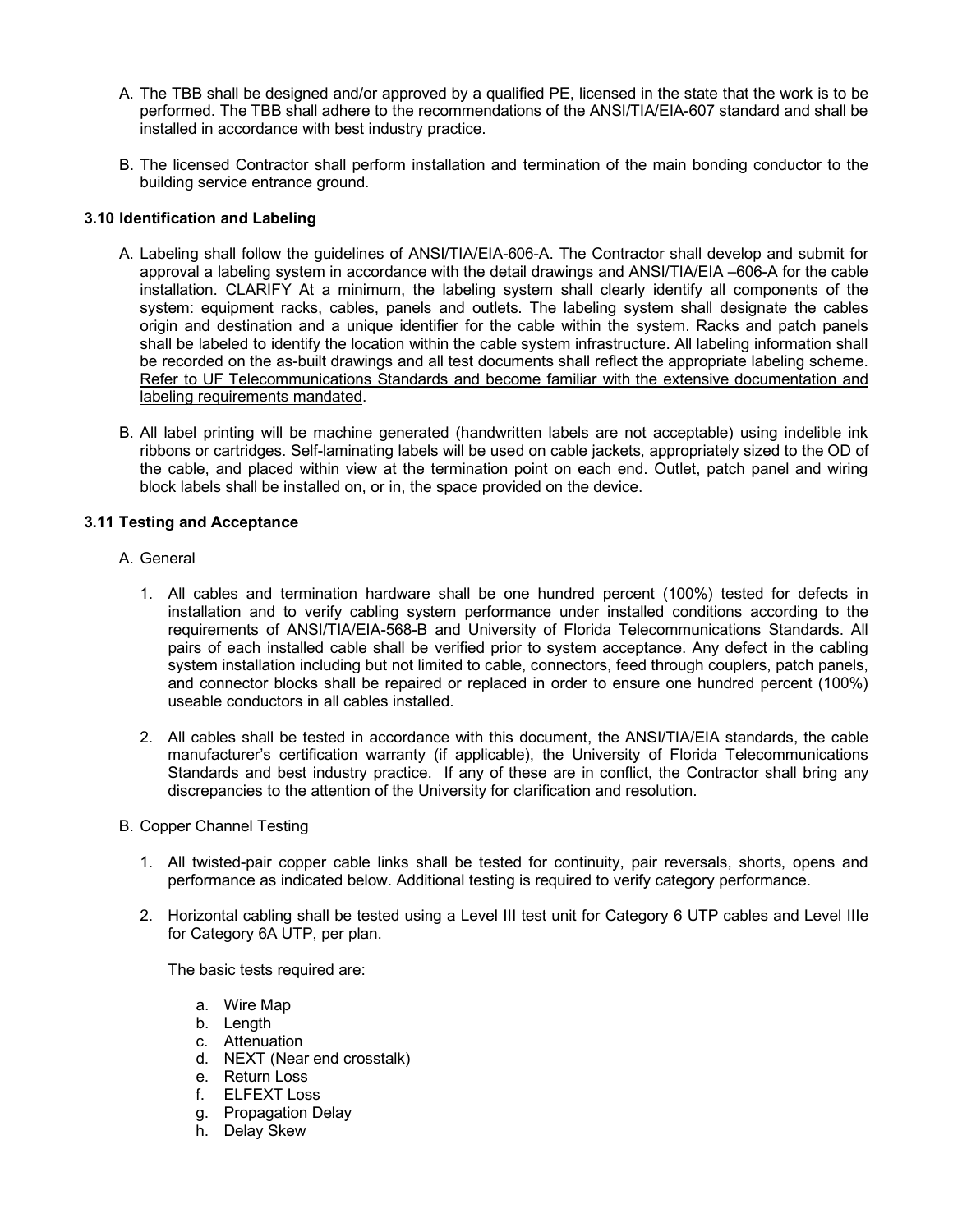- i. PSNEXT (Power sum near-end crosstalk loss)
- j. PSELFEXT (Power sum equal level far-end crosstalk loss)
- 3. Continuity Each pair of each installed cable shall be tested using a test unit that shows opens, shorts, polarity and pair-reversals, crossed pairs and split pairs. Shielded/screened cables shall be tested with a device that verifies shield continuity in addition to the above stated tests. The test shall be recorded as pass/fail as indicated by the test unit in accordance with the manufacturers' recommended procedures and referenced to the appropriate cable identification number and circuit or pair number. Any faults in the wiring shall be corrected and the cable re-tested prior to final acceptance.
- 4. Length Each installed cable link shall be tested for installed length using a TDR type device. The cables shall be tested from patch panel to patch panel, block to block, patch panel to outlet or block to outlet as appropriate. The cable length shall conform to the maximum distances set forth in the ANSI/TIA/EIA-568-B Standard. Cable lengths shall be recorded, referencing the cable identification number and circuit or pair number. For multi-pair cables, the shortest pair length shall be recorded as the length for the cable.
- C. Fiber Testing
	- 1. All fiber testing shall be performed on all fibers in the completed end-to-end system. There shall be no splices. Testing shall consist of an end-to-end power meter test performed per EIA/TIA-455-53A. The system loss measurements shall be provided at 850 and/or 1300 nanometers for multimode fibers and 1310 and/or 1550 nanometers for single mode fibers. These tests also include continuity checking of each fiber.
	- 2. Backbone multimode fiber cabling shall be tested at both 850nm and 1300nm (or 1310 and 1550nm for single mode) in both directions.
	- 3. Test set-up and performance shall be conducted in accordance with ANSI/EIA/TIA-526-14 Standard, Method B.
	- 4. Where links are combined to complete a circuit between devices, the Contractor shall test each link from end to end to ensure the performance of the system. ONLY LINK TEST IS REQUIRED. The Contractor can optionally install patch cords to complete the circuit and then test the entire channel. The test method shall be the same used for the test described above. The values for calculating loss shall be those defined in the ANSI/TIA/EIA Standard.
	- 5. Attenuation testing shall be performed with an approved handheld tester from an industry recognized test equipment manufacturer.

# **3.12 System Documentation**

- A. Upon completion of the installation, the Contractor shall provide full documentation sets to the University for approval. Documentation shall include the items detailed in the sub-sections below.
- B. Documentation shall be submitted within ten (10) working days of the completion of each testing phase (e.g. subsystem, cable type, area, floor, etc.). This is inclusive of all test results and draft as-built drawings. Draft drawings may include annotations done by hand. Machine generated (final) copies of all drawings shall be submitted within thirty (30) working days of the completion of each testing phase. At the request of the University, the Contractor shall provide copies of the original test results.
- C. The University may request that a ten percent (10%) random field re-test be conducted on the cable system, at no additional cost, to verify documented findings. Tests shall be a repeat of those defined above. If findings contradict the documentation submitted by the Contractor, additional testing can be requested to the extent determined necessary by the University, including a one hundred percent (100%) re-test. This re-test shall be at no additional cost to the University.

# **3.13 Test Results**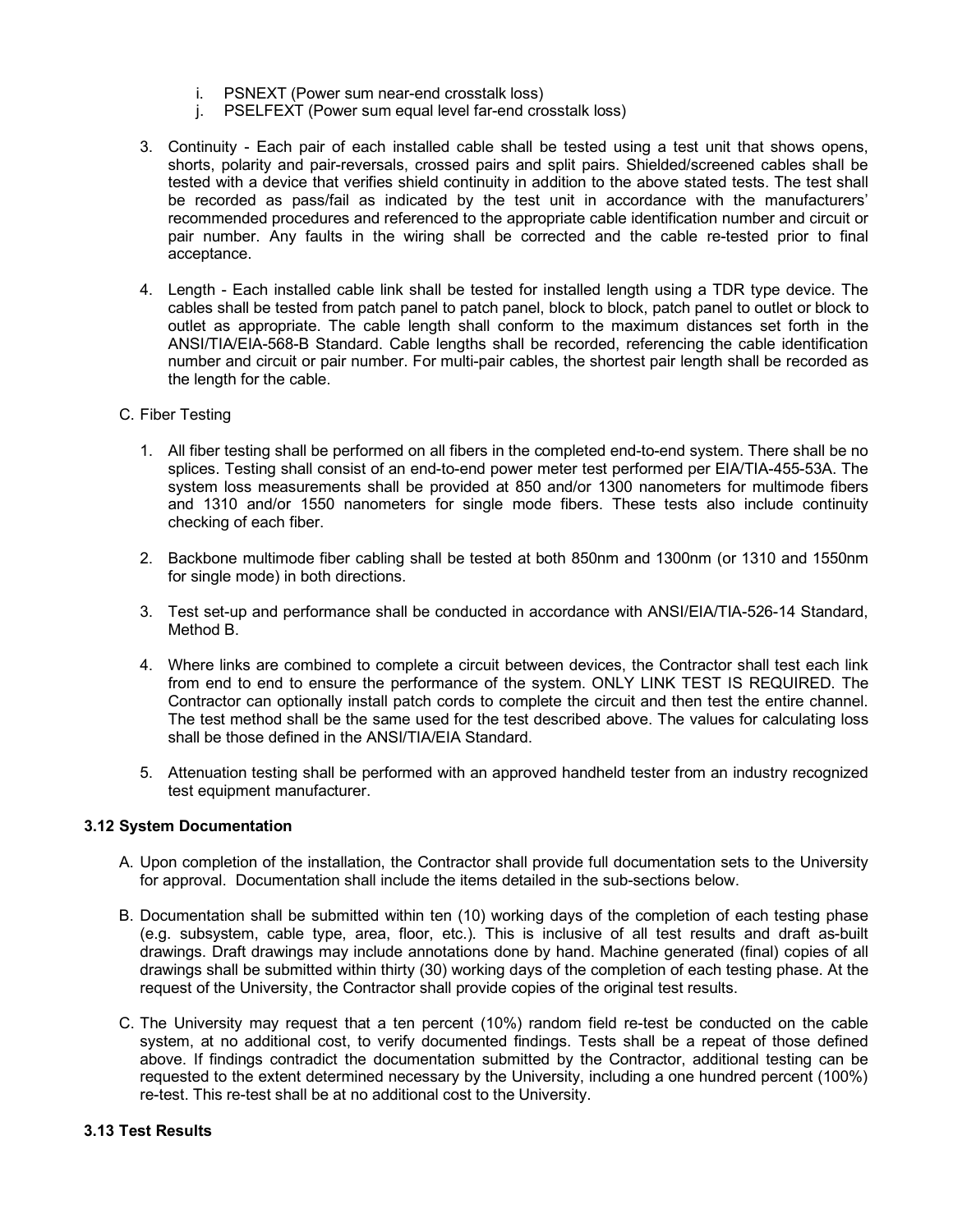- A. Test documentation shall be per the schedule of events for each project. The storage media shall be clearly marked on the outside front cover with the words "Project Test Documentation", the project name, and the date of completion (month and year). This shall include all results required by the University of Florida Telecommunications Standard, including a record of test frequencies, cable type, conductor pair and cable (or outlet) I.D., measurement direction, reference setup, and crew member name(s). The test equipment name, manufacturer, model number, serial number, software version and last calibration date will also be provided at the end of the document. Unless the manufacturer specifies a more frequent calibration cycle, an annual calibration cycle is anticipated on all test equipment used for this installation. The test document shall detail the test method used and the specific settings of the equipment during the test as well as the software version being used in the field test equipment.
- B. The field test equipment shall meet the requirements of ANSI/TIA/EIA-568-B including applicable TSB's and amendments. The appropriate Level III or Level IIIe tester shall be used to verify Category 6 or Category 6A cabling systems.
- C. The Contractor shall submit the appropriate documentation electronically via email or cloud storage link.
- D. When repairs and re-tests are performed, the problem found and corrective action taken shall be noted, and both the failed and passed test data shall be documented.

# **3.14 As-Built Drawings**

- A. The as-built drawings are to include cable routes and outlet locations. Outlet locations shall be identified by their sequential number as defined elsewhere in this document. Numbering, icons, and drawing conventions used shall be consistent throughout all documentation provided. The University will provide floor plans in paper and electronic (PDF, DWG, AutoCAD, RevIT) formats on which as-built construction information can be added. These documents will be modified accordingly by the Contractor to denote asbuilt information as defined above and returned to the University. All requirements of the deliverables section of University of Florida Telecommunications Standards must be complied with.
- B. The Contractor shall annotate the base drawings.

#### **3.15 Cross-connection and systems activation**

A. The University will provide and install all Electronic Network Equipment in the telecommunications rooms and cross-connect all backbone connections between telecommunications room equipment four (4) weeks prior to occupancy of the building. After completion of equipment installation, the Contractor may be required to install patch cords provided by the University and cross-connect network switch ports to Work Area Outlet locations and install patch cords at the Work Area Outlet for connection of Work Area Devices by the University. Plans for a project must be consulted to verify whether cross connects are to be installed by Contractor or University if required. The University will provide schedules of ports to be cross connected to the Contractor as phases of the building near completion. Note: Various UF entities may or may not include cross-connecting into their project scope.

# **3.16 Traditional telephone systems**

A. Prior to the Authority Having Jurisdiction (AHJ) issuing a certificate of occupancy for the facility all elevator telephones and other life safety systems will be required to have an operational telephone connection to the local service provider. Prior to the AHJ's scheduled inspection it shall be the responsibility of the Contractor to cross-connect dial-tone as necessary to assure that the elevator and life/safety telephone connections are active.

# **Part 4 – WARRANTY AND SERVICES**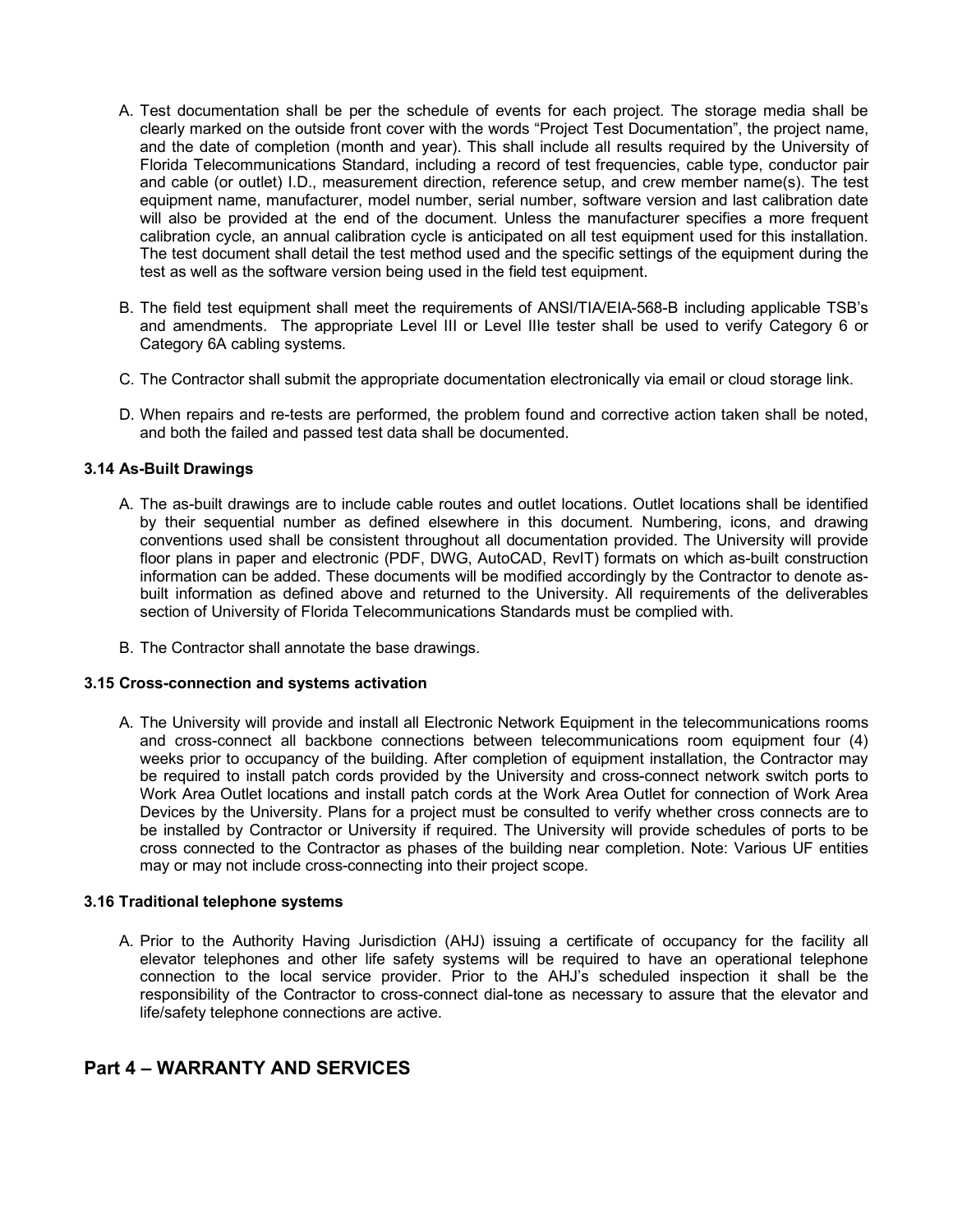# **4.1 Commscope Warranty Installations**

- A. The Commscope Warranty provides a twenty (20) year applications assurance warranty. Commscope (Manufacturer) shall provide the warranty directly to the end-user.
- B. The Application Assurance Warranty shall cover the failure of the wiring system to support the applications that are designed for the link/channel specifications of ANSI/TIA/EIA–568-B.1. These applications include, but are not limited to, 10BASE-T, 100BASE-T, 1000BASE-T, 155 Mb/s ATM, and 1Gb/s ATM.
- C. The Contractor shall provide a warranty on the physical installation.
- D. Completion of the installation, in-progress and final inspections, receipt of the test and as-built documentation, and successful performance of the cabling system for a two (2) week period will constitute acceptance of the system. Upon successful completion of the installation and subsequent inspection, the end user shall be provided by the Contractor with a numbered certificate, from Commscope registering the installation.
- E. For Commscope installations, upon successful completion of the installation and subsequent inspection, the end user shall be provided by the Contractor with a numbered certificate, from Commscope, registering the installation.

# **4.2 Panduit Warranty Installations**

A. Panduit also offers a complete Certification Plus System Warranty on eligible installations registered with Panduit. This warranty assures customers their registered structured cabling system's performance will meet all relevant cabling system standards for up to 25 years. To be eligible for the Certification Plus System Warranty, the system must be registered with Panduit, installed by a Panduit Certified Installer or a Panduit Project Authorized Installer, and must meet all program requirements.

END OF SECTION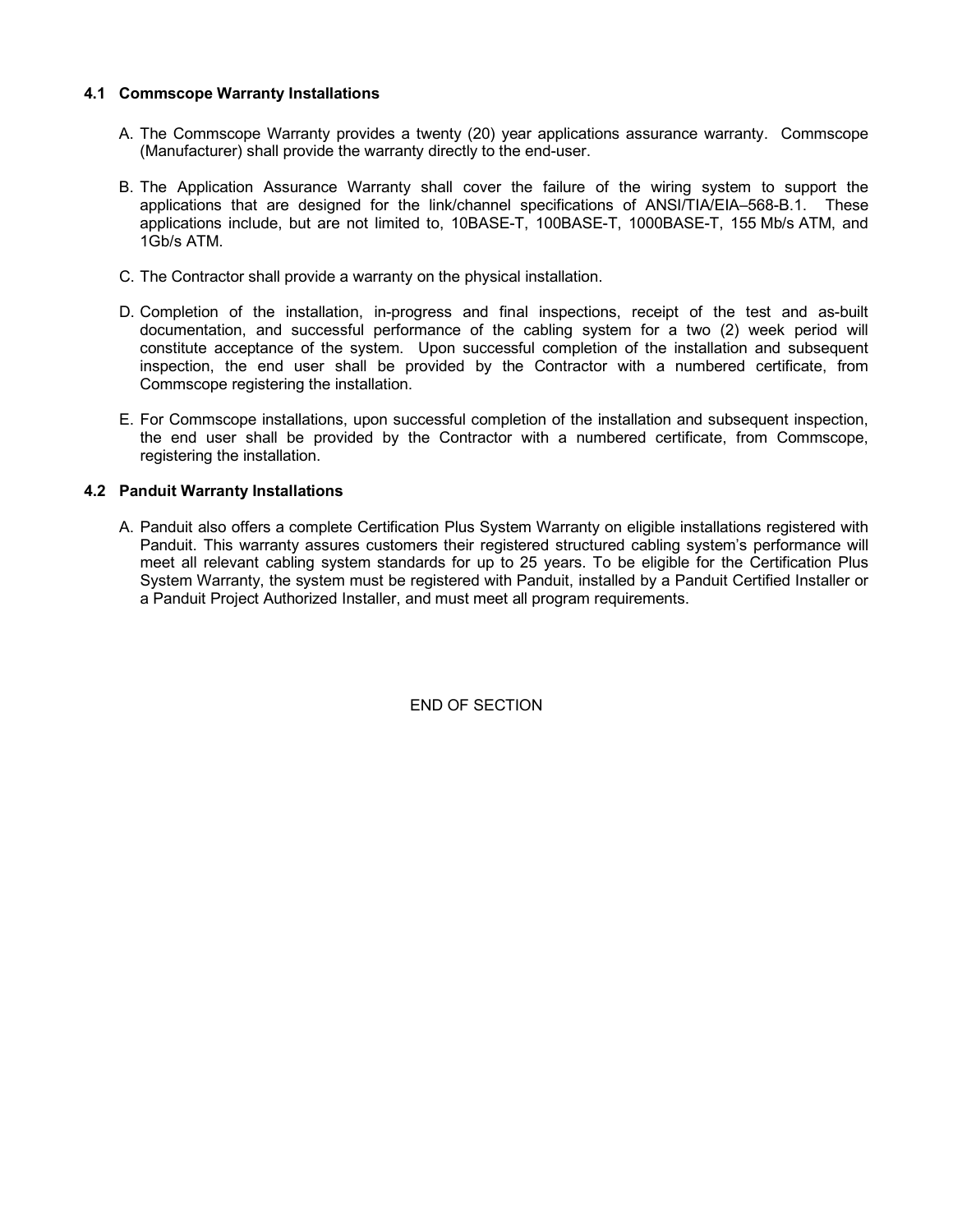# **Phase Two: Price Schedule**

# **1.0 HOURLY COST ITEMS**

These rates and charges apply to work performed by the Low Voltage Contractor involving special projects that cannot be adequately priced using the specific "Unit Pricing" listed or for routine work that is complicated by unforeseen events or obstacles.

The Low Voltage Contractor shall maintain such full and detailed accounts as may be necessary to substantiate billing rendered under provisions of this exhibit. The University shall be afforded access to all the Contractor's books, financial records, payrolls, correspondence, instructions, receipts, vouchers, memorandum, etc. relating to billing. The Contractor shall preserve all such records for a period of three (3) calendar years after final payments under this contract.

The Low Voltage Contractor will not be compensated for transporting work crews. Trucks assigned to work crew for transportation of personnel are to be paid for based on the number of hours that the crew works. No compensation shall be made to the Contractor for time lost because of lack of equipment or equipment breakdowns, nor for equipment left on the job site at the Contractor's discretion after the University Project Manager advises that the equipment is no longer needed at the job site.

Labor hours shall be defined as follows:

REGULAR TIME: 8:00 AM through 5:00 PM, Monday – Friday

OVERTIME: 5:00 PM – 8:00 AM, Monday – Friday; 5:00 PM to Midnight Friday,

## WEEKEND: Saturday and Sunday

HOLIDAY: Recognized University of Florida holidays are as follow: New Year's Day, Martin Luther King Jr.'s Birthday, Memorial Day, Independence Day, Labor Day, Veteran's Day, Thanksgiving Day and Christmas Day.

- Work schedule may be adjusted as directed or approved by the UF Project Manager.
- There will be a two (2) hour on-site response time expectation for the Contractor. Contractors must be located within 60 miles from Gainesville.
- The punch list and inspection correction items will be performed at no additional cost to the University.

**Additional Port Request -** The Contractor must provide a price for additional ports as they may be required. The first price will be for an additional cable pull with cross-connect using the University's parts. The second quote is for the same work using the Contractor's parts.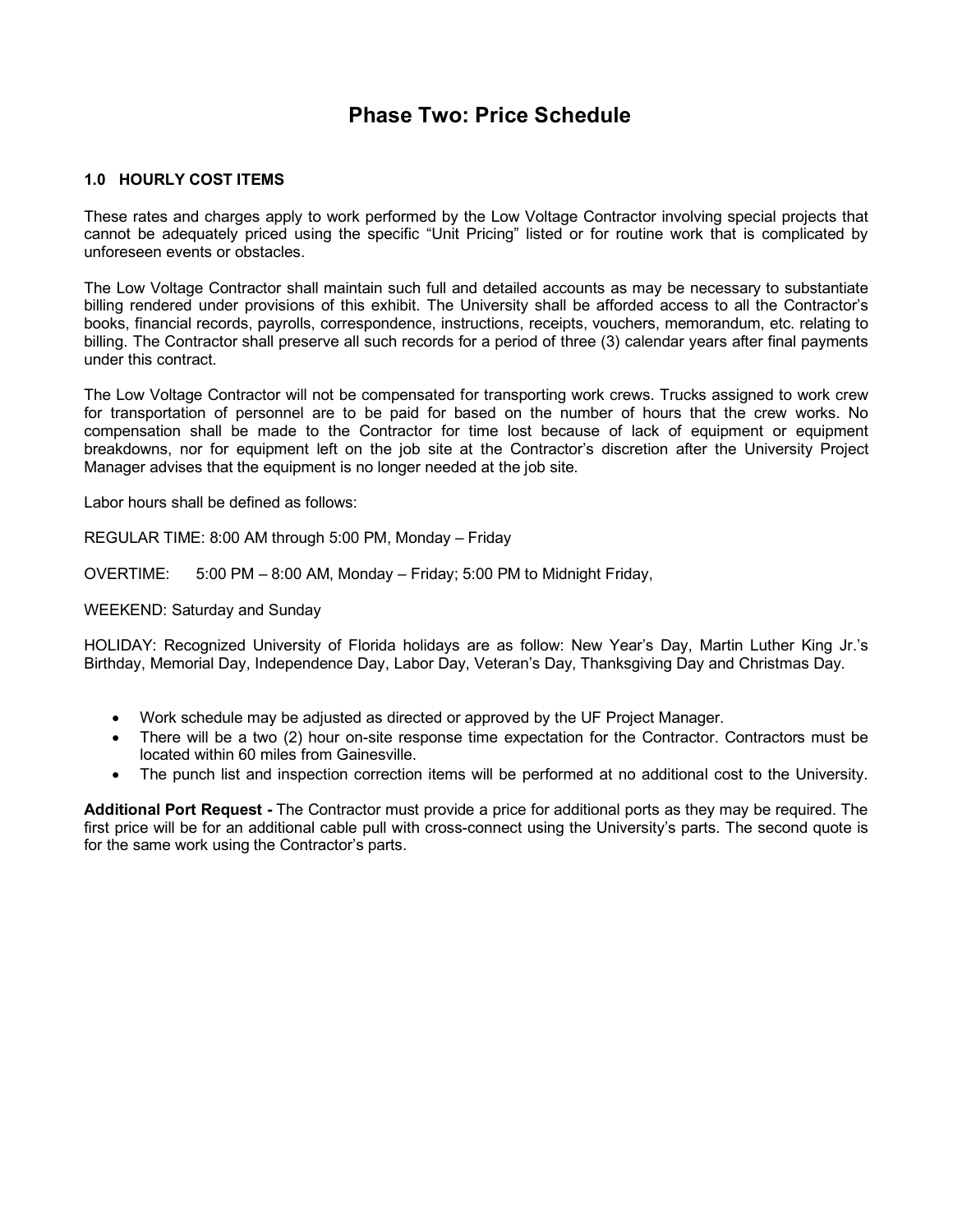# **2.0 Unit Price Schedule**

Having read all of the specifications attached hereto and any Addenda issued, I/we hereby propose to furnish all required materials and equipment in strict compliance with the project manual, the Addenda and all other documents relating thereto or on file in the Division of Purchasing, and if awarded the contract, to deliver said equipment within the time limits specified, for the sums as enumerated herein **(contractors may submit pricing for either one, or both of the types of installations listed below**):

Pricing Matrix:

Please note: Costs will include labor burden and any other costs.

All hourly rates are considered to be onsite.

Permanent links include patch panel, horizontal cable, data insert, and data wall plate.

| <b>Panduit Certified Installations</b>    |        |          |                    |  |
|-------------------------------------------|--------|----------|--------------------|--|
|                                           | Normal | Overtime | Weekend & Holidays |  |
| Project Manager Hourly Rate \$            |        |          |                    |  |
| Foreman Hourly Rate \$                    |        |          |                    |  |
| Technician Hourly Rate \$                 |        |          |                    |  |
|                                           | Single | Two      | Three              |  |
|                                           | Cable  | Cables   | Cables             |  |
| <b>Contractor Furnished Panduit CAT6A</b> |        | S        | S                  |  |
| Permanent Link \$                         |        |          |                    |  |

| Commscope Systimax Certified Installations     |        |          |                    |  |  |
|------------------------------------------------|--------|----------|--------------------|--|--|
|                                                | Normal | Overtime | Weekend & Holidays |  |  |
| Project Manager Hourly Rate \$                 |        |          |                    |  |  |
| Foreman Hourly Rate \$                         |        |          |                    |  |  |
| Technician Hourly Rate \$                      |        | c        |                    |  |  |
|                                                | Single | Two      | Three              |  |  |
|                                                | Cable  | Cables   | Cables             |  |  |
| <b>Contractor Furnished Commscope Systimax</b> | S      | \$       | S                  |  |  |
| <b>CAT6</b> Permanent Link \$                  |        |          |                    |  |  |
| <b>Contractor Furnished Commscope Systimax</b> | \$     | \$       | \$                 |  |  |
| <b>CAT6A Permanent Link \$</b>                 |        |          |                    |  |  |

| Commscope Uniprise Certified Installations     |        |          |                    |  |  |
|------------------------------------------------|--------|----------|--------------------|--|--|
|                                                | Normal | Overtime | Weekend & Holidays |  |  |
| Project Manager Hourly Rate \$                 |        |          |                    |  |  |
| Foreman Hourly Rate \$                         |        |          |                    |  |  |
| Technician Hourly Rate \$                      |        |          |                    |  |  |
|                                                | Single | Two      | Three              |  |  |
|                                                | Cable  | Cables   | Cables             |  |  |
| <b>Contractor Furnished Commscope Uniprise</b> | S      | \$       | S                  |  |  |
| <b>CAT6</b> Permanent Link \$                  |        |          |                    |  |  |
| <b>Contractor Furnished Commscope Systimax</b> | \$     | \$       | \$                 |  |  |
| <b>CAT6A Permanent Link \$</b>                 |        |          |                    |  |  |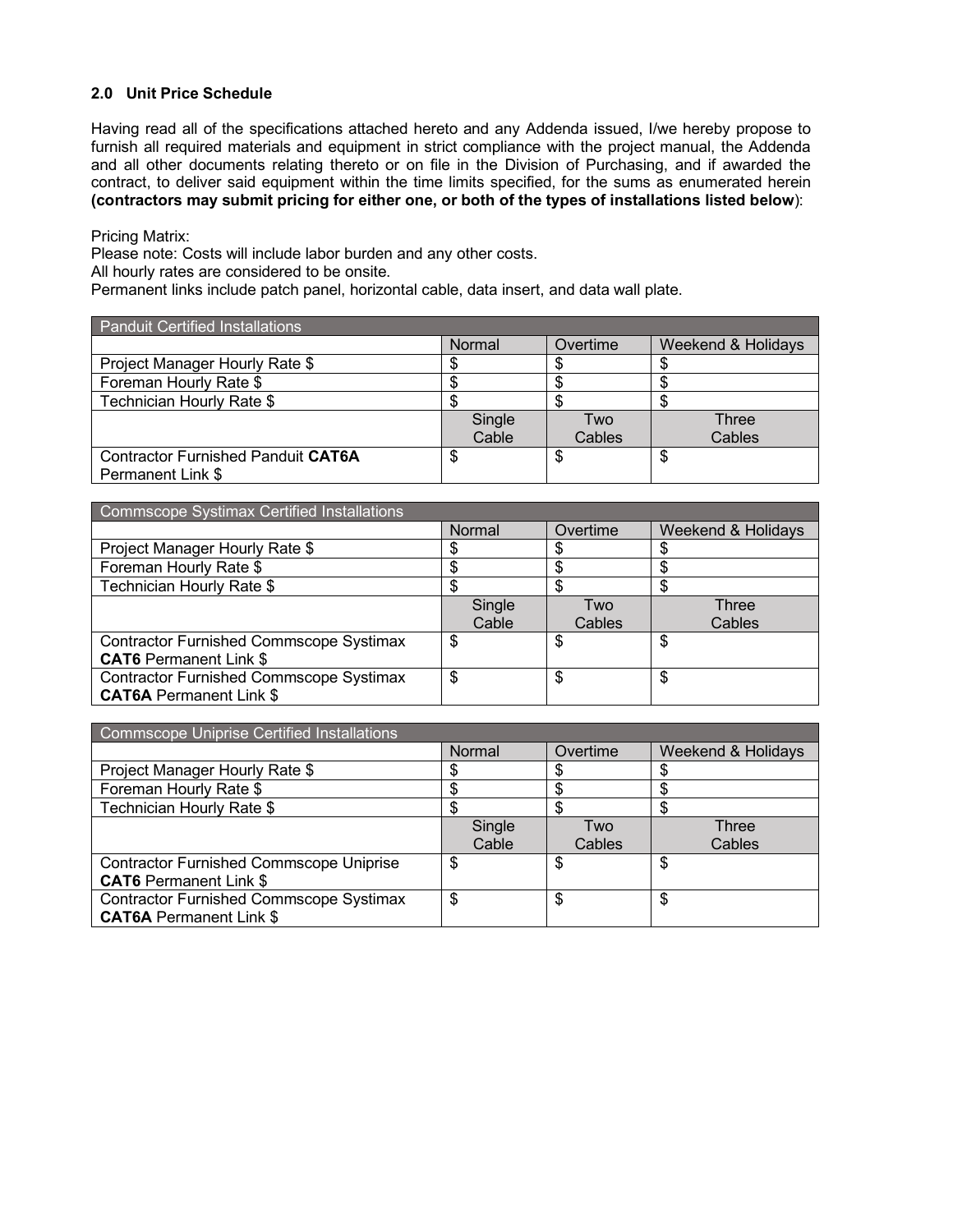I hereby certify that for all statements and amounts herein made on behalf of:

(Company or Individual Name):

I have carefully prepared this Bid Proposal from contact documents described above, I have full authority to make such statements and submit this Bid Proposal in (my) (its) (their) behalf, and all statements are true and correct.

| Signed and sealed this __  | day of | 2020.              |  |
|----------------------------|--------|--------------------|--|
| (Signature)                |        | (Printed or typed) |  |
| (Address, City State, Zip) |        |                    |  |
| (Telephone)                |        | (Fax)              |  |
| Witness:                   |        |                    |  |
| (Signature)                |        | (Printed)          |  |

END OF SECTION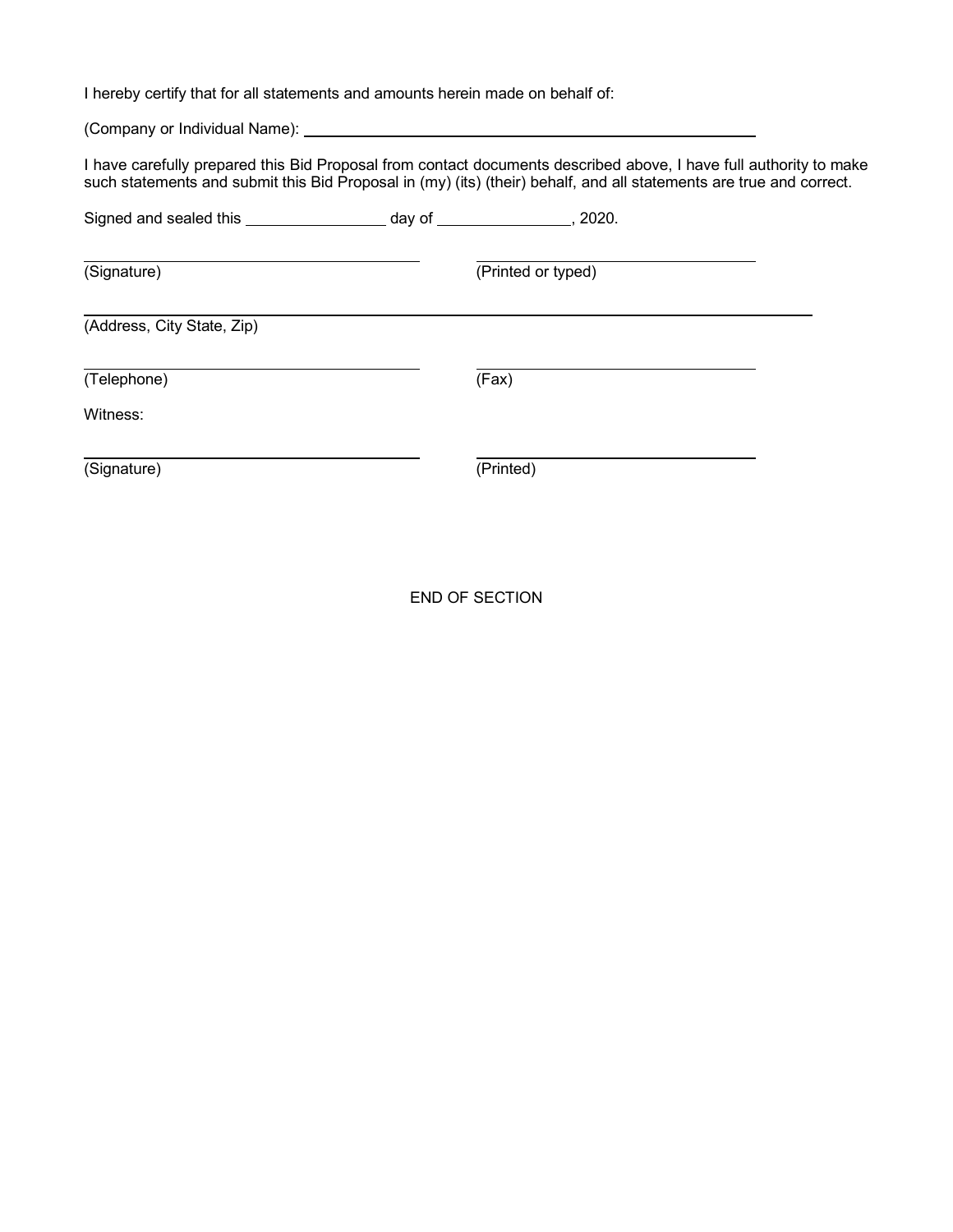*AIA Document A305*

# **Contractor's Qualification Statement**

# **1986 EDITION**

*This form is approved and recommended by The American Institute of Architects (AIA) and The Associated General Contractors of America (AGC) for use in evaluating the qualifications of contractors. No endorsement of the submitting party or verification of the information is made by the AIA or AGC.*

The Undersigned certifies under oath that the information provided herein is true and sufficiently complete so as not to be misleading.

| <b>SUBMITTED TO:</b>                                            | <b>University of Florida Procurement Services</b> |                                                                    |               |                                                                         |  |
|-----------------------------------------------------------------|---------------------------------------------------|--------------------------------------------------------------------|---------------|-------------------------------------------------------------------------|--|
| <b>ADDRESS:</b><br>971 Elmore Drive, Gainesville, FL 32611-5250 |                                                   |                                                                    |               |                                                                         |  |
| <b>SUBMITTED BY:</b><br>$\Box$ Corporation                      | Partnership                                       | Individual                                                         | Joint Venture | <b>Other</b>                                                            |  |
| NAME:                                                           |                                                   |                                                                    |               |                                                                         |  |
| <b>ADDRESS:</b>                                                 |                                                   |                                                                    |               |                                                                         |  |
| PRINCIPAL OFFICE:                                               |                                                   |                                                                    |               |                                                                         |  |
| <b>NAME OF PROJECT:</b>                                         |                                                   |                                                                    |               | ITB21KO-103, Annual Contract for Installation of Network Infrastructure |  |
|                                                                 |                                                   | TYPE OF WORK (file separate form for each Classification of Work): |               |                                                                         |  |
| General Construction                                            |                                                   | <b>HVAC</b>                                                        |               |                                                                         |  |
| $\Box$ Plumbing                                                 |                                                   | Electrical                                                         |               |                                                                         |  |
|                                                                 | Other (please specify):                           |                                                                    |               |                                                                         |  |
|                                                                 |                                                   |                                                                    |               |                                                                         |  |

Copyright 1964, 1969, 1979, 1986 by The American Institute of Architects, 1735 New York Avenue N.W., Washington, D.C. 20006. Reproduction of the material herein or substantial quotation of its provisions without written permission of the AIA violates the copyright laws of the United States and will be subject to legal prosecution.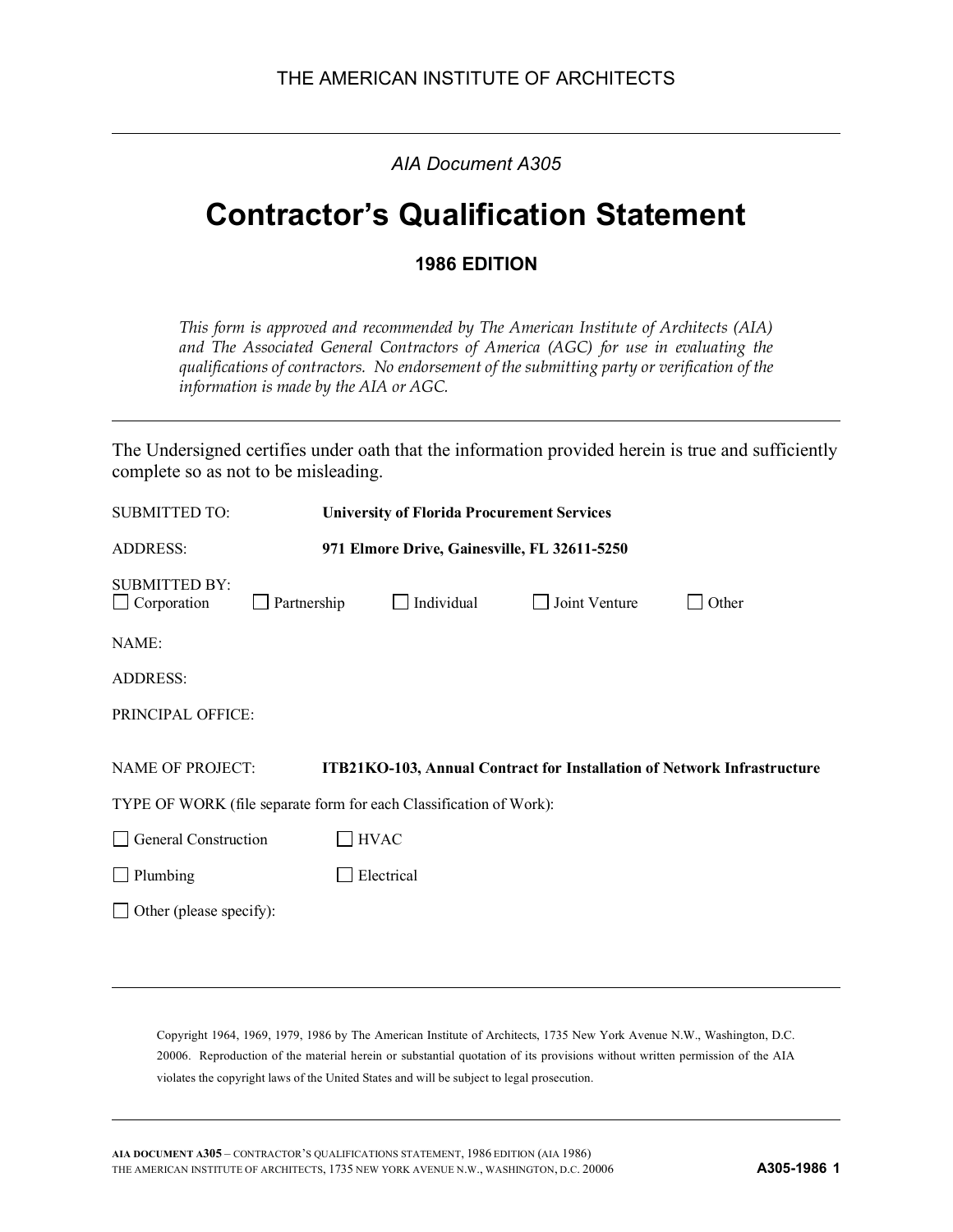# **1. ORGANIZATION**

- 1.1 How many years has your organization been in business as a Contractor?
- 1.2 How many years has your organization been in business under its present business name?
	- 1.2.1 Under what other or former names has your organization operated?

#### 1.3 If your organization is a corporation, answer the following and **enclose proof of incorporation from the Florida Department of State**:

- 1.3.1 Date of incorporation:
- 1.3.2 State of incorporation:
- 1.3.3 President's name:
- 1.3.4 Vice-president's name(s):
- 1.3.5 Secretary's name:
- 1.3.6 Treasurer's name:
- 1.4 If your organization is a partnership, answer the following:
	- 1.4.1 Date of organization:
	- 1.4.2 Type of partnership (if applicable):
	- 1.4.3 Name(s) of general partner(s):
- 1.5 If your organization is individually owned, answer the following:
	- 1.5.1 Date of organization:
	- 1.5.2 Name of owner:
- 1.6 If the form of your organization is other than those listed above, describe it and name the principals: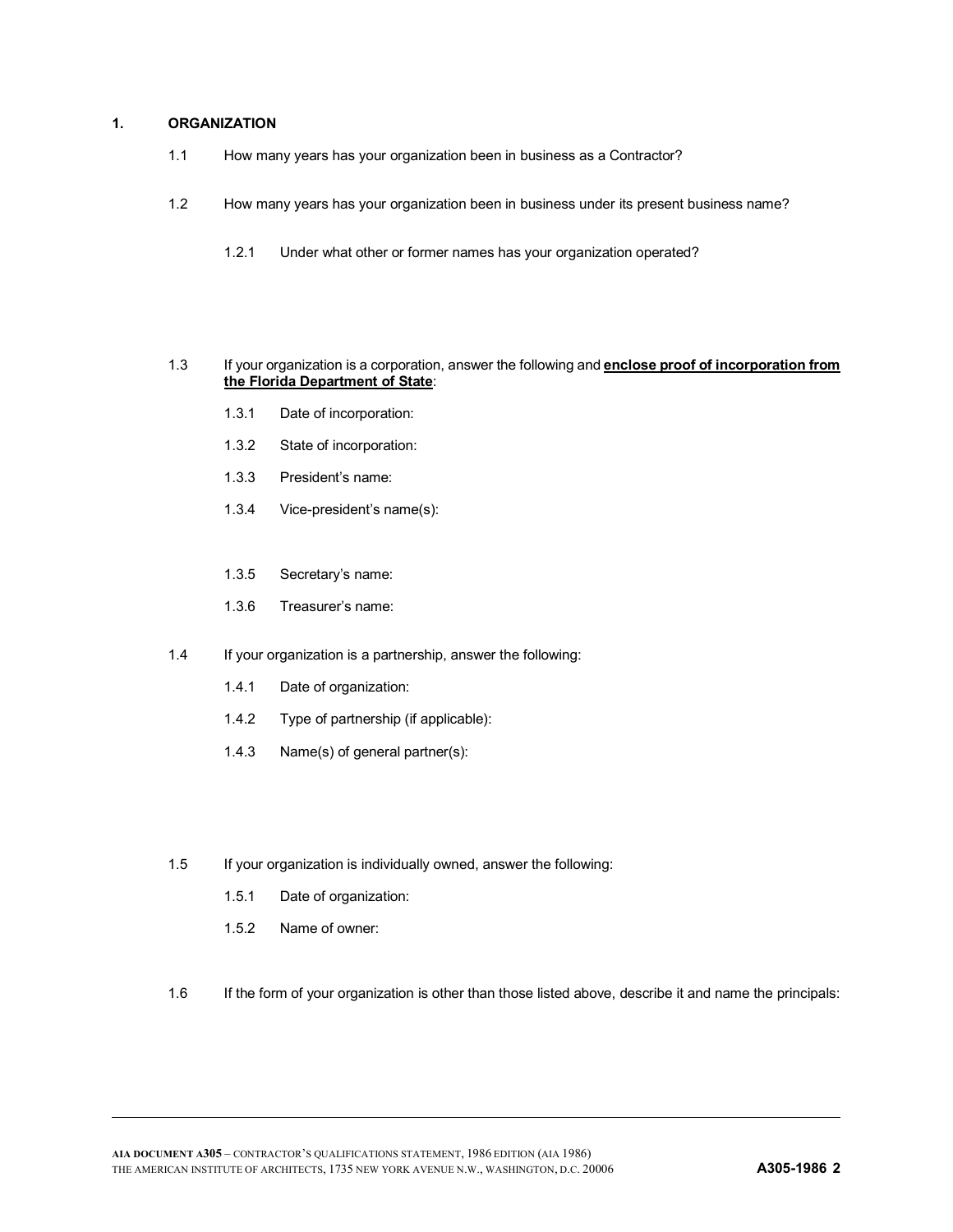## **2. LICENSING**

- 2.1 List jurisdictions and trade categories in which your organization is legally qualified to do business, indicate registration or license numbers, and **enclose proof of licensure to perform work in the State of Florida.**
- 2.2 List jurisdictions in which your organization's partnership or trade name is filed.

#### **3. EXPERIENCE**

- 3.1 List the categories of work that your organization normally performs with its own forces.
- 3.2 Claims and Suits. (If the answer to any of the questions below is yes, please attach details)
	- 3.2.1 Has your organization ever failed to complete any work awarded to it?
	- 3.2.2 Are there any judgments, claims, arbitration proceedings, or suits pending or outstanding against your organization or its officers?
	- 3.2.3 Has your organization filed any lawsuits or requested arbitration with regard to construction contracts within the last five years?
- 3.3 Within the last five years, has any officer or principal of your organization ever been an officer or principal of another organization when it failed to complete a construction contract? (If the answer is yes, please attach details)
- 3.4 State whether or not, within the past five years, any contract for construction or CM services by the applicant has been considered in default, suspended, or terminated for convenience or cause. If so, attach an explanation of the matter, including the name and location of the project, the name and address of the owner's representative, and all pertinent details of the default, suspension or termination.
- 3.5 State whether or not, within the past five years, the applicant has been debarred or suspended for any reason by any federal, state, or local government procurement agency or refrained from bidding on a public project due to an agreement with such procurement agency. If so, please attach a full explanation and contact information for the Owner.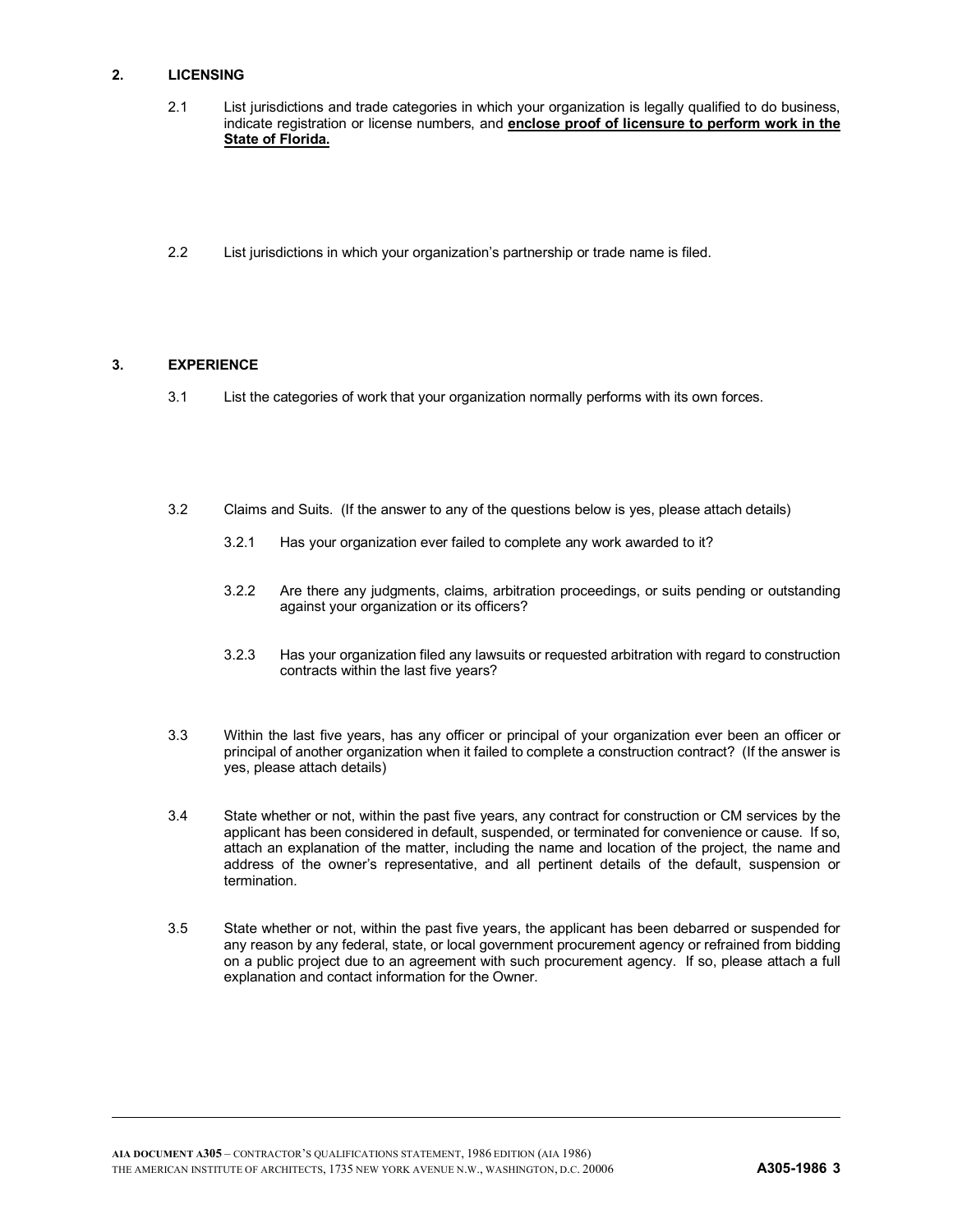#### 4. **REFERENCES**

4.1 Trade References:

4.2 Bank References:

- 4.3 Surety:
	- 4.3.1 Name of bonding company:
	- 4.3.2 Name and address of agent:
	- 4.3.3 **Enclose proof that the surety and/or its agent is licensed to conduct business in the State of Florida and has a Best Rating of "A" and a financial size of "Class X" or better**.
	- 4.3.4 **Attach a letter from the Surety or its agent licensed to do business in Florida verifying the applicant's capability to provide performance and payment bonds for this project up to \$1,000,000**.
	- 4.3.5 State whether or not, within the past five years, a contract or any portion of the Work connected to a contract was completed by the Owner or the applicant's surety. If so, attach an explanation providing the name and location of the project, the name and address of the owner's representative, and all pertinent details of the matter.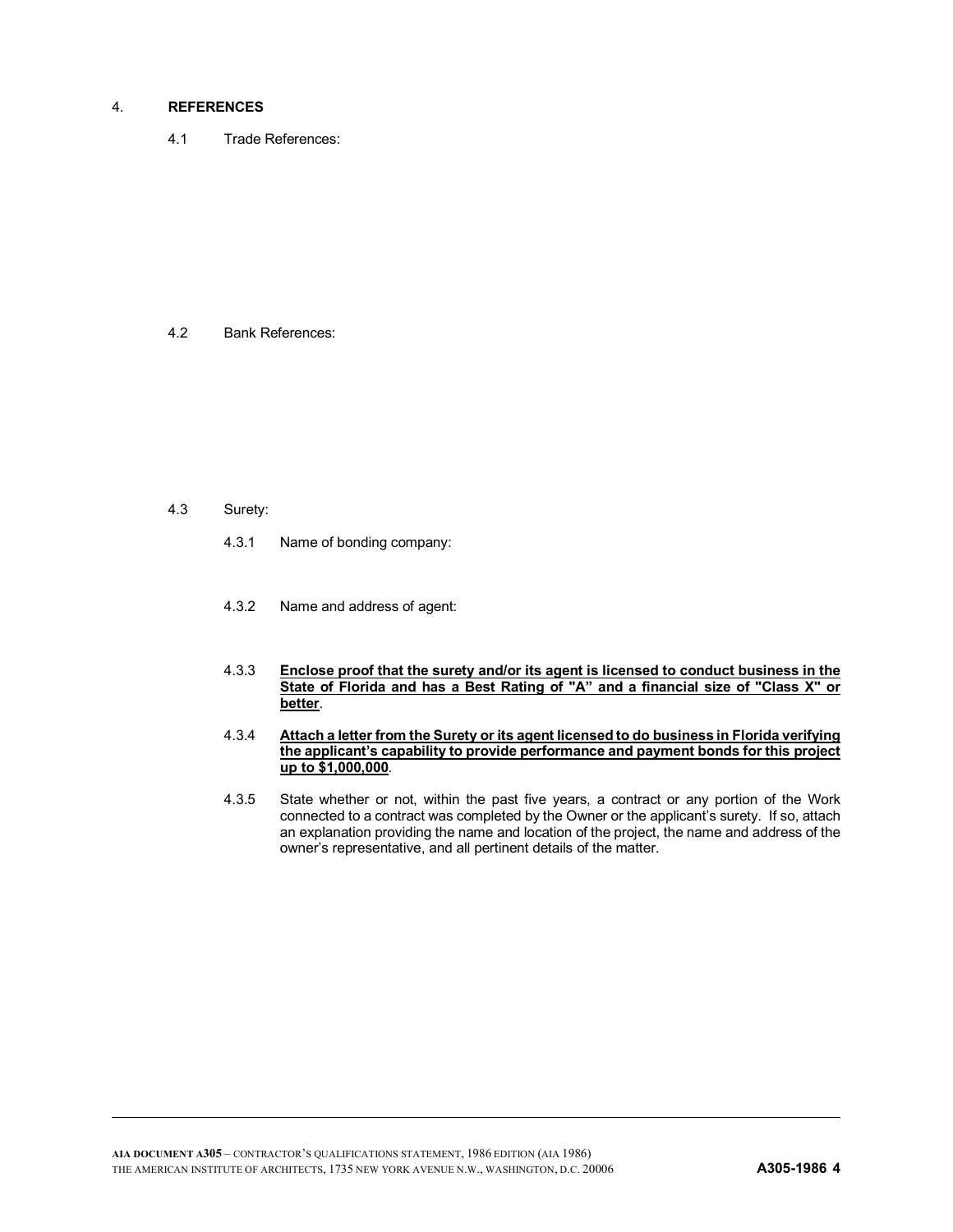#### 5. **FINANCING**

- 5.1 Financial Statement.
	- 5.1.1 Attach a financial statement, preferably audited, including your organization's latest balance sheet and income statement showing the following items:
		- Current Assets (e.g., cash, joint venture accounts, accounts receivable, notes receivable, accrued income, deposits, materials inventory and prepaid expenses);
		- Net Fixed Assets;
		- Other Assets;
		- Current Liabilities (e.g., accounts payable, notes payable, accrued expenses, provision for income taxes, advances, accrued salaries and accrued payroll taxes).
	- 5.1.2 Name and address of firm preparing attached financial statement, and date thereof:
	- 5.1.3 Is the attached financial statement for the identical organization named on page one?
	- 5.1.4 If not, explain the relationship and financial responsibility of the organization whose financial statement is provided (e.g., parent-subsidiary).

5.2 Will the organization whose financial statement is attached act as guarantor of the contract for construction?